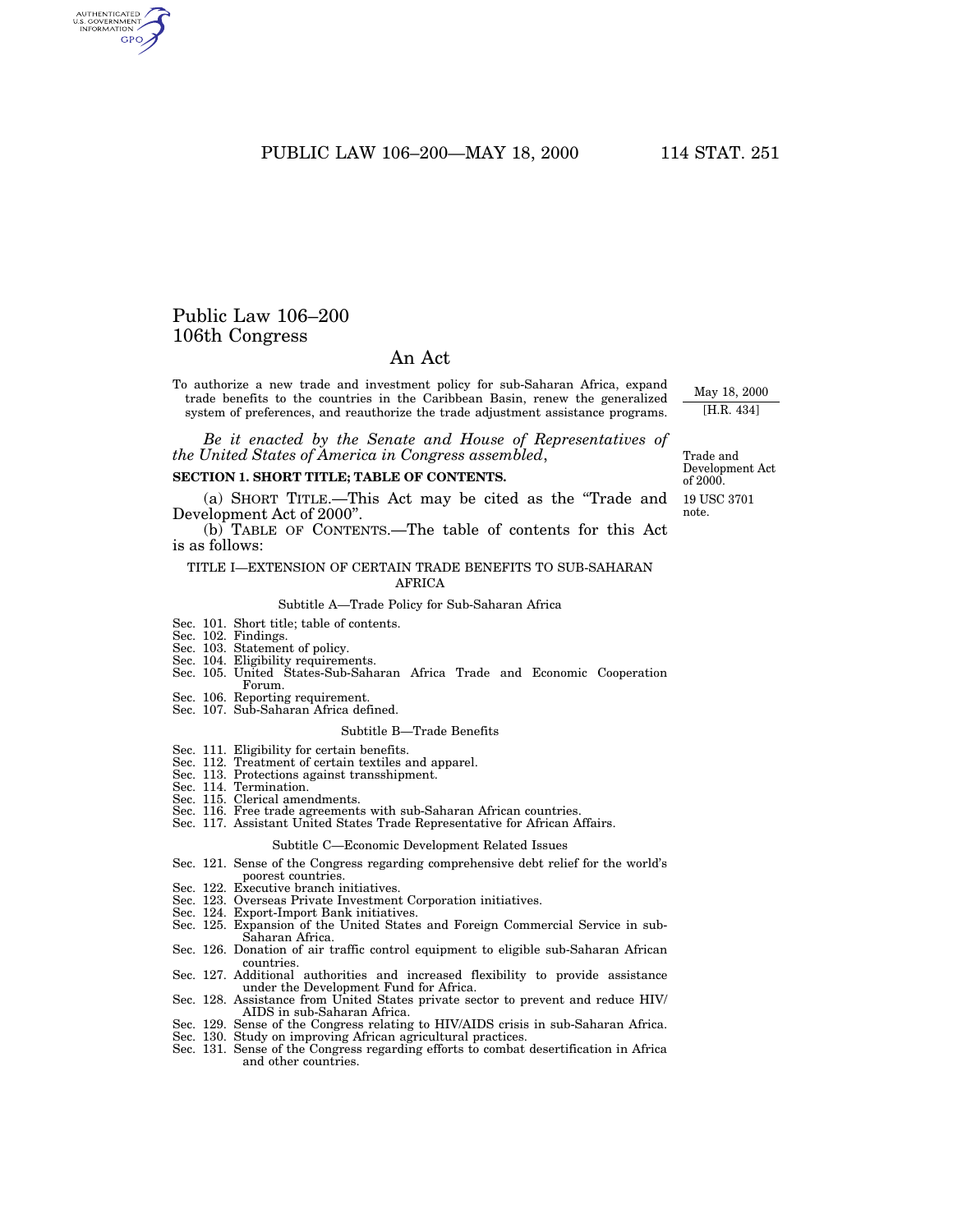## TITLE II—TRADE BENEFITS FOR CARIBBEAN BASIN

#### Subtitle A—Trade Policy for Caribbean Basin Countries

- Sec. 201. Short title.
- Sec. 202. Findings and policy. Sec. 203. Definitions.
- 

### Subtitle B—Trade Benefits for Caribbean Basin Countries

- Sec. 211. Temporary provisions to provide additional trade benefits to certain beneficiary countries.
- Sec. 212. Duty-free treatment for certain beverages made with Caribbean rum.
- Sec. 213. Meetings of trade ministers and USTR.

#### TITLE III—NORMAL TRADE RELATIONS

- Sec. 301. Normal trade relations for Albania.
- Sec. 302. Normal trade relations for Kyrgyzstan.

#### TITLE IV—OTHER TRADE PROVISIONS

- Sec. 401. Report on employment and trade adjustment assistance.
- 
- Sec. 402. Trade adjustment assistance. Sec. 403. Reliquidation of certain nuclear fuel assemblies.
- Sec. 404. Reports to the Finance and Ways and Means committees.
- Sec. 405. Clarification of section 334 of the Uruguay Round Agreements Act.
- Sec. 406. Chief agricultural negotiator.
- Sec. 407. Revision of retaliation list or other remedial action.
- Sec. 408. Report on trade adjustment assistance for agricultural commodity producers.
- Sec. 409. Agricultural trade negotiating objectives and consultations with Congress.
- Sec. 410. Entry procedures for foreign trade zone operations.
- Sec. 411. Goods made with forced or indentured child labor. Sec. 412. Worst forms of child labor.
- 

#### TITLE V—IMPORTS OF CERTAIN WOOL ARTICLES

- Sec. 501. Temporary duty reductions. Sec. 502. Temporary duty suspensions.
- 
- Sec. 503. Separate tariff line treatment for wool yarn and men's or boys' suits and suit-type jackets and trousers of worsted wool fabric.
- Sec. 504. Monitoring of market conditions and authority to modify tariff reductions.
- Sec. 505. Refund of duties paid on imports of certain wool articles. Sec. 506. Wool research, development, and promotion trust fund.
	-

### TITLE VI—REVENUE PROVISIONS

Sec. 601. Application of denial of foreign tax credit regarding trade and investment with respect to certain foreign countries.

Sec. 602. Acceleration of cover over payments to Puerto Rico and Virgin Islands.

African Growth and Opportunity Act.

# **TITLE I—EXTENSION OF CERTAIN TRADE BENEFITS TO SUB-SAHARAN AFRICA**

# **Subtitle A—Trade Policy for Sub-Saharan Africa**

19 USC 3701 note.

#### **SEC. 101. SHORT TITLE.**

This title may be cited as the "African Growth and Opportunity" Act''.

19 USC 3701.

## **SEC. 102. FINDINGS.**

Congress finds that—

(1) it is in the mutual interest of the United States and the countries of sub-Saharan Africa to promote stable and sustainable economic growth and development in sub-Saharan Africa;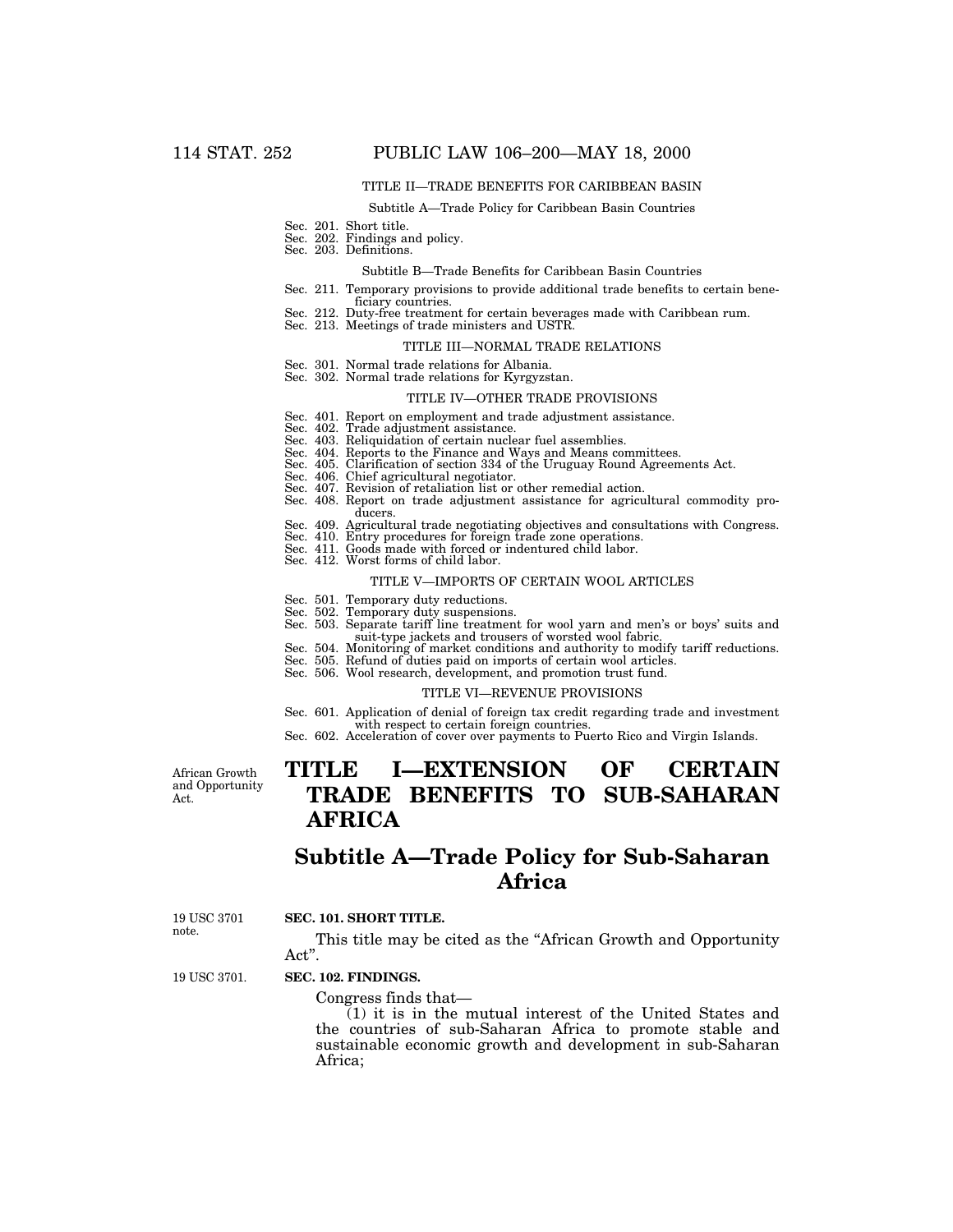(2) the 48 countries of sub-Saharan Africa form a region richly endowed with both natural and human resources;

(3) sub-Saharan Africa represents a region of enormous economic potential and of enduring political significance to the United States;

(4) the region has experienced the strengthening of democracy as countries in sub-Saharan Africa have taken steps to encourage broader participation in the political process;

(5) certain countries in sub-Saharan Africa have increased their economic growth rates, taken significant steps towards liberalizing their economies, and made progress toward regional economic integration that can have positive benefits for the region;

(6) despite those gains, the per capita income in sub-Saharan Africa averages approximately \$500 annually;

(7) trade and investment, as the American experience has shown, can represent powerful tools both for economic development and for encouraging broader participation in a political process in which political freedom can flourish;

(8) increased trade and investment flows have the greatest impact in an economic environment in which trading partners eliminate barriers to trade and capital flows and encourage the development of a vibrant private sector that offers individual African citizens the freedom to expand their economic opportunities and provide for their families;

(9) offering the countries of sub-Saharan Africa enhanced trade preferences will encourage both higher levels of trade and direct investment in support of the positive economic and political developments under way throughout the region; and

(10) encouraging the reciprocal reduction of trade and investment barriers in Africa will enhance the benefits of trade and investment for the region as well as enhance commercial and political ties between the United States and sub-Saharan Africa.

## **SEC. 103. STATEMENT OF POLICY.**

19 USC 3702.

Congress supports—

(1) encouraging increased trade and investment between the United States and sub-Saharan Africa;

(2) reducing tariff and nontariff barriers and other obstacles to sub-Saharan African and United States trade;

(3) expanding United States assistance to sub-Saharan Africa's regional integration efforts;

(4) negotiating reciprocal and mutually beneficial trade agreements, including the possibility of establishing free trade areas that serve the interests of both the United States and the countries of sub-Saharan Africa;

(5) focusing on countries committed to the rule of law, economic reform, and the eradication of poverty;

(6) strengthening and expanding the private sector in sub-Saharan Africa, especially enterprises owned by women and small businesses;

(7) facilitating the development of civil societies and political freedom in sub-Saharan Africa;

(8) establishing a United States-Sub-Saharan Africa Trade and Economic Cooperation Forum; and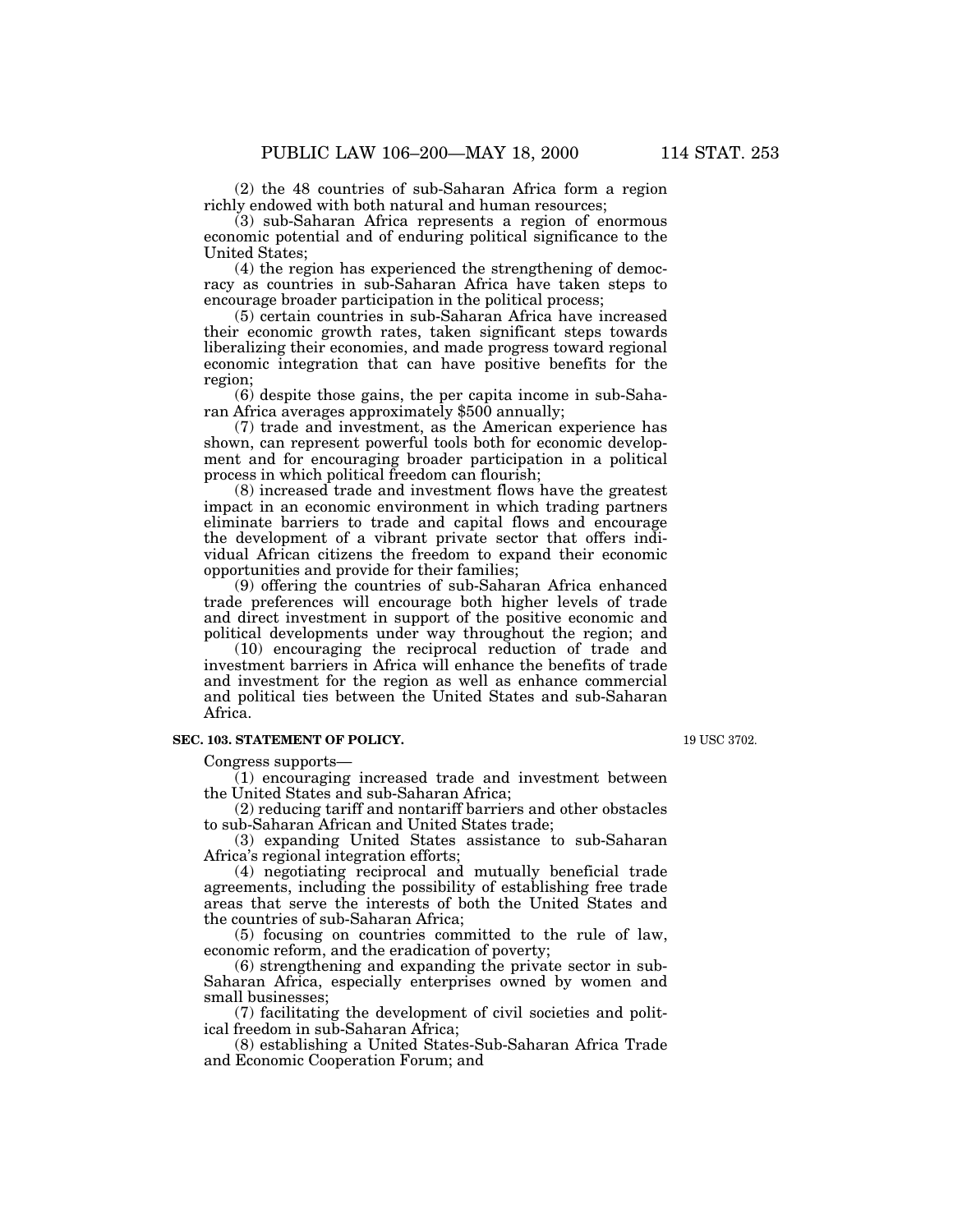(9) the accession of the countries in sub-Saharan Africa to the Organization for Economic Cooperation and Development (OECD) Convention on Combating Bribery of Foreign Public Officials in International Business Transactions.

President. 19 USC 3703.

## **SEC. 104. ELIGIBILITY REQUIREMENTS.**

(a) IN GENERAL.—The President is authorized to designate a sub-Saharan African country as an eligible sub-Saharan African country if the President determines that the country—

(1) has established, or is making continual progress toward establishing—

(A) a market-based economy that protects private property rights, incorporates an open rules-based trading system, and minimizes government interference in the economy through measures such as price controls, subsidies, and government ownership of economic assets;

(B) the rule of law, political pluralism, and the right to due process, a fair trial, and equal protection under the law;

(C) the elimination of barriers to United States trade and investment, including by—

(i) the provision of national treatment and measures to create an environment conducive to domestic and foreign investment;

(ii) the protection of intellectual property; and

(iii) the resolution of bilateral trade and investment disputes;

(D) economic policies to reduce poverty, increase the availability of health care and educational opportunities, expand physical infrastructure, promote the development of private enterprise, and encourage the formation of capital markets through micro-credit or other programs;

(E) a system to combat corruption and bribery, such as signing and implementing the Convention on Combating Bribery of Foreign Public Officials in International Business Transactions; and

(F) protection of internationally recognized worker rights, including the right of association, the right to organize and bargain collectively, a prohibition on the use of any form of forced or compulsory labor, a minimum age for the employment of children, and acceptable conditions of work with respect to minimum wages, hours of work, and occupational safety and health;

(2) does not engage in activities that undermine United States national security or foreign policy interests; and

(3) does not engage in gross violations of internationally recognized human rights or provide support for acts of international terrorism and cooperates in international efforts to eliminate human rights violations and terrorist activities.

(b) CONTINUING COMPLIANCE.—If the President determines that an eligible sub-Saharan African country is not making continual progress in meeting the requirements described in subsection  $(a)(1)$ , the President shall terminate the designation of the country made pursuant to subsection (a).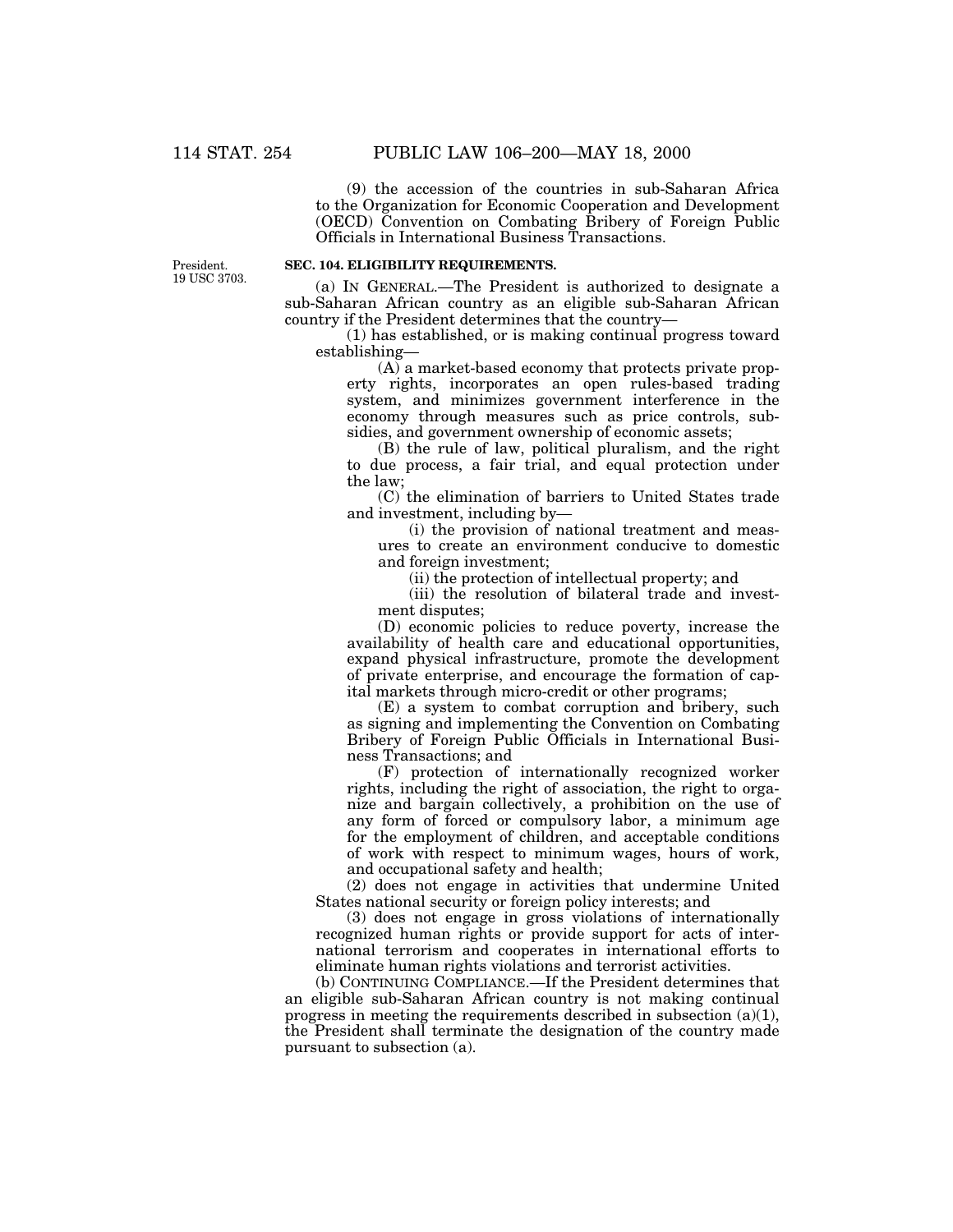#### **SEC. 105. UNITED STATES-SUB-SAHARAN AFRICA TRADE AND ECO-**President. **NOMIC COOPERATION FORUM.**

(a) DECLARATION OF POLICY.—The President shall convene annual high-level meetings between appropriate officials of the United States Government and officials of the governments of sub-Saharan African countries in order to foster close economic ties between the United States and sub-Saharan Africa.

(b) ESTABLISHMENT.—Not later than 12 months after the date Deadline. of the enactment of this Act, the President, after consulting with Congress and the governments concerned, shall establish a United States-Sub-Saharan Africa Trade and Economic Cooperation Forum (in this section referred to as the ''Forum'').

(c) REQUIREMENTS.—In creating the Forum, the President shall meet the following requirements:

(1) The President shall direct the Secretary of Commerce, the Secretary of the Treasury, the Secretary of State, and the United States Trade Representative to host the first annual meeting with their counterparts from the governments of sub-Saharan African countries eligible under section 104, and those sub-Saharan African countries that the President determines are taking substantial positive steps towards meeting the eligibility requirements in section 104. The purpose of the meeting shall be to discuss expanding trade and investment relations between the United States and sub-Saharan Africa and the implementation of this title including encouraging joint ventures between small and large businesses. The President shall also direct the Secretaries and the United States Trade Representative to invite to the meeting representatives from appropriate sub-Saharan African regional organizations and government officials from other appropriate countries in sub-Saharan Africa.

(2)(A) The President, in consultation with the Congress, shall encourage United States nongovernmental organizations to host annual meetings with nongovernmental organizations from sub-Saharan Africa in conjunction with the annual meetings of the Forum for the purpose of discussing the issues described in paragraph (1).

(B) The President, in consultation with the Congress, shall encourage United States representatives of the private sector to host annual meetings with representatives of the private sector from sub-Saharan Africa in conjunction with the annual meetings of the Forum for the purpose of discussing the issues described in paragraph (1).

(3) The President shall, to the extent practicable, meet with the heads of governments of sub-Saharan African countries eligible under section 104, and those sub-Saharan African countries that the President determines are taking substantial positive steps toward meeting the eligibility requirements in section 104, not less than once every 2 years for the purpose of discussing the issues described in paragraph (1). The first such meeting should take place not later than 12 months after the date of the enactment of this Act.

(d) DISSEMINATION OF INFORMATION BY USIS.—In order to assist in carrying out the purposes of the Forum, the United States Information Service shall disseminate regularly, through multiple media, economic information in support of the free market economic reforms described in this title.

Deadline.

19 USC 3704.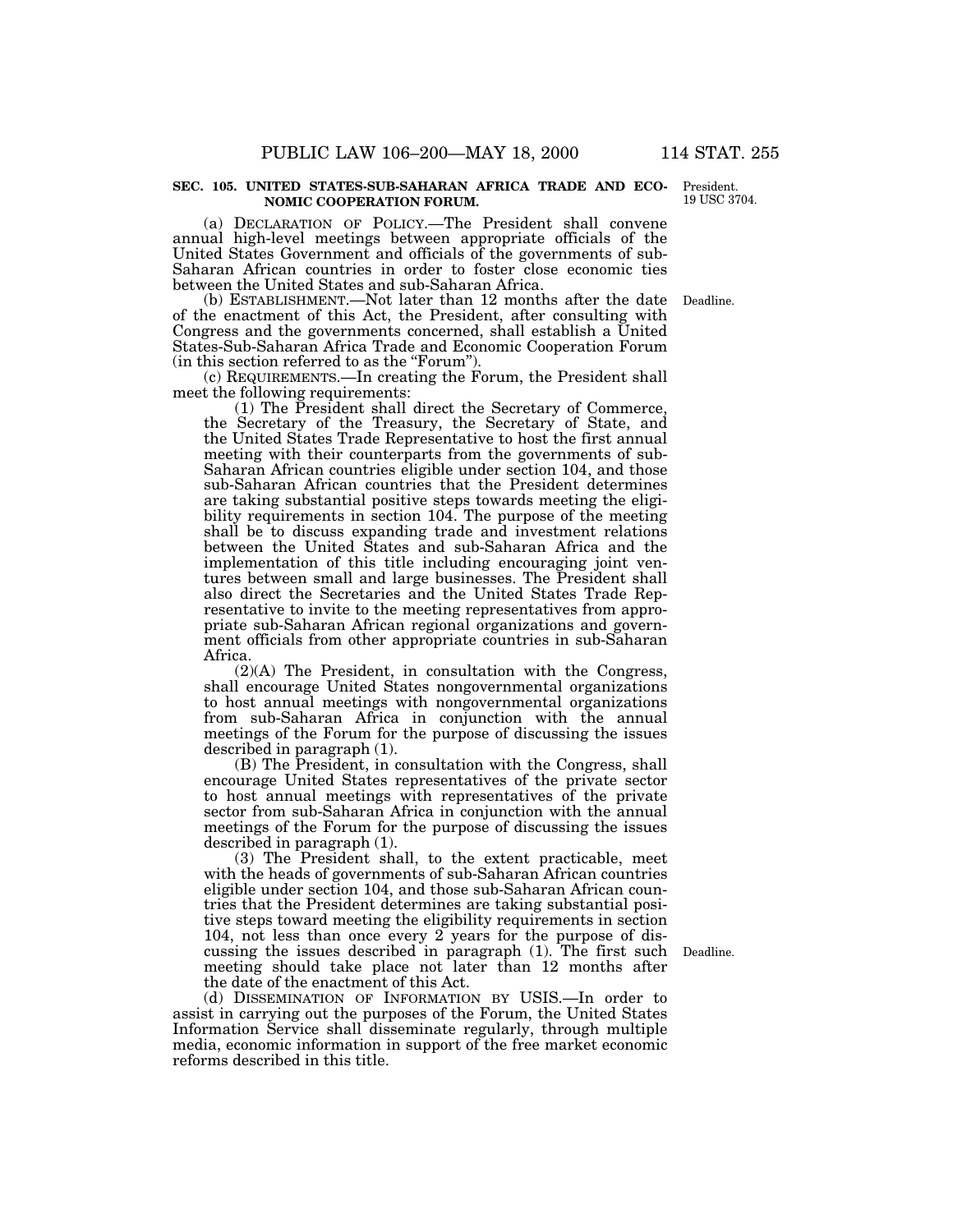(e) HIV/AIDS EFFECT ON THE SUB-SAHARAN AFRICAN WORKFORCE.—In selecting issues of common interest to the United States-Sub-Saharan Africa Trade and Economic Cooperation Forum, the President shall instruct the United States delegates to the Forum to promote a review by the Forum of the HIV/AIDS epidemic in each sub-Saharan African country and the effect of the HIV/ AIDS epidemic on economic development in each country.

### **SEC. 106. REPORTING REQUIREMENT.**

The President shall submit to the Congress, not later than 1 year after the date of the enactment of this Act, and annually thereafter through 2008, a comprehensive report on the trade and investment policy of the United States for sub-Saharan Africa, and on the implementation of this title and the amendments made by this title.

#### **SEC. 107. SUB-SAHARAN AFRICA DEFINED.**

For purposes of this title, the terms ''sub-Saharan Africa'', ''sub-Saharan African country'', ''country in sub-Saharan Africa'', and ''countries in sub-Saharan Africa'' refer to the following or any successor political entities:

Republic of Angola (Angola). Republic of Benin (Benin). Republic of Botswana (Botswana). Burkina Faso (Burkina). Republic of Burundi (Burundi). Republic of Cameroon (Cameroon). Republic of Cape Verde (Cape Verde). Central African Republic. Republic of Chad (Chad). Federal Islamic Republic of the Comoros (Comoros). Democratic Republic of Congo. Republic of the Congo (Congo). Republic of the Congo (Congo).<br>Republic of Cote d'Ivoire (Cote d'Ivoire). Republic of Djibouti (Djibouti). Republic of Equatorial Guinea (Equatorial Guinea). State of Eritrea (Eritrea). Ethiopia. Gabonese Republic (Gabon). Republic of the Gambia (Gambia). Republic of Ghana (Ghana). Republic of Guinea (Guinea). Republic of Guinea-Bissau (Guinea-Bissau). Republic of Kenya (Kenya). Kingdom of Lesotho (Lesotho). Republic of Liberia (Liberia). Republic of Madagascar (Madagascar). Republic of Malawi (Malawi). Republic of Mali (Mali). Islamic Republic of Mauritania (Mauritania). Republic of Mauritius (Mauritius). Republic of Mozambique (Mozambique). Republic of Namibia (Namibia). Republic of Niger (Niger). Federal Republic of Nigeria (Nigeria). Republic of Rwanda (Rwanda). Democratic Republic of Sao Tome and Principe (Sao Tome

19 USC 3706.

President. Deadline. 19 USC 3705.

and Principe).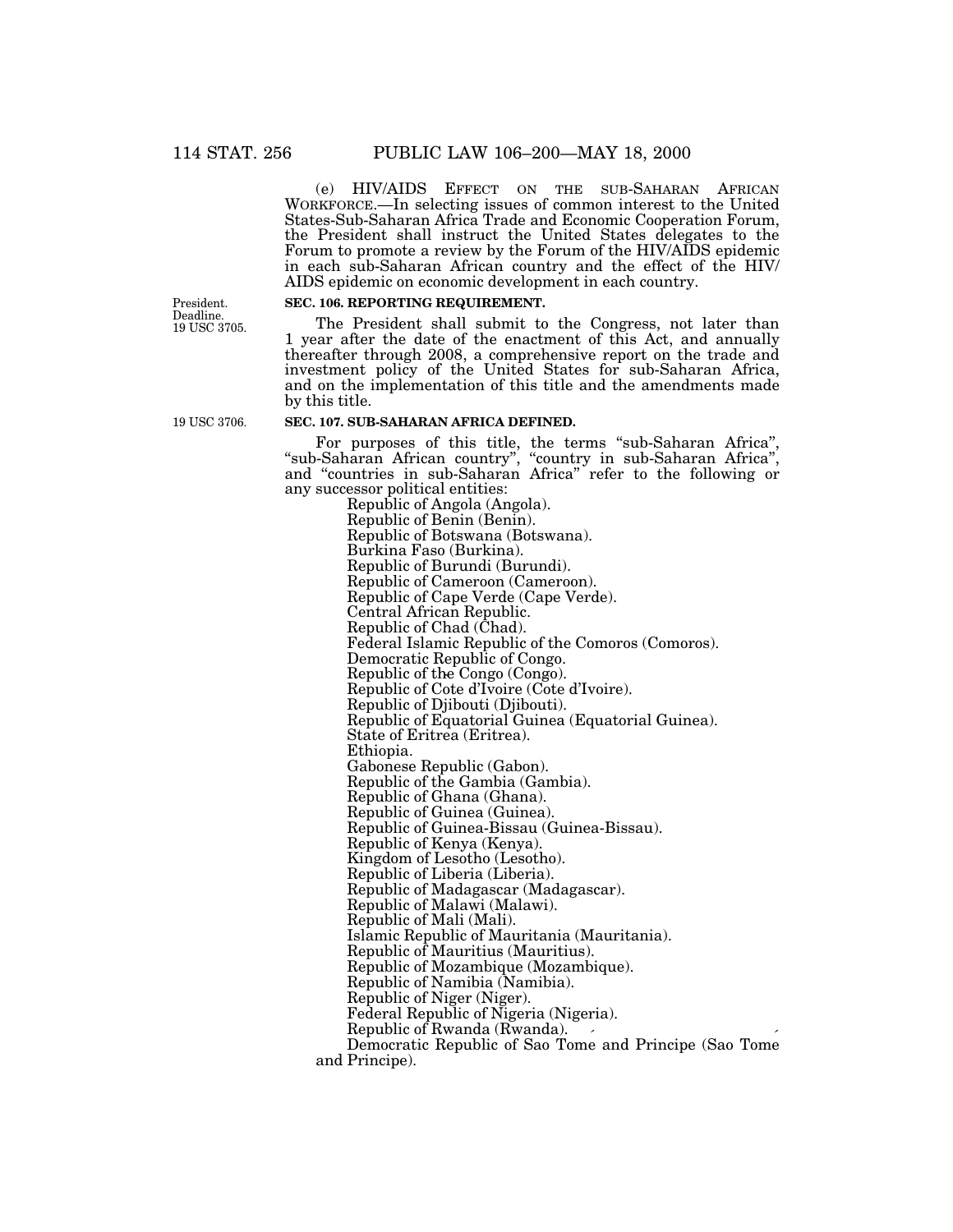Republic of Senegal (Senegal). Republic of Seychelles (Seychelles). Republic of Sierra Leone (Sierra Leone). Somalia. Republic of South Africa (South Africa). Republic of Sudan (Sudan). Kingdom of Swaziland (Swaziland). United Republic of Tanzania (Tanzania). Republic of Togo (Togo). Republic of Uganda (Uganda). Republic of Zambia (Zambia). Republic of Zimbabwe (Zimbabwe).

## **Subtitle B—Trade Benefits**

#### **SEC. 111. ELIGIBILITY FOR CERTAIN BENEFITS.**

(a) IN GENERAL.—Title V of the Trade Act of 1974 is amended by inserting after section 506 the following new section:

#### **''SEC. 506A. DESIGNATION OF SUB-SAHARAN AFRICAN COUNTRIES FOR** 19 USC 2466a. **CERTAIN BENEFITS.**

''(a) AUTHORITY TO DESIGNATE.—

''(1) IN GENERAL.—Notwithstanding any other provision of law, the President is authorized to designate a country listed in section 107 of the African Growth and Opportunity Act as a beneficiary sub-Saharan African country eligible for the benefits described in subsection (b)—

''(A) if the President determines that the country meets the eligibility requirements set forth in section 104 of that Act, as such requirements are in effect on the date of the enactment of that Act; and

''(B) subject to the authority granted to the President under subsections (a), (d), and  $(e)$  of section 502, if the country otherwise meets the eligibility criteria set forth in section 502.

"(2) MONITORING AND REVIEW OF CERTAIN COUNTRIES.-The President shall monitor, review, and report to Congress annually on the progress of each country listed in section 107 of the African Growth and Opportunity Act in meeting the requirements described in paragraph (1) in order to determine the current or potential eligibility of each country to be designated as a beneficiary sub-Saharan African country for purposes of this section. The President's determinations, and explanations of such determinations, with specific analysis of the eligibility requirements described in paragraph  $(1)(A)$ , shall be included in the annual report required by section 106 of the African Growth and Opportunity Act.

''(3) CONTINUING COMPLIANCE.—If the President determines that a beneficiary sub-Saharan African country is not making continual progress in meeting the requirements described in paragraph (1), the President shall terminate the designation of that country as a beneficiary sub-Saharan African country for purposes of this section, effective on January 1 of the year following the year in which such determination is made.<br>"(b) PREEDENT III THE SUCH  $\sum_{i=1}^{N}$ 

(b) PREFERENTIAL TARIFF TREATMENT FOR CERTAIN ARTI-CLES.—

President.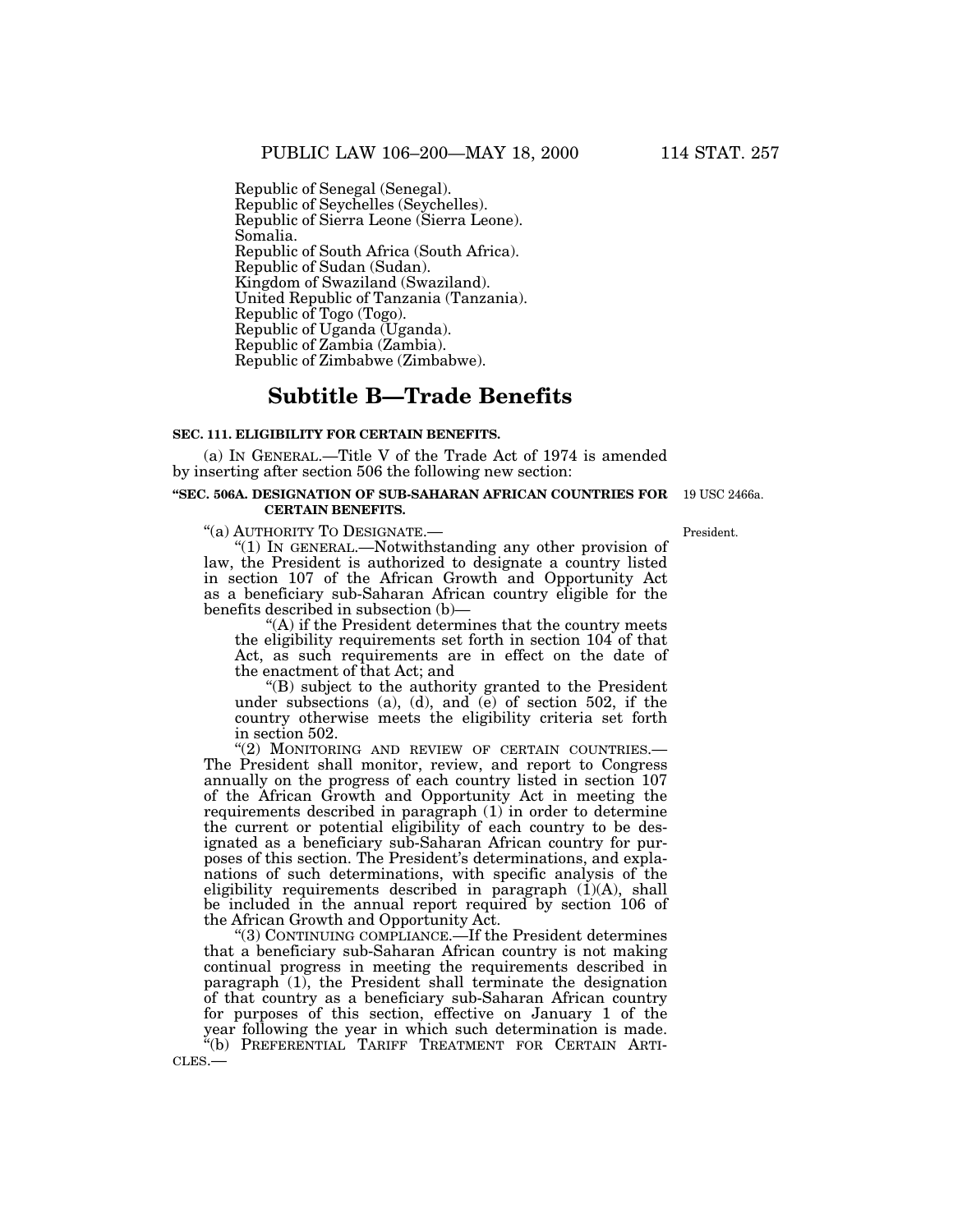"(1) In GENERAL.—The President may provide duty-free treatment for any article described in section 503(b)(1)(B) through (G) that is the growth, product, or manufacture of a beneficiary sub-Saharan African country described in subsection (a), if, after receiving the advice of the International Trade Commission in accordance with section 503(e), the President determines that such article is not import-sensitive in the context of imports from beneficiary sub-Saharan African countries.

"(2) RULES OF ORIGIN.—The duty-free treatment provided under paragraph (1) shall apply to any article described in that paragraph that meets the requirements of section  $503(a)$  $(2)$ , except that—

"(A) if the cost or value of materials produced in the customs territory of the United States is included with respect to that article, an amount not to exceed 15 percent of the appraised value of the article at the time it is entered that is attributed to such United States cost or value may be applied toward determining the percentage referred to in subparagraph  $(A)$  of section  $503(a)(2)$ ; and

''(B) the cost or value of the materials included with respect to that article that are produced in one or more beneficiary sub-Saharan African countries shall be applied in determining such percentage.

''(c) BENEFICIARY SUB-SAHARAN AFRICAN COUNTRIES, ETC.— For purposes of this title, the terms 'beneficiary sub-Saharan African country' and 'beneficiary sub-Saharan African countries' mean a country or countries listed in section 107 of the African Growth and Opportunity Act that the President has determined is eligible under subsection (a) of this section.''.

(b) WAIVER OF COMPETITIVE NEED LIMITATION.—Section 503(c)(2)(D) of the Trade Act of 1974 (19 U.S.C. 2463(c)(2)(D)) is amended to read as follows:

''(D) LEAST-DEVELOPED BENEFICIARY DEVELOPING COUN-TRIES AND BENEFICIARY SUB-SAHARAN AFRICAN COUN-TRIES.—Subparagraph (A) shall not apply to any leastdeveloped beneficiary developing country or any beneficiary sub-Saharan African country.''.

19 USC 3721.

## **SEC. 112. TREATMENT OF CERTAIN TEXTILES AND APPAREL.**

(a) PREFERENTIAL TREATMENT.—Textile and apparel articles described in subsection (b) that are imported directly into the customs territory of the United States from a beneficiary sub-Saharan African country described in section 506A(c) of the Trade Act of 1974, shall enter the United States free of duty and free of any quantitative limitations in accordance with the provisions set forth in subsection (b), if the country has satisfied the requirements set forth in section 113.

(b) PRODUCTS COVERED.—The preferential treatment described in subsection (a) shall apply only to the following textile and apparel products:

(1) APPAREL ARTICLES ASSEMBLED IN BENEFICIARY SUB-SAHARAN AFRICAN COUNTRIES.—Apparel articles assembled in one or more beneficiary sub-Saharan African countries from fabrics wholly formed and cut in the United States, from yarns wholly formed in the United States, (including fabrics not formed from yarns, if such fabrics are classifiable under heading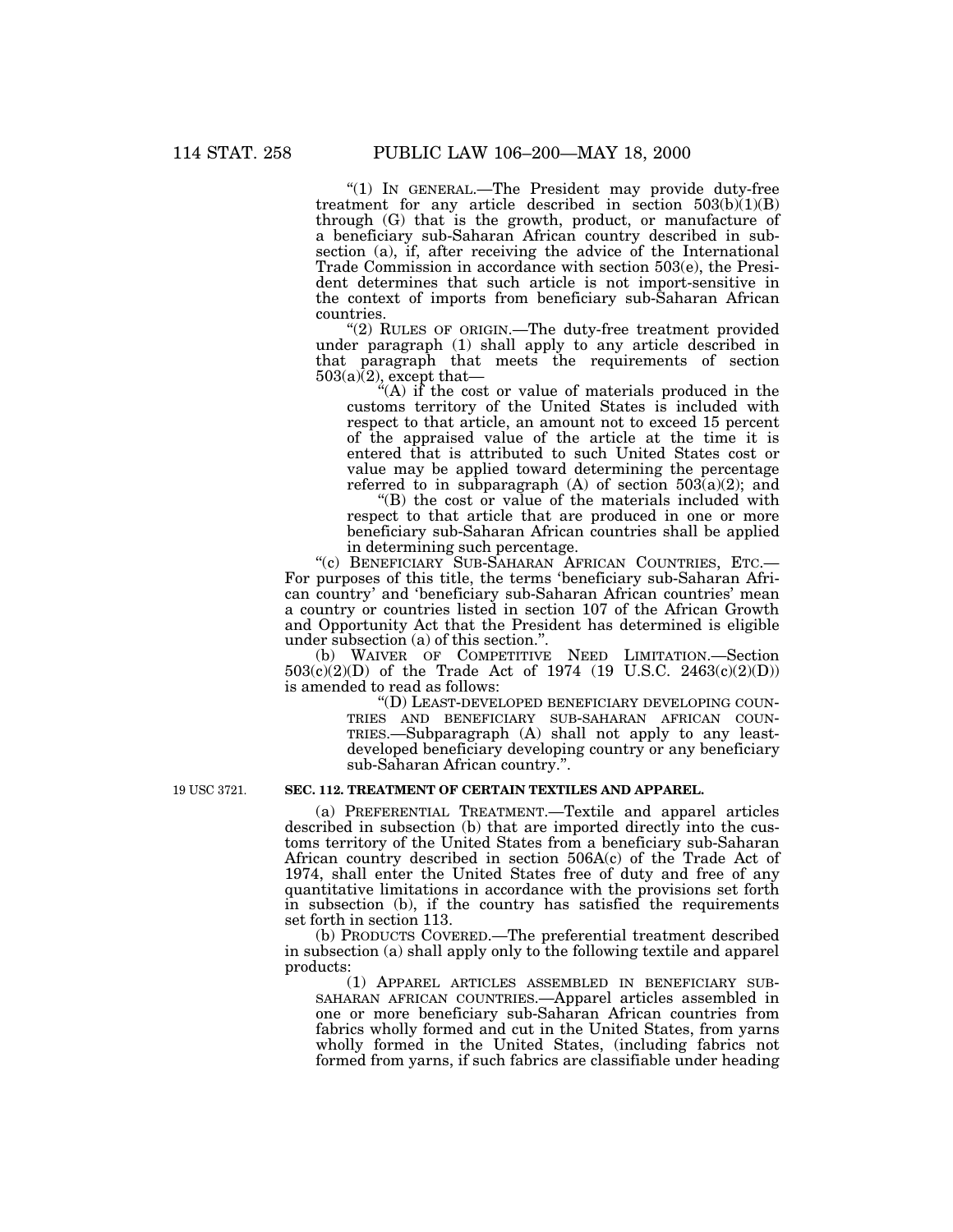5602 or 5603 of the Harmonized Tariff Schedule of the United States and are wholly formed and cut in the United States) that are—

(A) entered under subheading 9802.00.80 of the Harmonized Tariff Schedule of the United States; or

(B) entered under chapter 61 or 62 of the Harmonized Tariff Schedule of the United States, if, after such assembly, the articles would have qualified for entry under subheading 9802.00.80 of the Harmonized Tariff Schedule of the United States but for the fact that the articles were embroidered or subjected to stone-washing, enzymewashing, acid washing, perma-pressing, oven-baking, bleaching, garment-dyeing, screen printing, or other similar processes.

(2) APPAREL ARTICLES CUT AND ASSEMBLED IN BENEFICIARY SUB-SAHARAN AFRICAN COUNTRIES.—Apparel articles cut in one or more beneficiary sub-Saharan African countries from fabric wholly formed in the United States from yarns wholly formed in the United States, (including fabrics not formed from yarns, if such fabrics are classifiable under heading 5602 or 5603 of the Harmonized Tariff Schedule of the United States and are wholly formed in the United States) if such articles are assembled in one or more beneficiary sub-Saharan African countries with thread formed in the United States.

(3) APPAREL ARTICLES ASSEMBLED FROM REGIONAL AND OTHER FABRIC.—Apparel articles wholly assembled in one or more beneficiary sub-Saharan African countries from fabric wholly formed in one or more beneficiary sub-Saharan African countries from yarn originating either in the United States or one or more beneficiary sub-Saharan African countries (including fabrics not formed from yarns, if such fabrics are classifiable under heading 5602 or 5603 of the Harmonized Tariff Schedule of the United States and are wholly formed and cut in one or more beneficiary sub-Saharan African countries), subject to the following:

(A) LIMITATIONS ON BENEFITS.—

(i) IN GENERAL.—Preferential treatment under this paragraph shall be extended in the 1-year period beginning on October 1, 2000, and in each of the seven succeeding 1-year periods, to imports of apparel articles in an amount not to exceed the applicable percentage of the aggregate square meter equivalents of all apparel articles imported into the United States in the preceding 12-month period for which data are available.

(ii) APPLICABLE PERCENTAGE.—For purposes of this subparagraph, the term "applicable percentage" means 1.5 percent for the 1-year period beginning October 1, 2000, increased in each of the seven succeeding 1-year periods by equal increments, so that for the period beginning October 1, 2007, the applicable percentage does not exceed 3.5 percent.

(B) SPECIAL RULE FOR LESSER DEVELOPED COUNTRIES.—

(i) IN GENERAL.—Subject to subparagraph (A), preferential treatment shall be extended through September 30, 2004, for apparel articles wholly assembled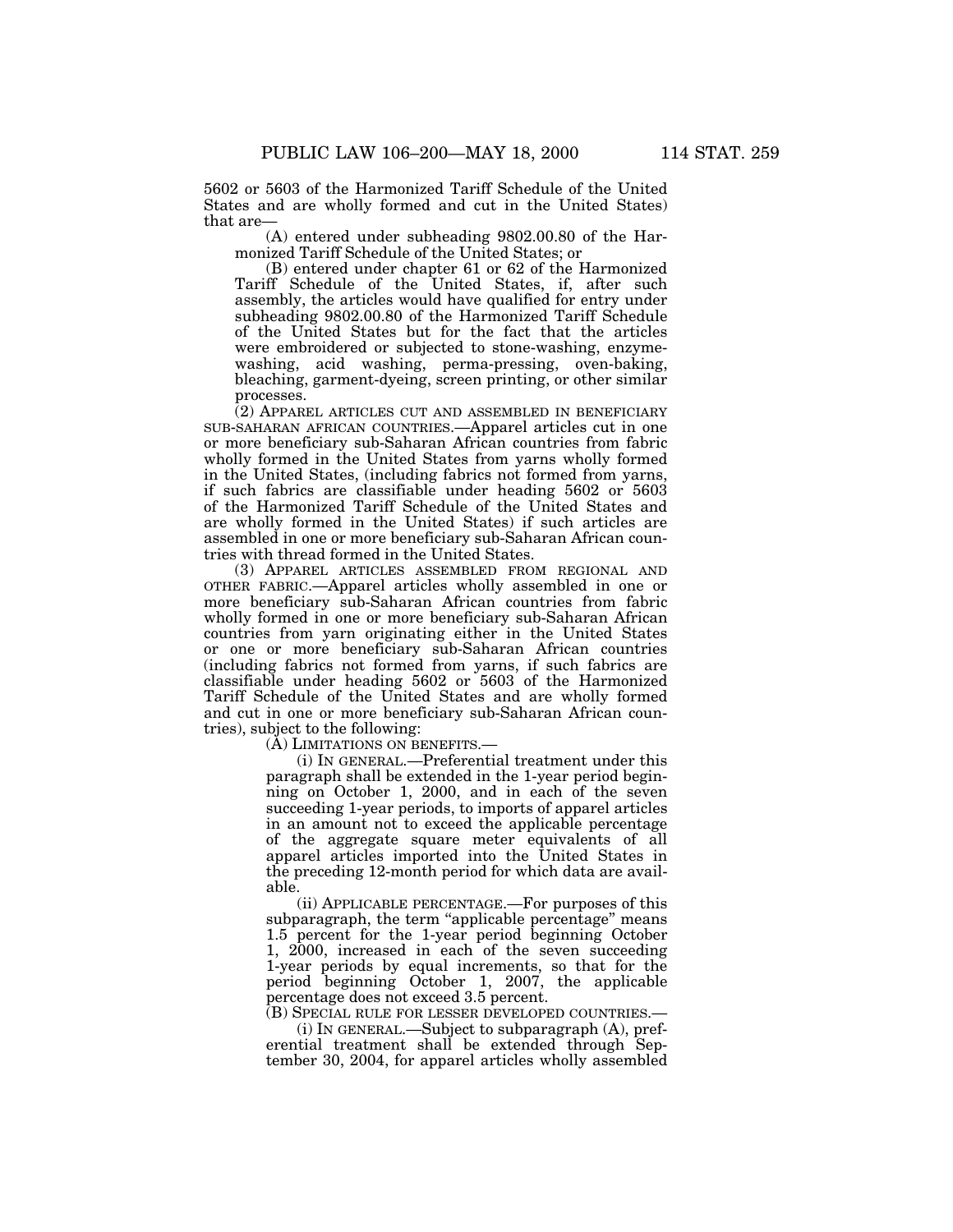in one or more lesser developed beneficiary sub-Saharan African countries regardless of the country of origin of the fabric used to make such articles.

(ii) LESSER DEVELOPED BENEFICIARY SUB-SAHARAN AFRICAN COUNTRY.—For purposes of this subparagraph the term ''lesser developed beneficiary sub-Saharan African country'' means a beneficiary sub-Saharan African country that had a per capita gross national product of less than \$1,500 a year in 1998, as measured by the World Bank.

(C) SURGE MECHANISM.—

(i) IMPORT MONITORING.—The Secretary of Commerce shall monitor imports of articles described in this paragraph on a monthly basis to determine if there has been a surge in imports of such articles. In order to permit public access to preliminary international trade data and to facilitate the early identification of potentially disruptive import surges, the Director of the Office of Management and Budget may grant an exception to the publication dates established for the release of data on United States international trade in covered articles, if the Director notifies Congress of the early release of the data.

(ii) DETERMINATION OF DAMAGE OR THREAT THEREOF.—Whenever the Secretary of Commerce determines, based on the data described in clause (i), or pursuant to a written request made by an interested party, that there has been a surge in imports of an article described in this paragraph from a beneficiary sub-Saharan African country, the Secretary shall determine whether such article from such country is being imported in such increased quantities as to cause serious damage, or threat thereof, to the domestic industry producing a like or directly competitive article. If the Secretary's determination is affirmative, the President shall suspend the duty-free treatment provided for such article under this paragraph. If the inquiry is initiated at the request of an interested party, the Secretary shall make the determination within 60 days after the date of the request.

(iii) FACTORS TO CONSIDER.—In determining whether a domestic industry has been seriously damaged, or is threatened with serious damage, the Secretary shall examine the effect of the imports on relevant economic indicators such as domestic production, sales, market share, capacity utilization, inventories, employment, profits, exports, prices, and investment. (iv) PROCEDURE.

(I) INITIATION.—The Secretary of Commerce shall initiate an inquiry within 10 days after receiving a written request and supporting information for an inquiry from an interested party. Notice of initiation of an inquiry shall be published in the Federal Register.

Deadline

Federal Register, publication.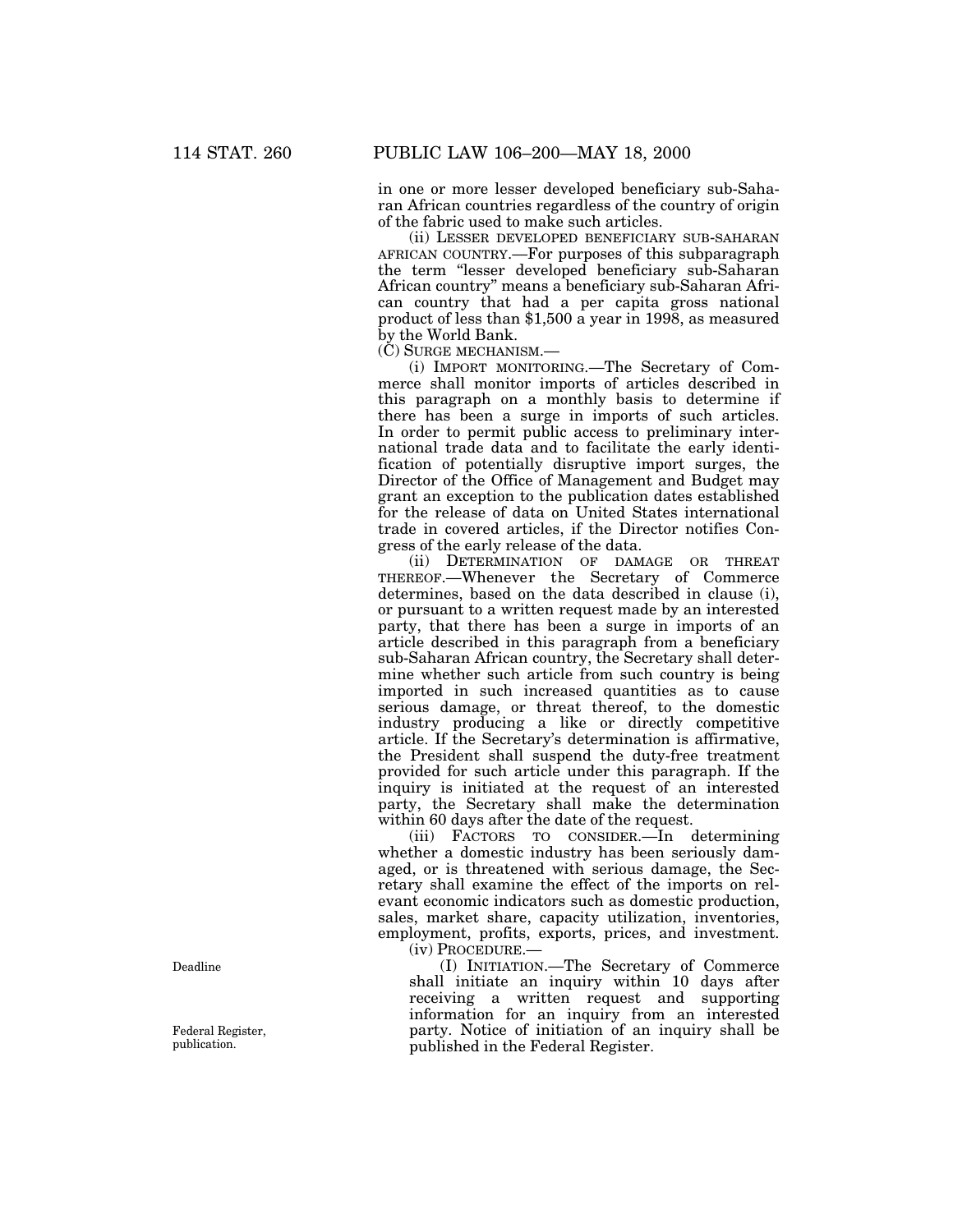(II) PARTICIPATION BY INTERESTED PARTIES.— The Secretary of Commerce shall establish procedures to ensure participation in the inquiry by interested parties.

(III) NOTICE OF DETERMINATION.—The Sec-Federal Register, retary shall publish the determination described in clause (ii) in the Federal Register.

publication.

(IV) INFORMATION AVAILABLE.—If relevant information is not available on the record or any party withholds information that has been requested by the Secretary, the Secretary shall make the determination on the basis of the facts available. When the Secretary relies on information submitted in the inquiry as facts available, the Secretary shall, to the extent practicable, corroborate the information from independent sources that are reasonably available to the Secretary.

(v) INTERESTED PARTY.—For purposes of this subparagraph, the term ''interested party'' means any producer of a like or directly competitive article, a certified union or recognized union or group of workers which is representative of an industry engaged in the manufacture, production, or sale in the United States of a like or directly competitive article, a trade or business association representing producers or sellers of like or directly competitive articles, producers engaged in the production of essential inputs for like or directly competitive articles, a certified union or group of workers which is representative of an industry engaged in the manufacture, production, or sale of essential inputs for the like or directly competitive article, or a trade or business association representing companies engaged in the manufacture, production, or sale of such essential inputs.

(4) SWEATERS KNIT-TO-SHAPE FROM CASHMERE OR MERINO WOOL.

(A) CASHMERE.—Sweaters, in chief weight of cashmere, knit-to-shape in one or more beneficiary sub-Saharan African countries and classifiable under subheading 6110.10 of the Harmonized Tariff Schedule of the United States.

(B) MERINO WOOL.—Sweaters, 50 percent or more by weight of wool measuring 18.5 microns in diameter or finer, knit-to-shape in one or more beneficiary sub-Saharan African countries.

(5) APPAREL ARTICLES WHOLLY ASSEMBLED FROM FABRIC OR YARN NOT AVAILABLE IN COMMERCIAL QUANTITIES IN THE UNITED STATES.—

(A) IN GENERAL.—Apparel articles that are both cut (or knit-to-shape) and sewn or otherwise assembled in one or more beneficiary sub-Saharan African countries, from fabric or yarn that is not formed in the United States or a beneficiary sub-Saharan African country, to the extent that apparel articles of such fabrics or yarns would be eligible for preferential treatment, without regard to the source of the fabric or yarn, under Annex 401 to the NAFTA.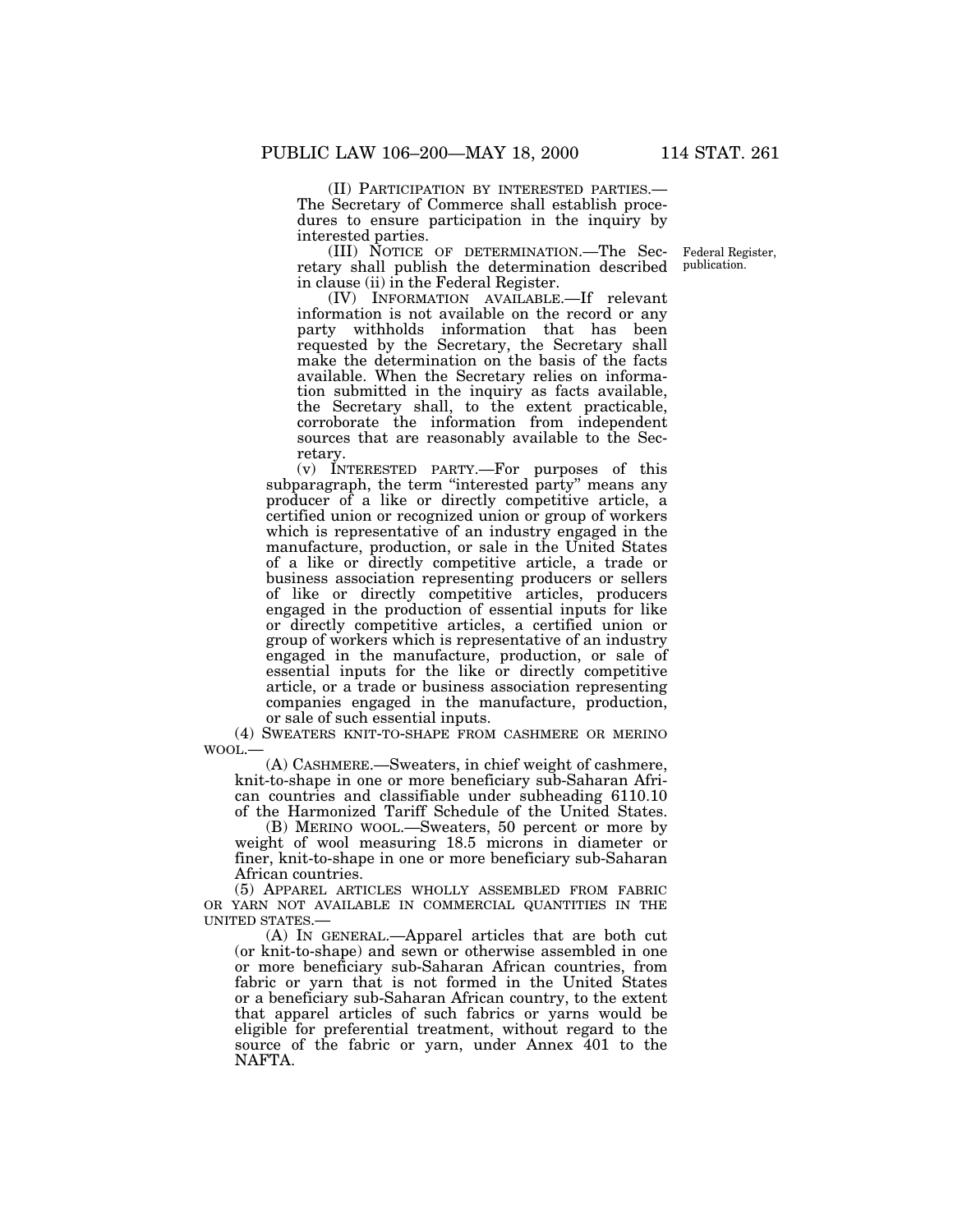President.

Deadline. Reports.

President.

President. Deadlines.

(B) ADDITIONAL APPAREL ARTICLES.—At the request of any interested party and subject to the following requirements, the President is authorized to proclaim the treatment provided under subparagraph (A) for yarns or fabrics not described in subparagraph (A) if—

(i) the President determines that such yarns or fabrics cannot be supplied by the domestic industry in commercial quantities in a timely manner;

(ii) the President has obtained advice regarding the proposed action from the appropriate advisory committee established under section 135 of the Trade Act of 1974 (19 U.S.C. 2155) and the United States International Trade Commission;

(iii) within 60 calendar days after the request, the President has submitted a report to the Committee on Ways and Means of the House of Representatives and the Committee on Finance of the Senate that sets forth—

(I) the action proposed to be proclaimed and the reasons for such action; and

(II) the advice obtained under clause (ii);

(iv) a period of 60 calendar days, beginning with the first day on which the President has met the requirements of subclauses (I) and (II) of clause (iii), has expired; and

(v) the President has consulted with such committees regarding the proposed action during the period referred to in clause (iii).

(6) HANDLOOMED, HANDMADE, AND FOLKLORE ARTICLES.— A handloomed, handmade, or folklore article of a beneficiary sub-Saharan African country or countries that is certified as such by the competent authority of such beneficiary country or countries. For purposes of this paragraph, the President, after consultation with the beneficiary sub-Saharan African country or countries concerned, shall determine which, if any, particular textile and apparel goods of the country (or countries) shall be treated as being handloomed, handmade, or folklore articles.

(c) TREATMENT OF QUOTAS ON TEXTILE AND APPAREL IMPORTS FROM KENYA AND MAURITIUS.—The President shall eliminate the existing quotas on textile and apparel articles imported into the United States—

(1) from Kenya within 30 days after that country adopts an effective visa system to prevent unlawful transshipment of textile and apparel articles and the use of counterfeit documents relating to the importation of the articles into the United States; and

(2) from Mauritius within 30 days after that country adopts such a visa system.

The Customs Service shall provide the necessary technical assistance to Kenya and Mauritius in the development and implementation of the visa systems.

(d) SPECIAL RULES.—

(1) FINDINGS AND TRIMMINGS.—

(A) GENERAL RULE.—An article otherwise eligible for preferential treatment under this section shall not be ineligible for such treatment because the article contains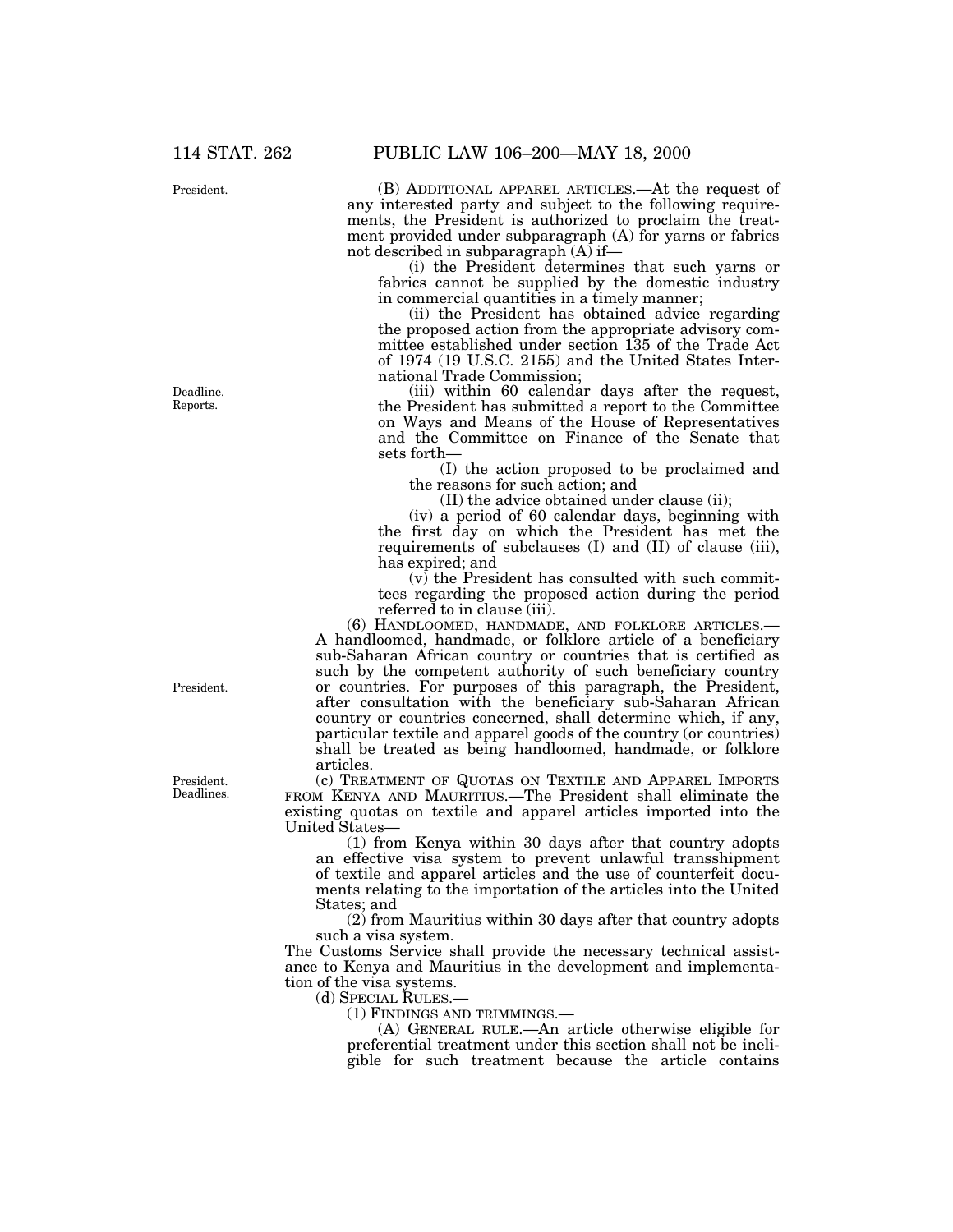findings or trimmings of foreign origin, if the value of such findings and trimmings do not exceed 25 percent of the cost of the components of the assembled article. Examples of findings and trimmings are sewing thread, hooks and eyes, snaps, buttons, "bow buds", decorative lace trim, elastic strips, and zippers, including zipper tapes and labels. Elastic strips are considered findings or trimmings only if they are each less than 1 inch in width and used in the production of brassieres.

(B) CERTAIN INTERLININGS.—

(i) GENERAL RULE.—An article otherwise eligible for preferential treatment under this section shall not be ineligible for such treatment because the article contains certain interlinings of foreign origin, if the value of such interlinings (and any findings and trimmings) does not exceed 25 percent of the cost of the components of the assembled article.

(ii) INTERLININGS DESCRIBED.—Interlinings eligible for the treatment described in clause (i) include only a chest type plate, a "hymo" piece, or "sleeve header" of woven or weft-inserted warp knit construction and of coarse animal hair or man-made filaments.

(iii) TERMINATION OF TREATMENT.—The treatment described in this subparagraph shall terminate if the President makes a determination that United States manufacturers are producing such interlinings in the United States in commercial quantities.

(C) EXCEPTION.—In the case of an article described in subsection (b)(2), sewing thread shall not be treated as findings or trimmings under subparagraph (A).

(2) DE MINIMIS RULE.—An article otherwise eligible for preferential treatment under this section shall not be ineligible for such treatment because the article contains fibers or yarns not wholly formed in the United States or one or more beneficiary sub-Saharan African countries if the total weight of all such fibers and yarns is not more than 7 percent of the total weight of the article.

(e) DEFINITIONS.—In this section and section 113:

(1) AGREEMENT ON TEXTILES AND CLOTHING.—The term "Agreement on Textiles and Clothing" means the Agreement on Textiles and Clothing referred to in section  $10I(d)(4)$  of the Uruguay Round Agreements Act (19 U.S.C. 3511(d)(4)).

(2) BENEFICIARY SUB-SAHARAN AFRICAN COUNTRY, ETC.— The terms ''beneficiary sub-Saharan African country'' and ''beneficiary sub-Saharan African countries'' have the same meaning as such terms have under section 506A(c) of the Trade Act of 1974.

(3) NAFTA.—The term ''NAFTA'' means the North American Free Trade Agreement entered into between the United States, Mexico, and Canada on December 17, 1992.

(f ) EFFECTIVE DATE.—This section takes effect on October 1, 2000, and shall remain in effect through September 30, 2008.

#### **SEC. 113. PROTECTIONS AGAINST TRANSSHIPMENT.**

(a) PREFERENTIAL TREATMENT CONDITIONED ON ENFORCEMENT MEASURES.—

19 USC 3722.

Termination date.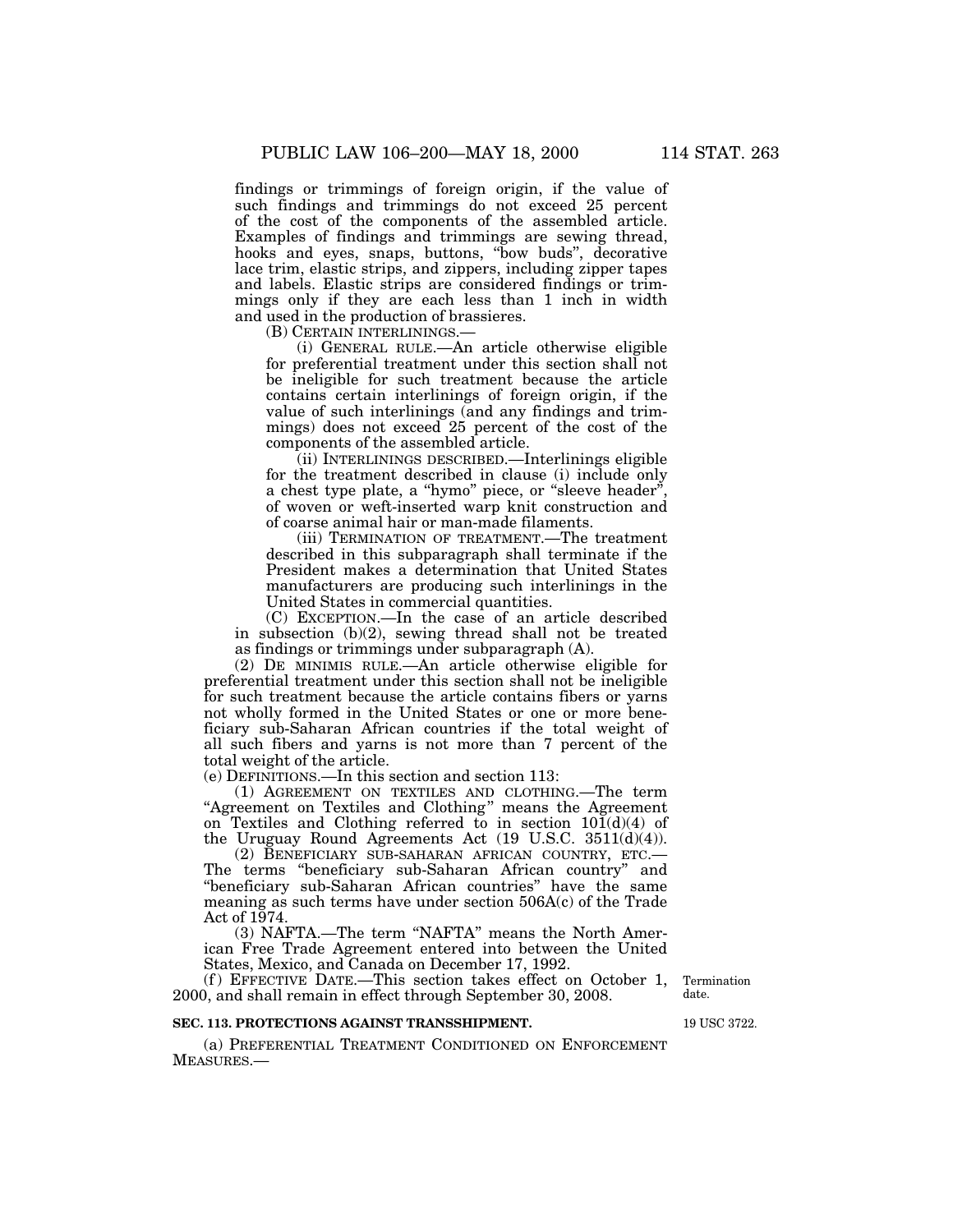(1) IN GENERAL.—The preferential treatment under section 112(a) shall not be provided to textile and apparel articles that are imported from a beneficiary sub-Saharan African country unless that country—

(A) has adopted an effective visa system, domestic laws, and enforcement procedures applicable to covered articles to prevent unlawful transshipment of the articles and the use of counterfeit documents relating to the importation of the articles into the United States;

(B) has enacted legislation or promulgated regulations that would permit United States Customs Service verification teams to have the access necessary to investigate thoroughly allegations of transshipment through such country;

(C) agrees to report, on a timely basis, at the request of the United States Customs Service, on the total exports from and imports into that country of covered articles, consistent with the manner in which the records are kept by that country;

(D) will cooperate fully with the United States to address and take action necessary to prevent circumvention as provided in Article 5 of the Agreement on Textiles and Clothing;

(E) agrees to require all producers and exporters of covered articles in that country to maintain complete records of the production and the export of covered articles, including materials used in the production, for at least 2 years after the production or export (as the case may be); and

(F) agrees to report, on a timely basis, at the request of the United States Customs Service, documentation establishing the country of origin of covered articles as used by that country in implementing an effective visa system.

(2) COUNTRY OF ORIGIN DOCUMENTATION.—For purposes of paragraph  $(1)(F)$ , documentation regarding the country of origin of the covered articles includes documentation such as production records, information relating to the place of production, the number and identification of the types of machinery used in production, the number of workers employed in production, and certification from both the manufacturer and the exporter.

(b) CUSTOMS PROCEDURES AND ENFORCEMENT.—

 $(1)$  In GENERAL. $-$ 

(A) REGULATIONS.—Any importer that claims preferential treatment under section 112 shall comply with customs procedures similar in all material respects to the requirements of Article 502(1) of the NAFTA as implemented pursuant to United States law, in accordance with regulations promulgated by the Secretary of the Treasury. (B) DETERMINATION.—

(i) IN GENERAL.—In order to qualify for the preferential treatment under section 112 and for a Certificate of Origin to be valid with respect to any article for which such treatment is claimed, there shall be in effect a determination by the President that each country described in clause (ii)—

(I) has implemented and follows; or

President.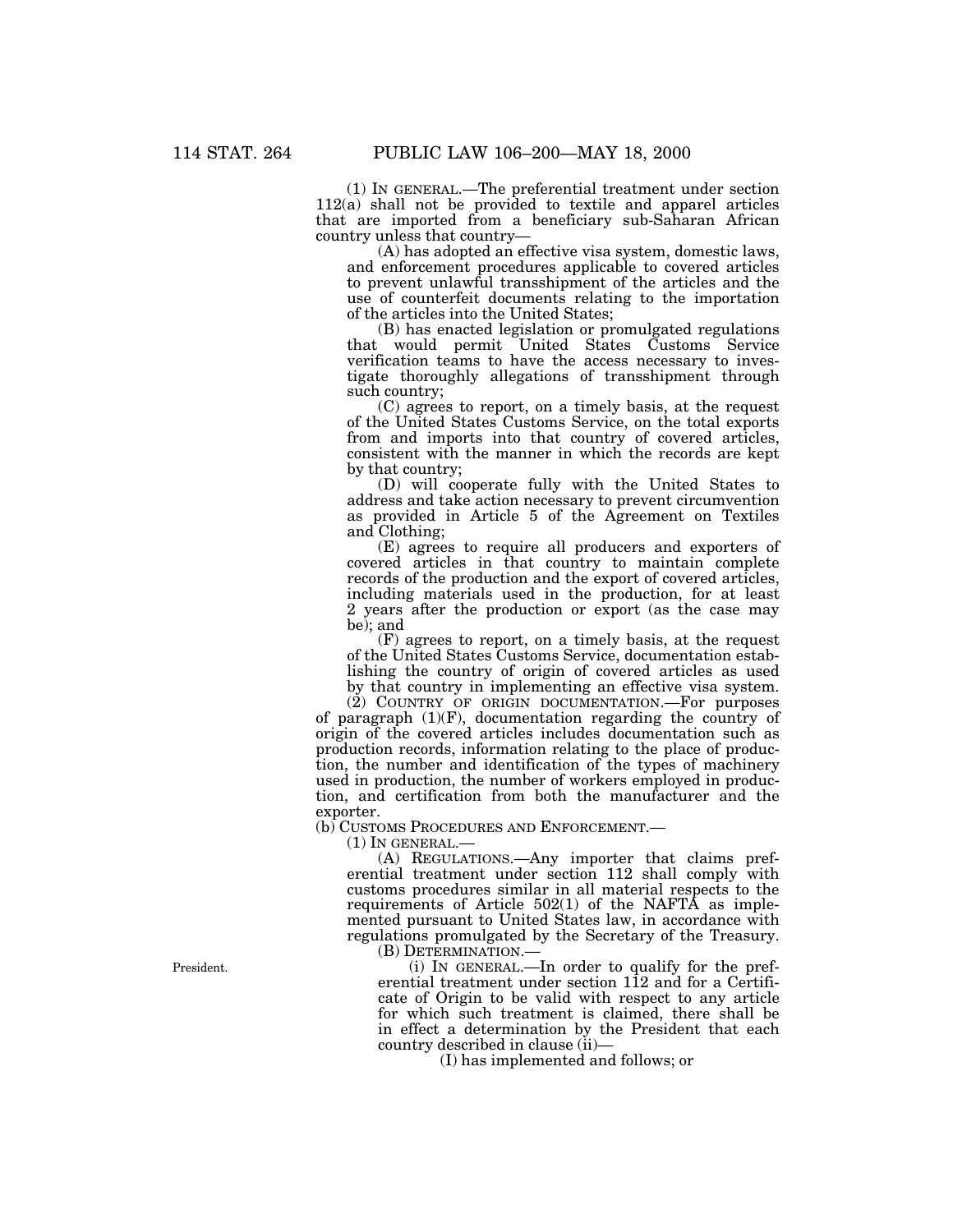(II) is making substantial progress toward implementing and following,

procedures and requirements similar in all material respects to the relevant procedures and requirements under chapter 5 of the NAFTA.

(ii) COUNTRY DESCRIBED.—A country is described in this clause if it is a beneficiary sub-Saharan African country—

(I) from which the article is exported; or

(II) in which materials used in the production of the article originate or in which the article or such materials, undergo production that contributes to a claim that the article is eligible for preferential treatment.

(2) CERTIFICATE OF ORIGIN.—The Certificate of Origin that otherwise would be required pursuant to the provisions of paragraph (1) shall not be required in the case of an article imported under section 112 if such Certificate of Origin would not be required under Article 503 of the NAFTA (as implemented pursuant to United States law), if the article were imported from Mexico.

(3) PENALTIES FOR EXPORTERS.—If the President determines, based on sufficient evidence, that an exporter has engaged in transshipment as defined in paragraph (4), then the President shall deny for a period of 5 years all benefits under section 112 to such exporter, any successor of such exporter, and any other entity owned or operated by the principal of the exporter.

(4) TRANSSHIPMENT DESCRIBED.—Transshipment within the meaning of this subsection has occurred when preferential treatment for a textile or apparel article under this Act has been claimed on the basis of material false information concerning the country of origin, manufacture, processing, or assembly of the article or any of its components. For purposes of this paragraph, false information is material if disclosure of the true information would mean or would have meant that the article is or was ineligible for preferential treatment under section 112.

(5) MONITORING AND REPORTS TO CONGRESS.—The Customs Deadline. Service shall monitor and the Commissioner of Customs shall submit to Congress, not later than March 31 of each year, a report on the effectiveness of the visa systems and the implementation of legislation and regulations described in subsection (a) and on measures taken by countries in sub-Saharan Africa which export textiles or apparel to the United States to prevent circumvention as described in Article 5 of the Agreement on Textiles and Clothing.

(c) CUSTOMS SERVICE ENFORCEMENT.—The Customs Service shall—

(1) make available technical assistance to the beneficiary sub-Saharan African countries—

(A) in the development and implementation of visa systems, legislation, and regulations described in subsection  $(a)(1)(A)$ ; and

(B) to train their officials in anti-transshipment enforcement;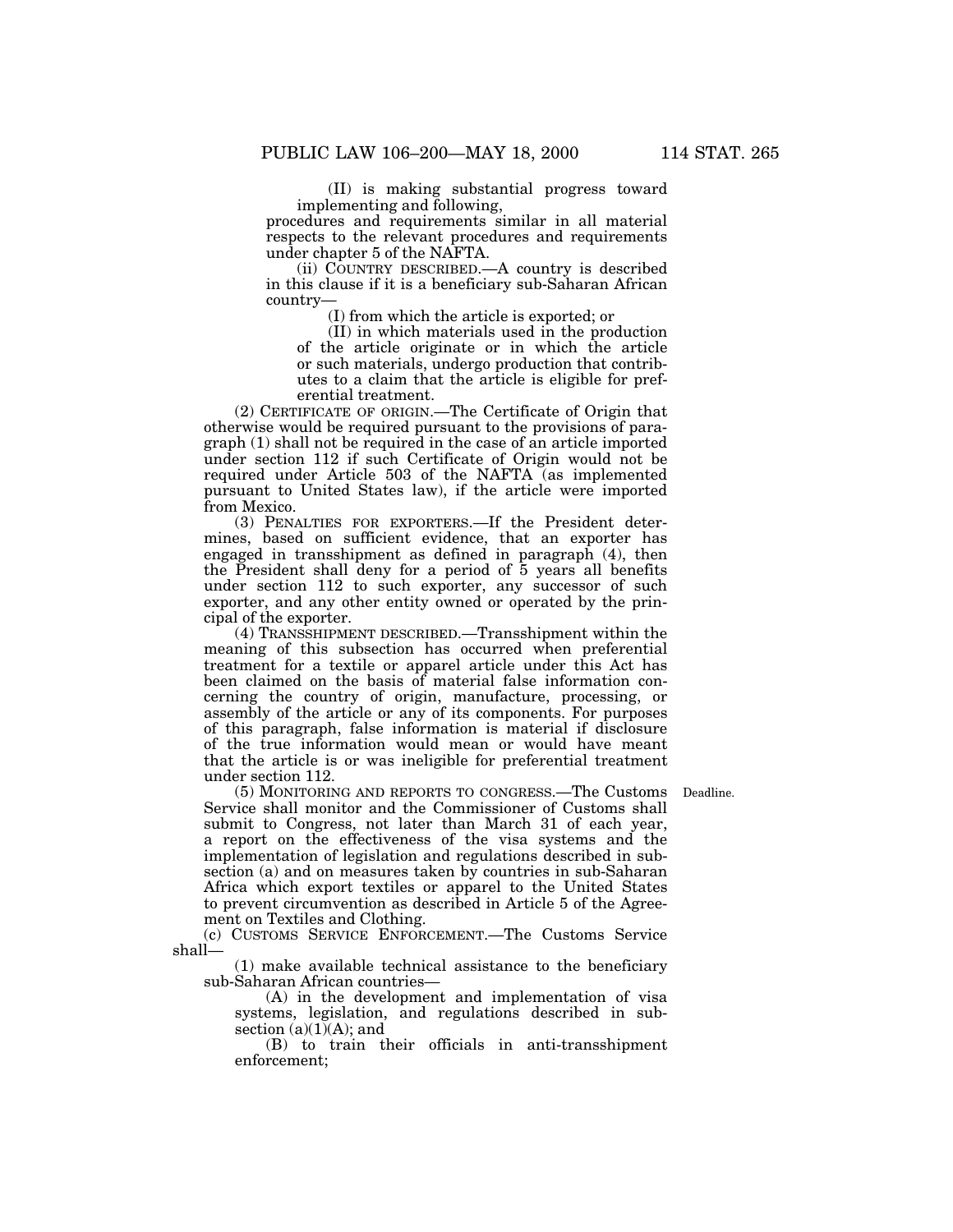(2) send production verification teams to at least four beneficiary sub-Saharan African countries each year; and

(3) to the extent feasible, place beneficiary sub-Saharan African countries on the Electronic Visa (ELVIS) program.

(d) AUTHORIZATION OF APPROPRIATIONS.—There is authorized to be appropriated to carry out subsection (c) the sum of \$5,894,913.

#### **SEC. 114. TERMINATION.**

Title V of the Trade Act of 1974 is amended by inserting after section 506A the following new section:

19 USC 2466b.

#### **''SEC. 506B. TERMINATION OF BENEFITS FOR SUB-SAHARAN AFRICAN COUNTRIES.**

''In the case of a beneficiary sub-Saharan African country, as defined in section 506A(c), duty-free treatment provided under this title shall remain in effect through September 30, 2008.''.

#### **SEC. 115. CLERICAL AMENDMENTS.**

The table of contents for title V of the Trade Act of 1974 is amended by inserting after the item relating to section 506 the following new items:

''Sec. 506A. Designation of sub-Saharan African countries for certain benefits. ''Sec. 506B. Termination of benefits for sub-Saharan African countries.''.

19 USC 3723.

#### **SEC. 116. FREE TRADE AGREEMENTS WITH SUB-SAHARAN AFRICAN COUNTRIES.**

(a) DECLARATION OF POLICY.—Congress declares that free trade agreements should be negotiated, where feasible, with interested countries in sub-Saharan Africa, in order to serve as the catalyst for increasing trade between the United States and sub-Saharan Africa and increasing private sector investment in sub-Saharan Africa.

(b) PLAN REQUIREMENT.—

(1) IN GENERAL.—The President, taking into account the provisions of the treaty establishing the African Economic Community and the willingness of the governments of sub-Saharan African countries to engage in negotiations to enter into free trade agreements, shall develop a plan for the purpose of negotiating and entering into one or more trade agreements with interested beneficiary sub-Saharan African countries.

(2) ELEMENTS OF PLAN.—The plan shall include the following:

(A) The specific objectives of the United States with respect to negotiations described in paragraph (1) and a suggested timetable for achieving those objectives.

(B) The benefits to both the United States and the relevant sub-Saharan African countries with respect to the applicable free trade agreement or agreements.

(C) A mutually agreed-upon timetable for the negotiations.

(D) The implications for and the role of regional and sub-regional organizations in sub-Saharan Africa with respect to such free trade agreement or agreements.

(E) Subject matter anticipated to be covered by the negotiations and United States laws, programs, and policies, as well as the laws of participating eligible African

President.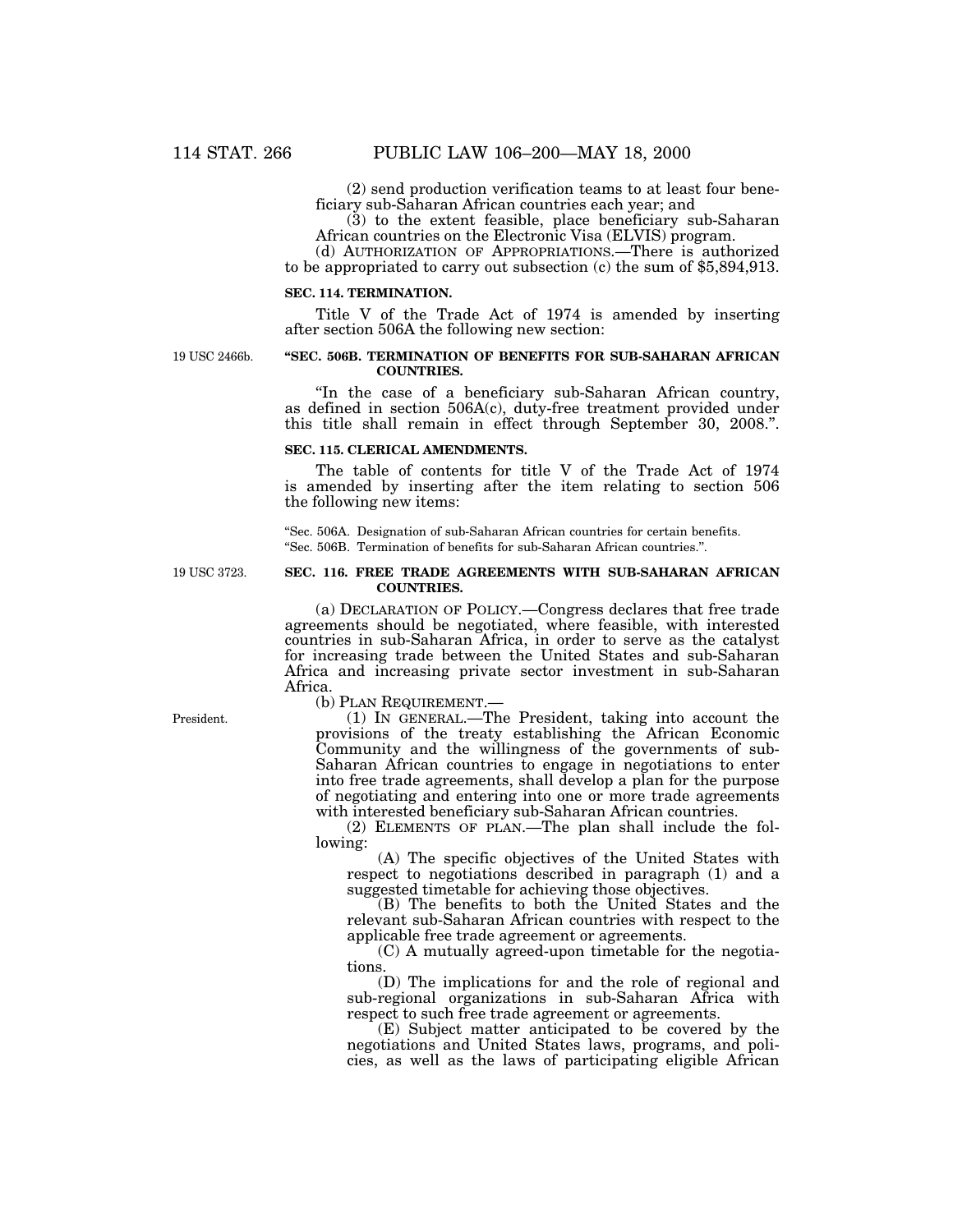countries and existing bilateral and multilateral and economic cooperation and trade agreements, that may be affected by the agreement or agreements.

(F) Procedures to ensure the following:

(i) Adequate consultation with the Congress and the private sector during the negotiations.

(ii) Consultation with the Congress regarding all matters relating to implementation of the agreement or agreements.

(iii) Approval by the Congress of the agreement or agreements.

(iv) Adequate consultations with the relevant African governments and African regional and subregional intergovernmental organizations during the negotiation of the agreement or agreements.

(c) REPORTING REQUIREMENT.—Not later than 12 months after the date of the enactment of this Act, the President shall prepare and transmit to the Congress a report containing the plan developed pursuant to subsection (b).

#### **SEC. 117. ASSISTANT UNITED STATES TRADE REPRESENTATIVE FOR** 19 USC 3724. **AFRICAN AFFAIRS.**

It is the sense of the Congress that—

(1) the position of Assistant United States Trade Representative for African Affairs is integral to the United States commitment to increasing United States-sub-Saharan African trade and investment;

(2) the position of Assistant United States Trade Representative for African Affairs should be maintained within the Office of the United States Trade Representative to direct and coordinate interagency activities on United States-Africa trade policy and investment matters and serve as—

(A) a primary point of contact in the executive branch for those persons engaged in trade between the United States and sub-Saharan Africa; and

(B) the chief advisor to the United States Trade Representative on issues of trade and investment with Africa; and

(3) the United States Trade Representative should have adequate funding and staff to carry out the duties of the Assistant United States Trade Representative for African Affairs described in paragraph (2), subject to the availability of appropriations.

# **Subtitle C—Economic Development Related Issues**

#### **SEC. 121. SENSE OF THE CONGRESS REGARDING COMPREHENSIVE** 19 USC 3731. **DEBT RELIEF FOR THE WORLD'S POOREST COUNTRIES.**

(a) FINDINGS.—Congress makes the following findings:

(1) The burden of external debt has become a major impediment to economic growth and poverty reduction in many of the world's poorest countries.

(2) Until recently, the United States Government and other official creditors sought to address this problem by rescheduling loans and in some cases providing limited debt reduction.

Deadline. President.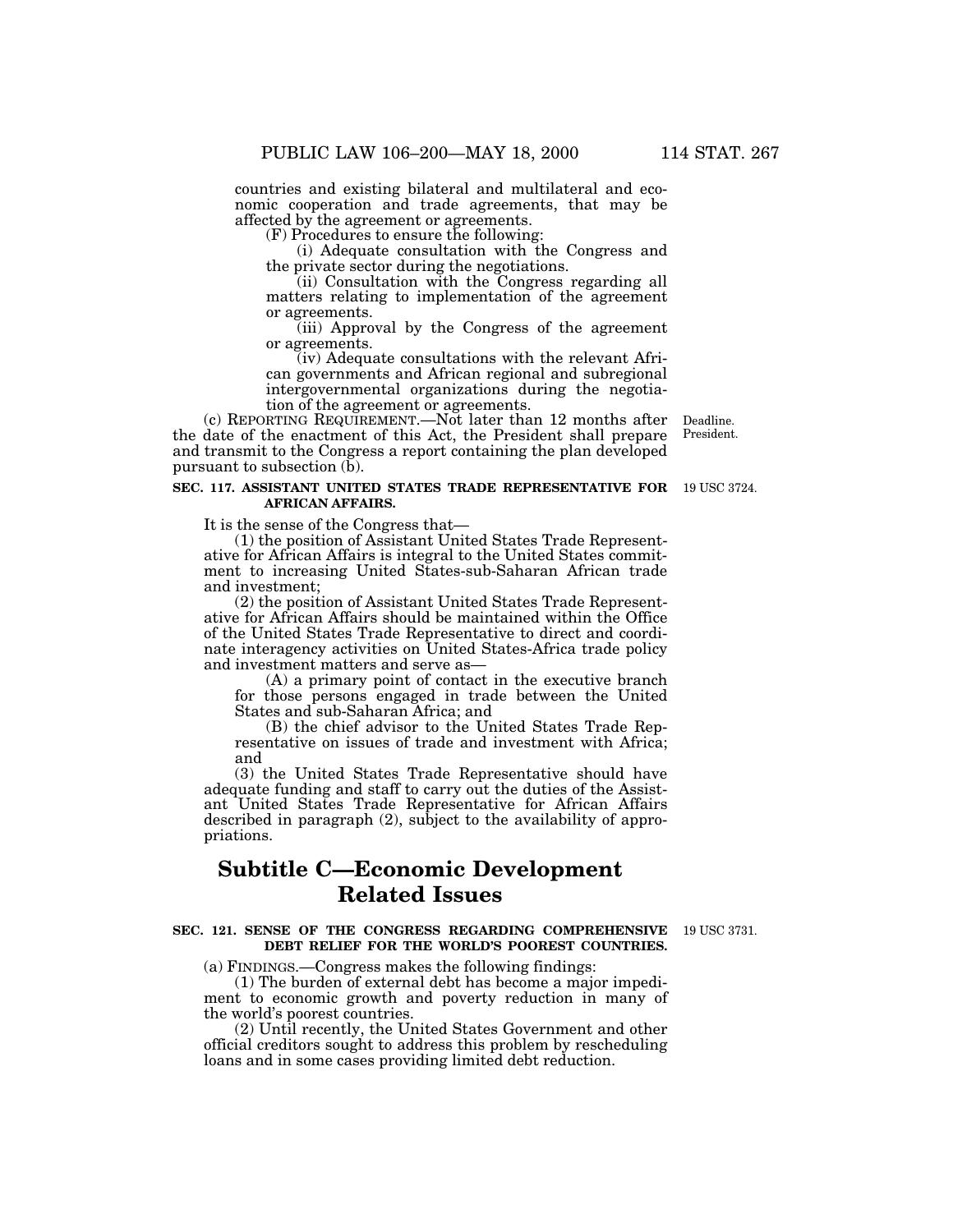(3) Despite such efforts, the cumulative debt of many of the world's poorest countries continued to grow beyond their capacity to repay.

(4) In 1997, the Group of Seven, the World Bank, and the International Monetary Fund adopted the Heavily Indebted Poor Countries Initiative (HIPC), a commitment by the international community that all multilateral and bilateral creditors, acting in a coordinated and concerted fashion, would reduce poor country debt to a sustainable level.

(5) The HIPC Initiative is currently undergoing reforms to address concerns raised about country conditionality, the amount of debt forgiven, and the allocation of savings realized through the debt forgiveness program to ensure that the Initiative accomplishes the goals of economic growth and poverty alleviation in the world's poorest countries.

(b) SENSE OF THE CONGRESS.—It is the sense of the Congress that—

(1) Congress and the President should work together, without undue delay and in concert with the international community, to make comprehensive debt relief available to the world's poorest countries in a manner that promotes economic growth and poverty alleviation;

 $(2)$  this program of bilateral and multilateral debt relief should be designed to strengthen and expand the private sector, encourage increased trade and investment, support the development of free markets, and promote broad-scale economic growth in beneficiary countries;

(3) this program of debt relief should also support the adoption of policies to alleviate poverty and to ensure that benefits are shared widely among the population, such as through initiatives to advance education, improve health, combat AIDS, and promote clean water and environmental protection;

(4) these debt relief agreements should be designed and implemented in a transparent manner and with the broad participation of the citizenry of the debtor country and should ensure that country circumstances are adequately taken into account;

(5) no country should receive the benefits of debt relief if that country does not cooperate with the United States on terrorism or narcotics enforcement, is a gross violator of the human rights of its citizens, or is engaged in conflict or spends excessively on its military; and

(6) in order to prevent adverse impact on a key industry in many developing countries, the International Monetary Fund must mobilize its own resources for providing debt relief to eligible countries without allowing gold to reach the open market, or otherwise adversely affecting the market price of gold.

19 USC 3732.

## **SEC. 122. EXECUTIVE BRANCH INITIATIVES.**

(a) STATEMENT OF THE CONGRESS.—The Congress recognizes that the stated policy of the executive branch in 1997, the ''Partnership for Growth and Opportunity in Africa'' initiative, is a step toward the establishment of a comprehensive trade and development policy for sub-Saharan Africa. It is the sense of the Congress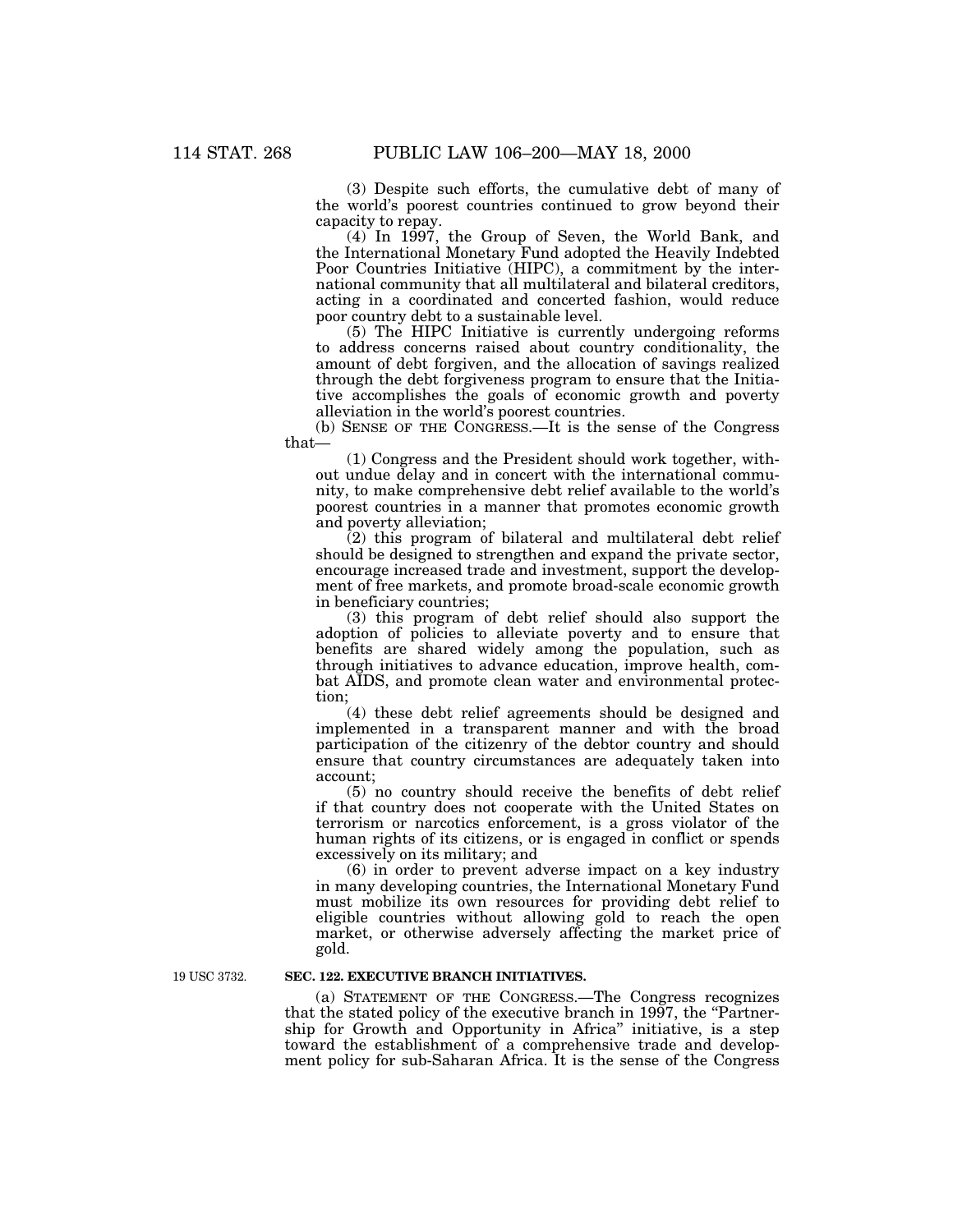that this Partnership is a companion to the policy goals set forth in this title.

(b) TECHNICAL ASSISTANCE TO PROMOTE ECONOMIC REFORMS AND DEVELOPMENT.—In addition to continuing bilateral and multilateral economic and development assistance, the President shall target technical assistance toward—

(1) developing relationships between United States firms and firms in sub-Saharan Africa through a variety of business associations and networks;

(2) providing assistance to the governments of sub-Saharan African countries to—

(A) liberalize trade and promote exports;

(B) bring their legal regimes into compliance with the standards of the World Trade Organization in conjunction with membership in that Organization;

(C) make financial and fiscal reforms; and

(D) promote greater agribusiness linkages;

(3) addressing such critical agricultural policy issues as market liberalization, agricultural export development, and agribusiness investment in processing and transporting agricultural commodities;

(4) increasing the number of reverse trade missions to growth-oriented countries in sub-Saharan Africa;

(5) increasing trade in services; and

(6) encouraging greater sub-Saharan African participation in future negotiations in the World Trade Organization on services and making further commitments in their schedules to the General Agreement on Trade in Services in order to encourage the removal of tariff and nontariff barriers.

#### **SEC. 123. OVERSEAS PRIVATE INVESTMENT CORPORATION INITIA-**19 USC 3733. **TIVES.**

(a) INITIATION OF FUNDS.—It is the sense of the Congress that the Overseas Private Investment Corporation should exercise the authorities it has to initiate an equity fund or equity funds in support of projects in the countries in sub-Saharan Africa, in addition to the existing equity fund for sub-Saharan Africa created by the Corporation.

(b) STRUCTURE AND TYPES OF FUNDS.—

(1) STRUCTURE.—Each fund initiated under subsection (a) should be structured as a partnership managed by professional private sector fund managers and monitored on a continuing basis by the Corporation.

(2) CAPITALIZATION.—Each fund should be capitalized with a combination of private equity capital, which is not guaranteed by the Corporation, and debt for which the Corporation provides guaranties.

(3) INFRASTRUCTURE FUND.—One or more of the funds, with combined assets of up to \$500,000,000, should be used in support of infrastructure projects in countries of sub-Saharan Africa.

(4) EMPHASIS.—The Corporation shall ensure that the funds are used to provide support in particular to women entrepreneurs and to innovative investments that expand opportunities for women and maximize employment opportunities for poor individuals.

(c) OVERSEAS PRIVATE INVESTMENT CORPORATION.—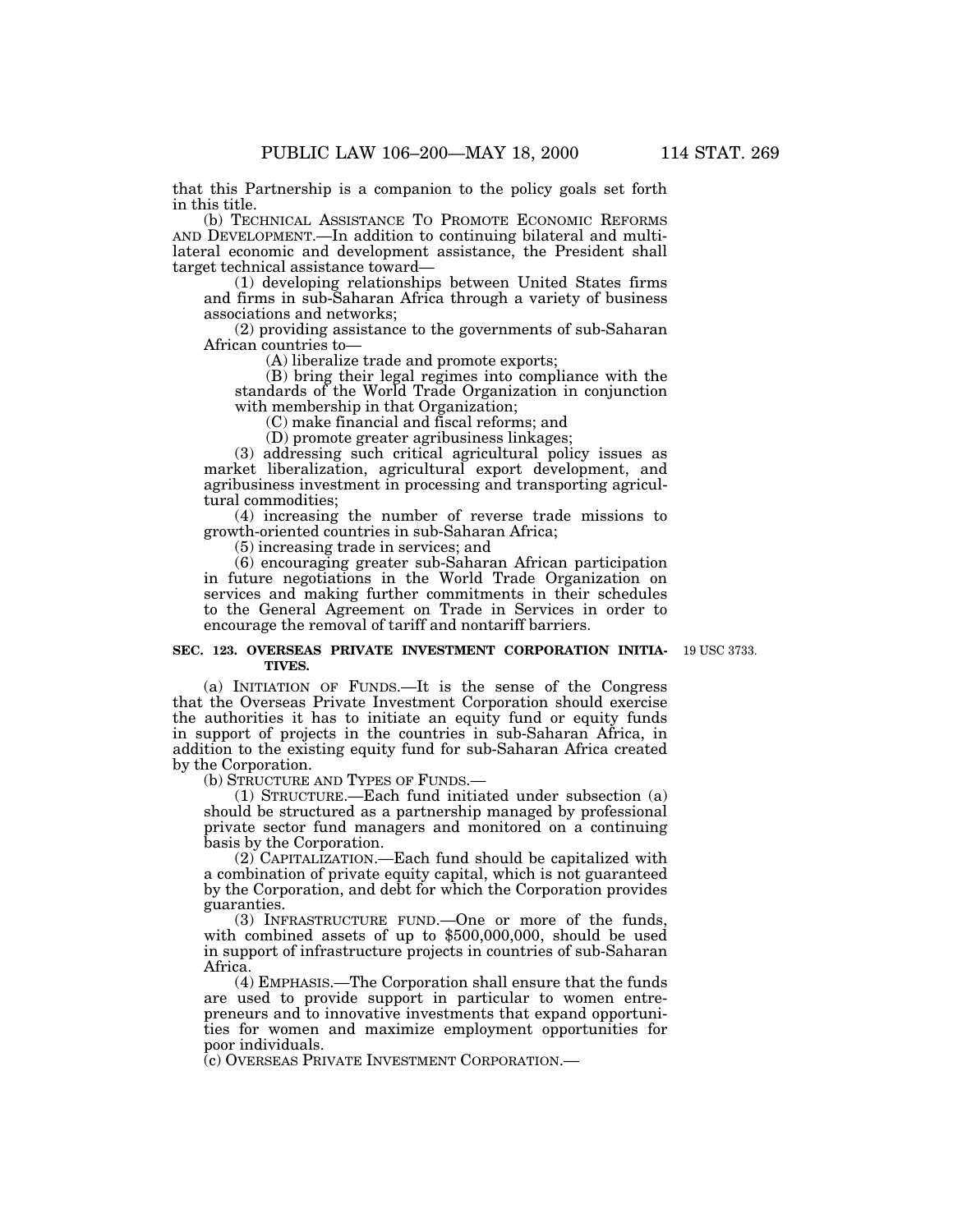22 USC 2193.

(1) INVESTMENT ADVISORY COUNCIL.—Section 233 of the Foreign Assistance Act of 1961 is amended by adding at the end the following:

"(e) INVESTMENT ADVISORY COUNCIL.—The Board shall take prompt measures to increase the loan, guarantee, and insurance programs, and financial commitments, of the Corporation in sub-Saharan Africa, including through the use of an investment advisory council to assist the Board in developing and implementing policies, programs, and financial instruments with respect to sub-Saharan Africa. In addition, the investment advisory council shall make recommendations to the Board on how the Corporation can facilitate greater support by the United States for trade and investment with and in sub-Saharan Africa. The investment advisory council shall terminate 4 years after the date of the enactment of this subsection.''.

(2) REPORTS TO CONGRESS.—Within 6 months after the date of the enactment of this Act, and annually for each of the 4 years thereafter, the Board of Directors of the Overseas Private Investment Corporation shall submit to Congress a report on the steps that the Board has taken to implement section 233(e) of the Foreign Assistance Act of 1961 (as added by paragraph (1)) and any recommendations of the investment advisory council established pursuant to such section.

#### **SEC. 124. EXPORT-IMPORT BANK INITIATIVES.**

(a) SENSE OF THE CONGRESS.—It is the sense of the Congress that the Board of Directors of the Bank shall continue to take comprehensive measures, consistent with the credit standards otherwise required by law, to promote the expansion of the Bank's financial commitments in sub-Saharan Africa under the loan, guarantee and insurance programs of the Bank.

(b) SUB-SAHARAN AFRICA ADVISORY COMMITTEE.—The sub-Saharan Africa Advisory Committee (SAAC) is to be commended for aiding the Bank in advancing the economic partnership between the United States and the nations of sub-Saharan Africa by doubling the number of sub-Saharan African countries in which the Bank is open for traditional financing and by increasing by tenfold the Bank's support for sales to sub-Saharan Africa from fiscal year 1998 to fiscal year 1999. The Board of Directors of the Bank and its staff shall continue to review carefully the sub-Saharan Africa Advisory Committee recommendations on the development and implementation of new and innovative policies and programs designed to promote the Bank's expansion in sub-Saharan Africa. **SEC. 125. EXPANSION OF THE UNITED STATES AND FOREIGN COMMER-**

## 19 USC 3735.

# **CIAL SERVICE IN SUB-SAHARAN AFRICA.**

(a) FINDINGS.—The Congress makes the following findings:

(1) The United States and Foreign Commercial Service (hereafter in this section referred to as the ''Commercial Service'') plays an important role in helping United States businesses identify export opportunities and develop reliable sources of information on commercial prospects in foreign countries.

(2) During the 1980s, the presence of the Commercial Service in sub-Saharan Africa consisted of 14 professionals providing services in eight countries. By early 1997, that presence had been reduced by half to seven professionals in only four countries.

Termination date.

Deadline.

19 USC 3734.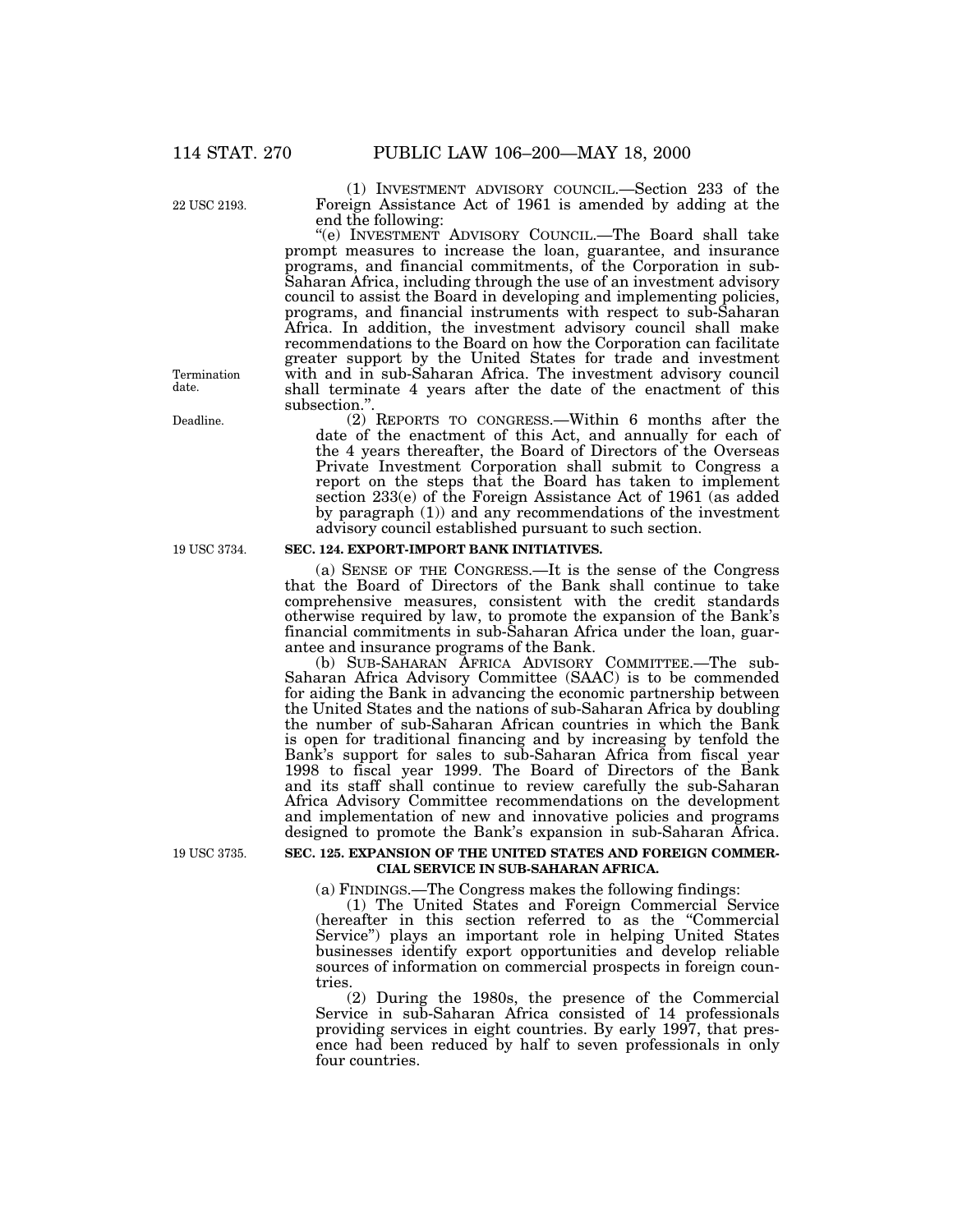(3) Since 1997, the Department of Commerce has slowly begun to increase the presence of the Commercial Service in sub-Saharan Africa, adding five full-time officers to established posts.

(4) Although the Commercial Service Officers in these countries have regional responsibilities, this kind of coverage does not adequately service the needs of United States businesses attempting to do business in sub-Saharan Africa.

(5) The Congress has, on several occasions, encouraged the Commercial Service to focus its resources and efforts in countries or regions in Europe or Asia to promote greater United States export activity in those markets, and similar encouragement should be provided for countries in sub-Saharan Africa as well.

(6) Because market information is not widely available in many sub-Saharan African countries, the presence of additional Commercial Service Officers and resources can play a significant role in assisting United States businesses in markets in those countries.

(b) APPOINTMENTS.—Subject to the availability of appropria-Deadline. tions, by not later than December 31, 2001, the Secretary of Commerce, acting through the Assistant Secretary of Commerce and Director General of the United States and Foreign Commercial Service, shall take steps to ensure that—

(1) at least 20 full-time Commercial Service employees are stationed in sub-Saharan Africa; and

(2) full-time Commercial Service employees are stationed in not less than 10 different sub-Saharan African countries.

(c) INITIATIVE FOR SUB-SAHARAN AFRICA.—In order to encourage the export of United States goods and services to sub-Saharan African countries, the International Trade Administration shall make a special effort to—

(1) identify United States goods and services which are the best prospects for export by United States companies to sub-Saharan Africa;

(2) identify, where appropriate, tariff and nontariff barriers that are preventing or hindering sales of United States goods and services to, or the operation of United States companies in, sub-Saharan Africa;

(3) hold discussions with appropriate authorities in sub-Saharan Africa on the matters described in paragraphs (1) and (2) with a view to securing increased market access for United States exporters of goods and services;

(4) identify current resource allocations and personnel levels in sub-Saharan Africa for the Commercial Service and consider plans for the deployment of additional resources or personnel to that region; and

(5) make available to the public, through printed and electronic means of communication, the information derived pursuant to paragraphs  $(1)$  through  $(4)$  for each of the  $4$  years after the date of the enactment of this Act.

#### **SEC. 126. DONATION OF AIR TRAFFIC CONTROL EQUIPMENT TO** 19 USC 3736. **ELIGIBLE SUB-SAHARAN AFRICAN COUNTRIES.**

It is the sense of the Congress that, to the extent appropriate, the United States Government should make every effort to donate to governments of sub-Saharan African countries determined to

Public information.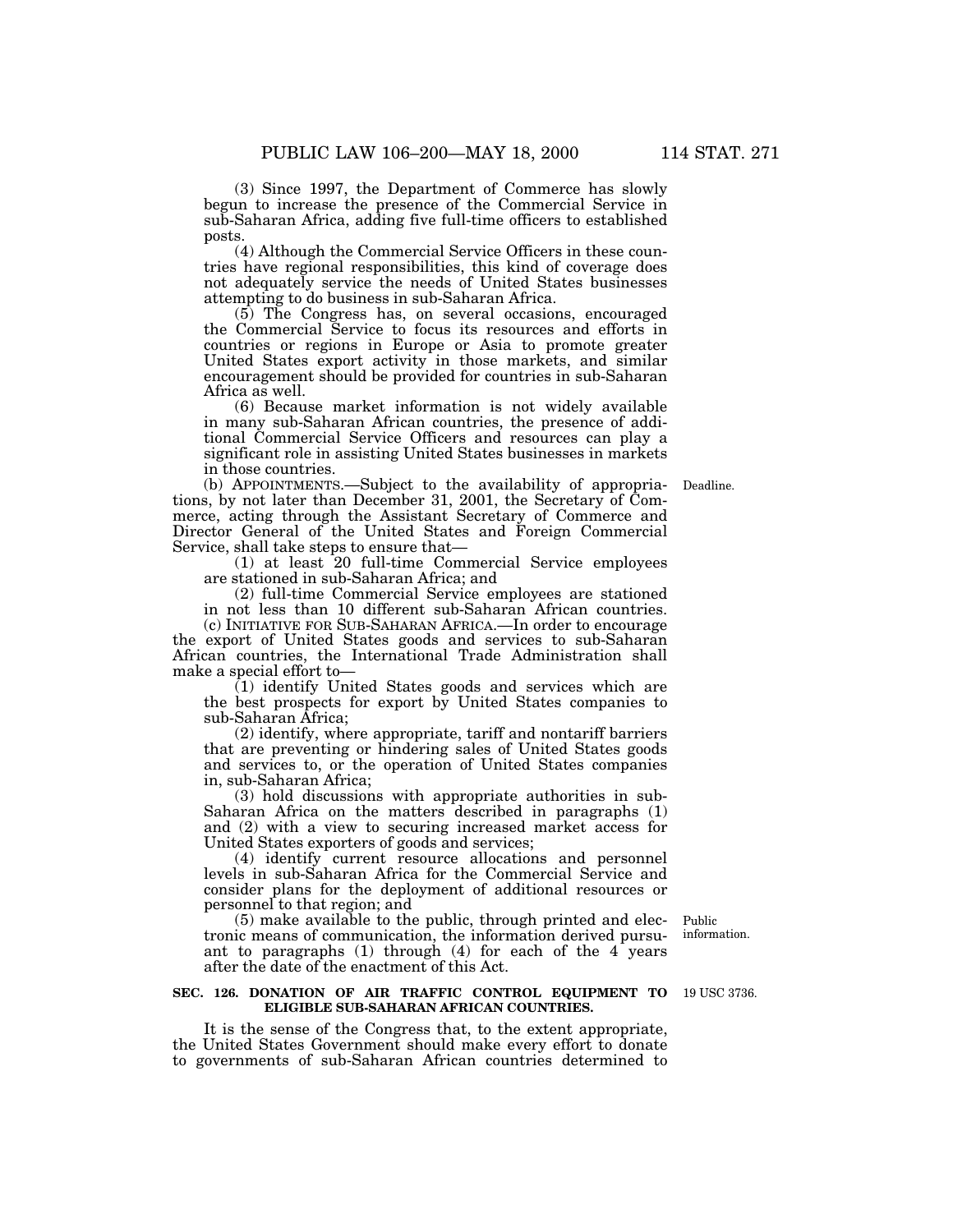be eligible under section 104 air traffic control equipment that is no longer in use, including appropriate related reimbursable technical assistance.

19 USC 3737.

#### **SEC. 127. ADDITIONAL AUTHORITIES AND INCREASED FLEXIBILITY TO PROVIDE ASSISTANCE UNDER THE DEVELOPMENT FUND FOR AFRICA.**

(a) USE OF SUSTAINABLE DEVELOPMENT ASSISTANCE TO SUP-PORT FURTHER ECONOMIC GROWTH.—It is the sense of the Congress that sustained economic growth in sub-Saharan Africa depends in large measure upon the development of a receptive environment for trade and investment, and that to achieve this objective the United States Agency for International Development should continue to support programs which help to create this environment. Investments in human resources, development, and implementation of free market policies, including policies to liberalize agricultural markets and improve food security, and the support for the rule of law and democratic governance should continue to be encouraged and enhanced on a bilateral and regional basis.

(b) DECLARATIONS OF POLICY.—The Congress makes the following declarations:

(1) The Development Fund for Africa established under chapter 10 of part I of the Foreign Assistance Act of 1961 (22 U.S.C. 2293 et seq.) has been an effective tool in providing development assistance to sub-Saharan Africa since 1988.

(2) The Development Fund for Africa will complement the other provisions of this title and lay a foundation for increased trade and investment opportunities between the United States and sub-Saharan Africa.

(3) Assistance provided through the Development Fund for Africa will continue to support programs and activities that promote the long term economic development of sub-Saharan Africa, such as programs and activities relating to the following:

(A) Strengthening primary and vocational education systems, especially the acquisition of middle-level technical skills for operating modern private businesses and the introduction of college level business education, including the study of international business, finance, and stock exchanges.

(B) Strengthening health care systems.

(C) Supporting democratization, good governance and civil society and conflict resolution efforts.

(D) Increasing food security by promoting the expansion of agricultural and agriculture-based industrial production and productivity and increasing real incomes for poor individuals.

(E) Promoting an enabling environment for private sector-led growth through sustained economic reform, privatization programs, and market-led economic activities.

(F) Promoting decentralization and local participation in the development process, especially linking the rural production sectors and the industrial and market centers throughout Africa.

(G) Increasing the technical and managerial capacity of sub-Saharan African individuals to manage the economy of sub-Saharan Africa.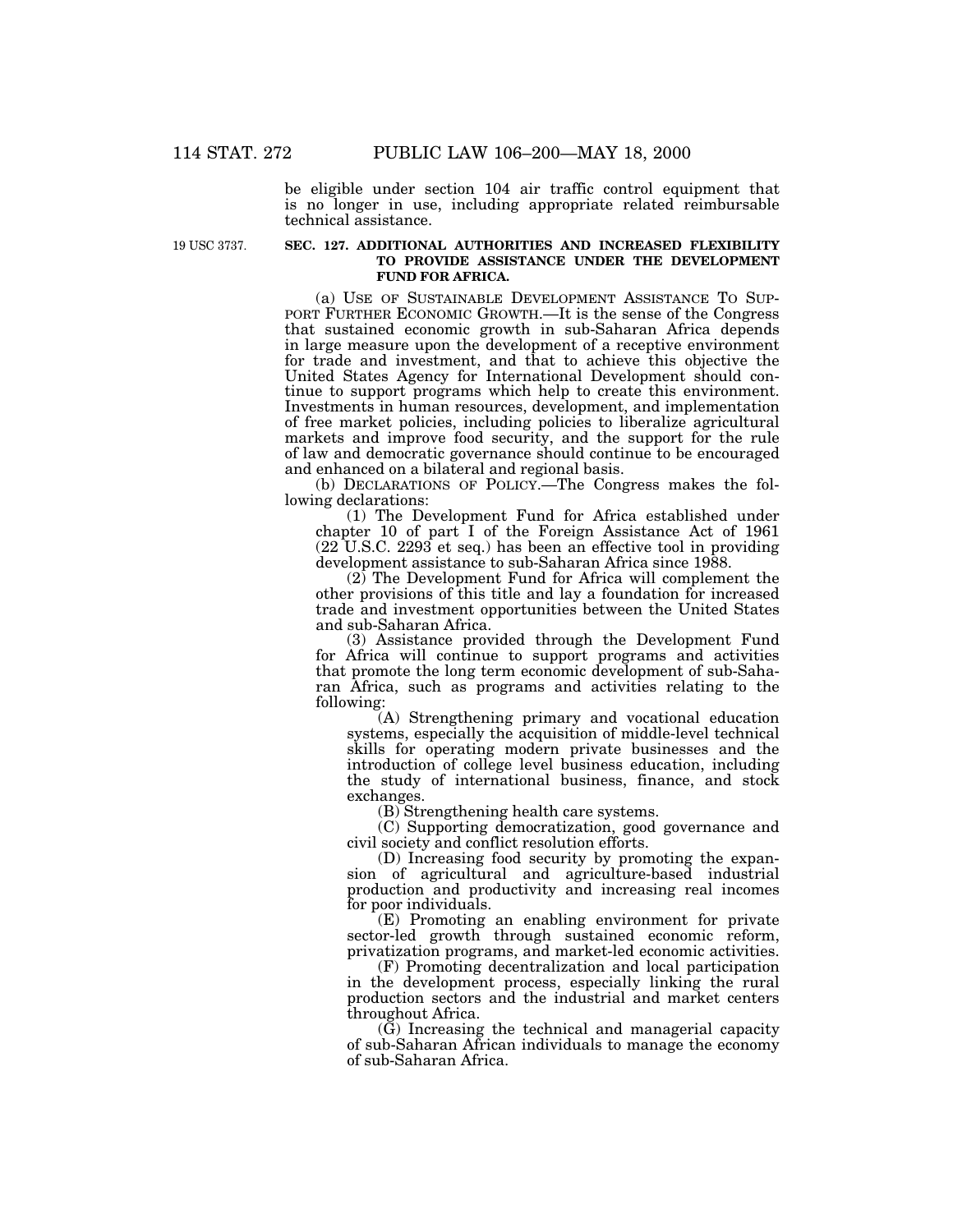(H) Ensuring sustainable economic growth through environmental protection.

(4) The African Development Foundation has a unique congressional mandate to empower the poor to participate fully in development and to increase opportunities for gainful employment, poverty alleviation, and more equitable income distribution in sub-Saharan Africa. The African Development Foundation has worked successfully to enhance the role of women as agents of change, strengthen the informal sector with an emphasis on supporting micro and small sized enterprises, indigenous technologies, and mobilizing local financing. The African Development Foundation should develop and implement strategies for promoting participation in the socioeconomic development process of grassroots and informal sector groups such as nongovernmental organizations, cooperatives, artisans, and traders into the programs and initiatives established under this title.

(c) ADDITIONAL AUTHORITIES.—

(1) IN GENERAL.—Section 496(h) of the Foreign Assistance Act of 1961 (22 U.S.C. 2293(h)) is amended—

(A) by redesignating paragraph (3) as paragraph (4); and

(B) by inserting after paragraph (2) the following:

''(3) DEMOCRATIZATION AND CONFLICT RESOLUTION CAPABILI-TIES.—Assistance under this section may also include program assistance—

''(A) to promote democratization, good governance, and strong civil societies in sub-Saharan Africa; and

 $\sqrt{\text{B}}$  to strengthen conflict resolution capabilities of governmental, intergovernmental, and nongovernmental entities in sub-Saharan Africa.''.

(2) CONFORMING AMENDMENT.—Section 496(h)(4) of such Act, as amended by paragraph (1), is further amended by striking "paragraphs  $(1)$  and  $(2)$ " in the first sentence and inserting "paragraphs  $(1)$ ,  $(2)$ , and  $(3)$ ".

### **SEC. 128. ASSISTANCE FROM UNITED STATES PRIVATE SECTOR TO PREVENT AND REDUCE HIV/AIDS IN SUB-SAHARAN AFRICA.**

It is the sense of the Congress that United States businesses should be encouraged to provide assistance to sub-Saharan African countries to prevent and reduce the incidence of HIV/AIDS in sub-Saharan Africa. In providing such assistance, United States businesses should be encouraged to consider the establishment of an HIV/AIDS Response Fund in order to provide for coordination among such businesses in the collection and distribution of the assistance to sub-Saharan African countries.

#### **SEC. 129. SENSE OF THE CONGRESS RELATING TO HIV/AIDS CRISIS** 19 USC 3739. **IN SUB-SAHARAN AFRICA.**

(a) FINDINGS.—The Congress finds the following:

(1) Sustained economic development in sub-Saharan Africa depends in large measure upon successful trade with and foreign assistance to the countries of sub-Saharan Africa.

(2) The HIV/AIDS crisis has reached epidemic proportions in sub-Saharan Africa, where more than 21,000,000 men, women, and children are infected with HIV.

19 USC 3738.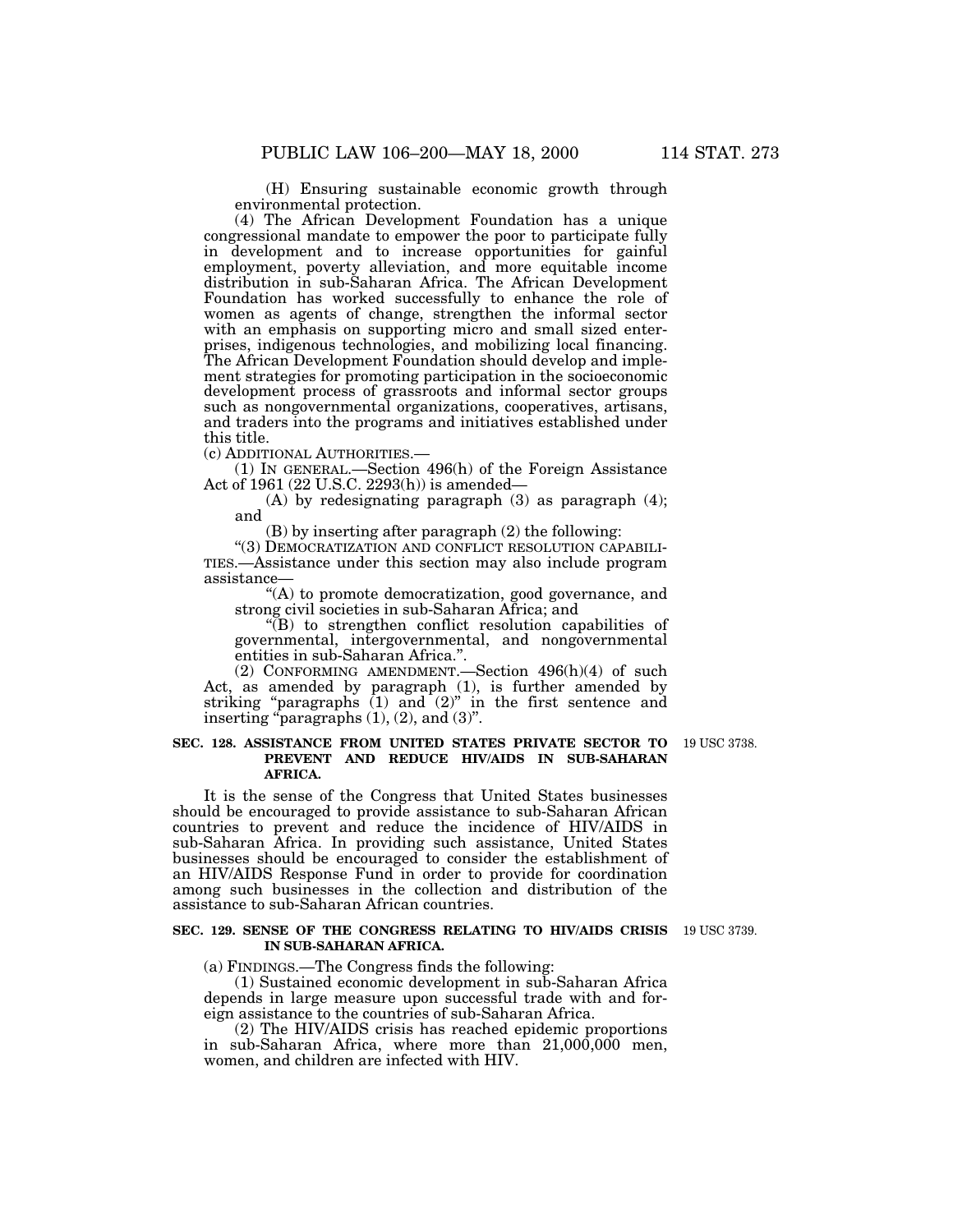(3) Eighty-three percent of the estimated 11,700,000 deaths from HIV/AIDS worldwide have been in sub-Saharan Africa.

(4) The HIV/AIDS crisis in sub-Saharan Africa is weakening the structure of families and societies.

 $(5)(A)$  The HIV/AIDS crisis threatens the future of the workforce in sub-Saharan Africa.

(B) Studies show that HIV/AIDS in sub-Saharan Africa most severely affects individuals between the ages of 15 and 49—the age group that provides the most support for the economies of sub-Saharan African countries.

(6) Clear evidence demonstrates that HIV/AIDS is destructive to the economies of sub-Saharan African countries.

(7) Sustained economic development is critical to creating the public and private sector resources in sub-Saharan Africa necessary to fight the HIV/AIDS epidemic.

(b) SENSE OF THE CONGRESS.—It is the sense of the Congress that—

(1) addressing the HIV/AIDS crisis in sub-Saharan Africa should be a central component of United States foreign policy with respect to sub-Saharan Africa;

(2) significant progress needs to be made in preventing and treating HIV/AIDS in sub-Saharan Africa in order to sustain a mutually beneficial trade relationship between the United States and sub-Saharan African countries; and

(3) the HIV/AIDS crisis in sub-Saharan Africa is a global threat that merits further attention through greatly expanded public, private, and joint public-private efforts, and through appropriate United States legislation.

19 USC 3740.

## **SEC. 130. STUDY ON IMPROVING AFRICAN AGRICULTURAL PRACTICES.**

(a) IN GENERAL.—The Secretary of Agriculture, in consultation with American Land Grant Colleges and Universities and notfor-profit international organizations, is authorized to conduct a 2-year study on ways to improve the flow of American farming techniques and practices to African farmers. The study shall include an examination of ways of improving or utilizing—

(1) knowledge of insect and sanitation procedures;

(2) modern farming and soil conservation techniques;

(3) modern farming equipment (including maintaining the equipment);

(4) marketing crop yields to prospective purchasers; and (5) crop maximization practices.

The Secretary of Agriculture shall submit the study to the Committee on Agriculture, Nutrition, and Forestry of the Senate and the Committee on Agriculture of the House of Representatives not later than September 30, 2001.

(b) LAND GRANT COLLEGES AND NOT-FOR-PROFIT INSTITU-TIONS.—In conducting the study under subsection (a), the Secretary of Agriculture is encouraged to consult with American Land Grant Colleges and not-for-profit international organizations that have firsthand knowledge of current African farming practices.

19 USC 3741.

#### **SEC. 131. SENSE OF THE CONGRESS REGARDING EFFORTS TO COMBAT DESERTIFICATION IN AFRICA AND OTHER COUNTRIES.**

(a) FINDINGS.—The Congress finds that—

(1) desertification affects approximately one-sixth of the world's population and one-quarter of the total land area;

Deadline.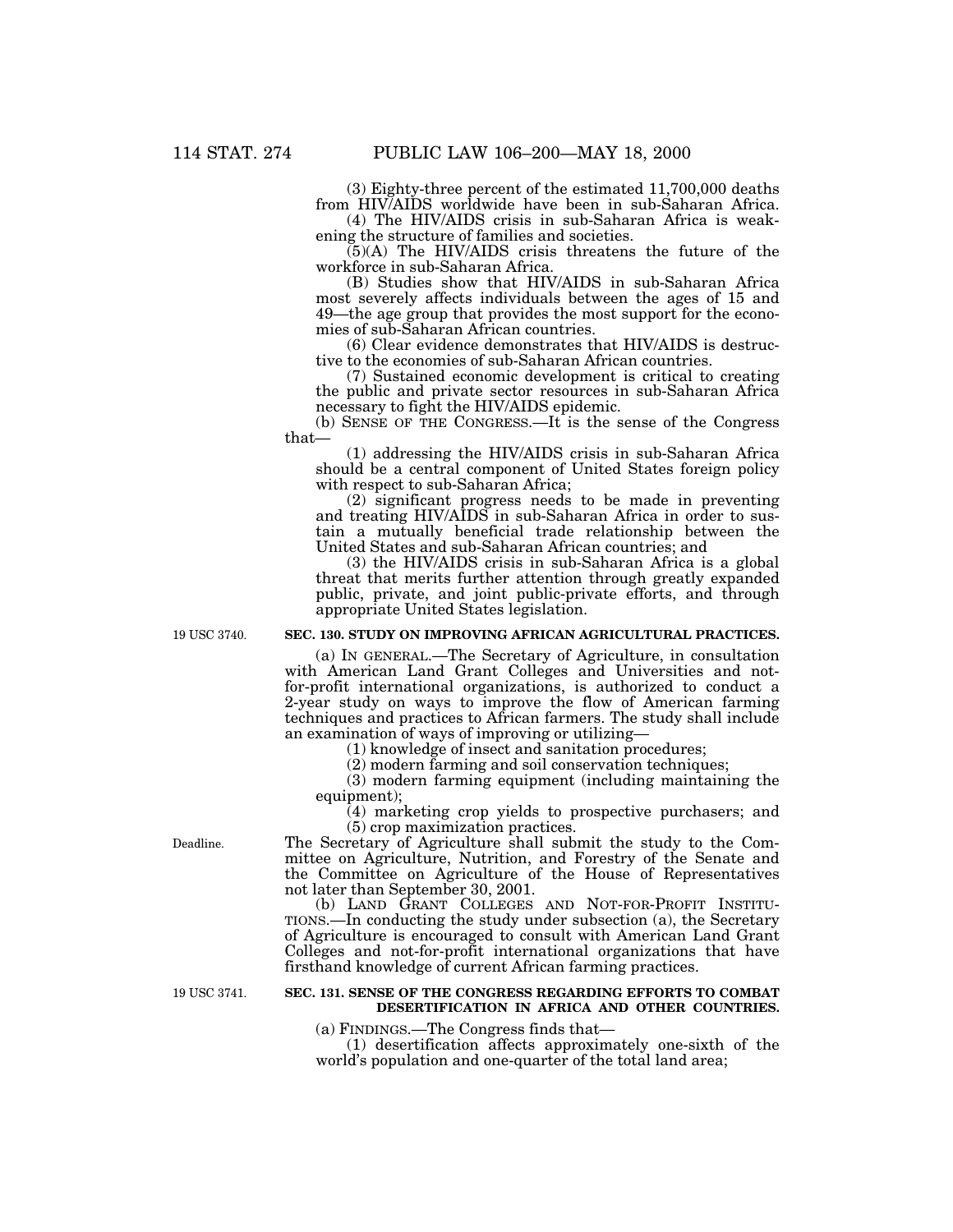(2) over 1,000,000 hectares of Africa are affected by desertification;

(3) dryland degradation is an underlying cause of recurrent famine in Africa;

(4) the United Nations Environment Programme estimates that desertification costs the world \$42,000,000,000 a year, not including incalculable costs in human suffering; and

(5) the United States can strengthen its partnerships throughout Africa and other countries affected by desertification, help alleviate social and economic crises caused by misuse of natural resources, and reduce dependence on foreign aid, by taking a leading role to combat desertification.

(b) SENSE OF THE CONGRESS.—It is the sense of the Congress that the United States should expeditiously work with the international community, particularly Africa and other countries affected by desertification, to—

(1) strengthen international cooperation to combat desertification;

(2) promote the development of national and regional strategies to address desertification and increase public awareness of this serious problem and its effects;

(3) develop and implement national action programs that identify the causes of desertification and measures to address it; and

(4) recognize the essential role of local governments and nongovernmental organizations in developing and implementing measures to address desertification.

# **TITLE II—TRADE BENEFITS FOR CARIBBEAN BASIN**

United States-Caribbean Basin Trades Partnership Act.

# **Subtitle A—Trade Policy for Caribbean Basin Countries**

## **SEC. 201. SHORT TITLE.**

This title may be cited as the ''United States-Caribbean Basin Trade Partnership Act''.

## **SEC. 202. FINDINGS AND POLICY.**

(a) FINDINGS.—Congress makes the following findings:

(1) The Caribbean Basin Economic Recovery Act (in this title referred to as "CBERA") represents a permanent commitment by the United States to encourage the development of strong democratic governments and revitalized economies in neighboring countries in the Caribbean Basin.

(2) In 1998, Hurricane Mitch and Hurricane Georges devastated areas in the Caribbean Basin region, killing more than 10,000 people and leaving 3,000,000 homeless.

(3) The total direct impact of Hurricanes Mitch and Georges on Honduras, Nicaragua, the Dominican Republic, El Salvador, and Guatemala amounts to \$4,200,000,000, representing a severe loss to income levels in this underdeveloped region.

(4) In addition to short term disaster assistance, United States policy toward the region should focus on expanding

19 USC 2701 note.

19 USC 2701 note.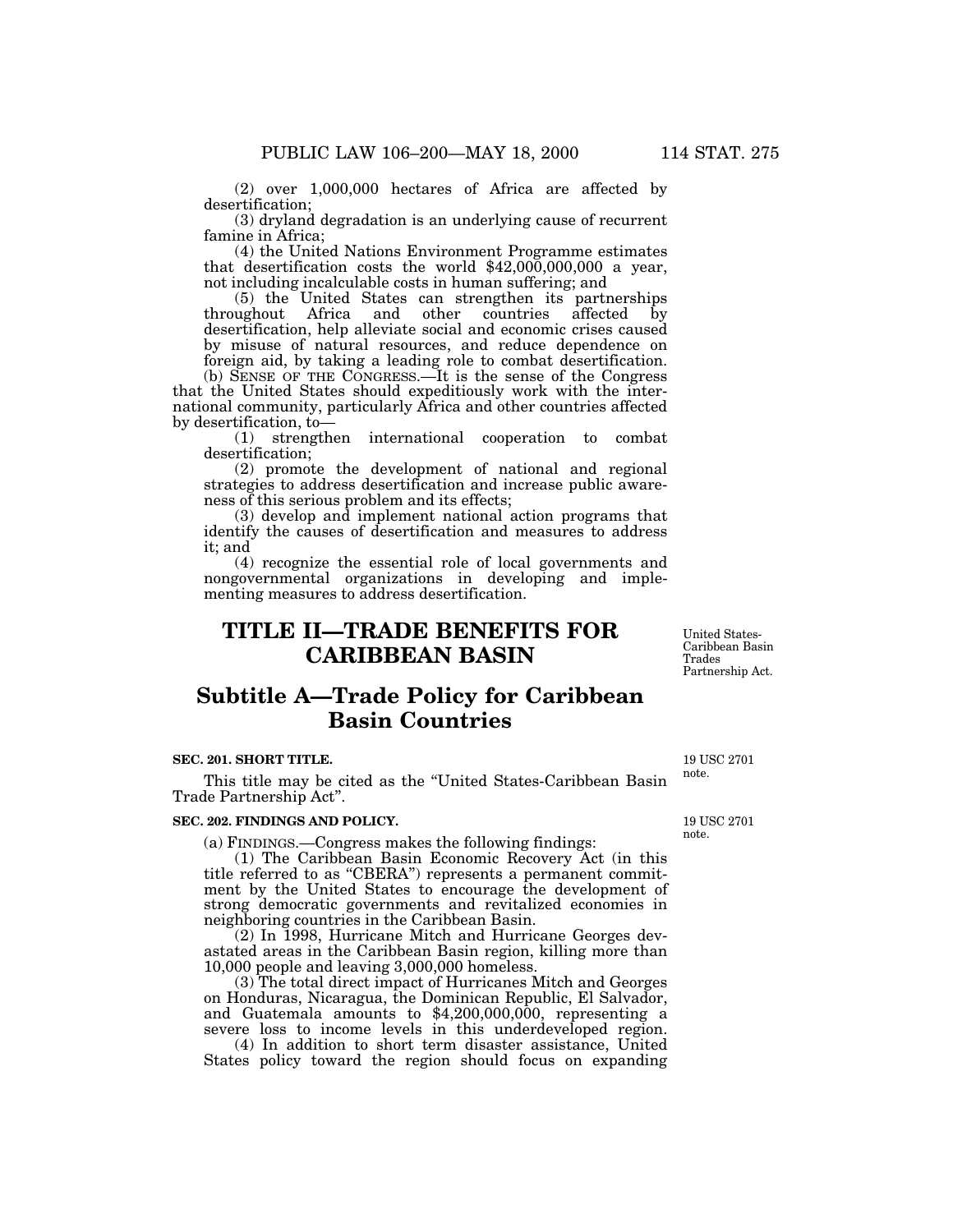international trade with the Caribbean Basin region as an enduring solution for successful economic growth and recovery.

(5) Thirty-four democratically elected leaders agreed at the 1994 Summit of the Americas to conclude negotiation of a Free Trade Area of the Americas (in this title referred to as "FTAA") by the year 2005.

(6) The economic security of the countries in the Caribbean Basin will be enhanced by the completion of the FTAA.

(7) Offering temporary benefits to Caribbean Basin countries will preserve the United States commitment to Caribbean Basin beneficiary countries, promote the growth of free enterprise and economic opportunity in these neighboring countries, and thereby enhance the national security interests of the United States.

(8) Given the greater propensity of countries located in the Western Hemisphere to use United States components and to purchase United States products compared to other countries, increased trade and economic activity between the United States and countries in the Western Hemisphere will create new jobs in the United States as a result of expanding export opportunities.

(b) POLICY.—It is the policy of the United States—

(1) to offer Caribbean Basin beneficiary countries willing to prepare to become a party to the FTAA or another free trade agreement, tariff treatment essentially equivalent to that accorded to products of NAFTA countries for certain products not currently eligible for duty-free treatment under the CBERA; and

(2) to seek the participation of Caribbean Basin beneficiary countries in the FTAA or another free trade agreement at the earliest possible date, with the goal of achieving full participation in such agreement not later than 2005.

19 USC 2701 note.

### **SEC. 203. DEFINITIONS.**

In this title:

(1) NAFTA.—The term ''NAFTA'' means the North American Free Trade Agreement entered into between the United States, Mexico, and Canada on December 17, 1992.

(2) NAFTA COUNTRY.—The term ''NAFTA country'' means any country with respect to which the NAFTA is in force.

(3) WTO AND WTO MEMBER.—The terms ''WTO'' and ''WTO member'' have the meanings given those terms in section 2 of the Uruguay Round Agreements Act (19 U.S.C. 3501).

# **Subtitle B—Trade Benefits for Caribbean Basin Countries**

### **SEC. 211. TEMPORARY PROVISIONS TO PROVIDE ADDITIONAL TRADE BENEFITS TO CERTAIN BENEFICIARY COUNTRIES.**

(a) TEMPORARY PROVISIONS.—Section 213(b) of the Caribbean Basin Economic Recovery Act (19 U.S.C. 2703(b)) is amended to read as follows:

''(b) IMPORT-SENSITIVE ARTICLES.—

"(1) In GENERAL.—Subject to paragraphs  $(2)$  through  $(5)$ , the duty-free treatment provided under this title does not apply to—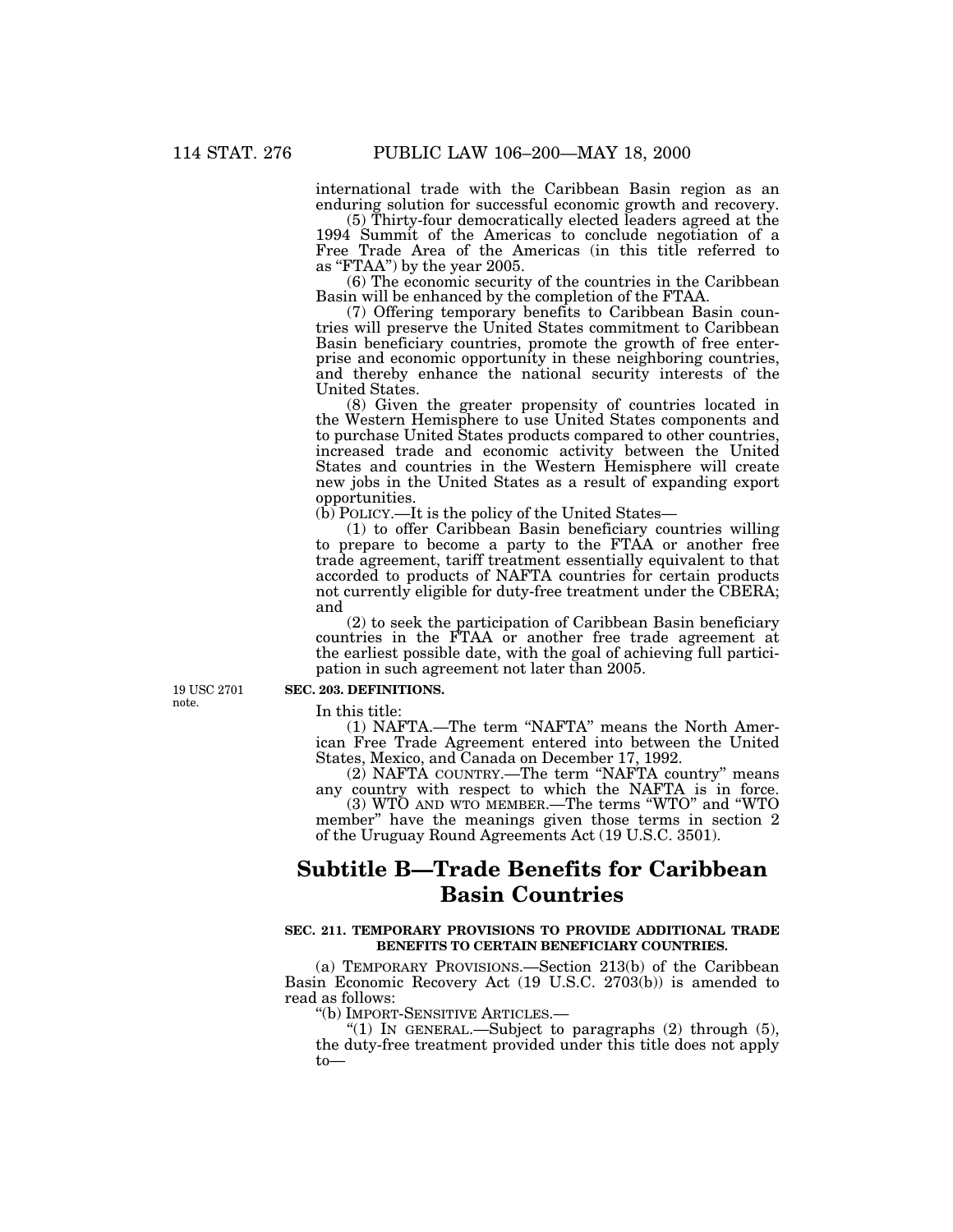''(A) textile and apparel articles which were not eligible articles for purposes of this title on January 1, 1994, as this title was in effect on that date;

''(B) footwear not designated at the time of the effective date of this title as eligible articles for the purpose of the generalized system of preferences under title  $\overline{V}$  of the Trade Act of 1974;

 $C$ ) tuna, prepared or preserved in any manner, in airtight containers;

''(D) petroleum, or any product derived from petroleum, provided for in headings 2709 and 2710 of the HTS;

 $E$ ) watches and watch parts (including cases, bracelets, and straps), of whatever type including, but not limited to, mechanical, quartz digital or quartz analog, if such watches or watch parts contain any material which is the product of any country with respect to which HTS column 2 rates of duty apply; or

''(F) articles to which reduced rates of duty apply under subsection (h).

"(2) TRANSITION PERIOD TREATMENT OF CERTAIN TEXTILE AND APPAREL ARTICLES.—

''(A) ARTICLES COVERED.—During the transition period, the preferential treatment described in subparagraph (B) shall apply to the following articles:

''(i) APPAREL ARTICLES ASSEMBLED IN ONE OR MORE CBTPA BENEFICIARY COUNTRIES.—Apparel articles assembled in one or more CBTPA beneficiary countries from fabrics wholly formed and cut in the United States, from yarns wholly formed in the United States, (including fabrics not formed from yarns, if such fabrics are classifiable under heading 5602 or 5603 of the HTS and are wholly formed and cut in the United States) that are—

''(I) entered under subheading 9802.00.80 of the HTS; or

''(II) entered under chapter 61 or 62 of the HTS, if, after such assembly, the articles would have qualified for entry under subheading 9802.00.80 of the HTS but for the fact that the articles were embroidered or subjected to stonewashing, enzyme-washing, acid washing, permapressing, oven-baking, bleaching, garment-dyeing, screen printing, or other similar processes.

''(ii) APPAREL ARTICLES CUT AND ASSEMBLED IN ONE OR MORE CBTPA BENEFICIARY COUNTRIES.—Apparel articles cut in one or more CBTPA beneficiary countries from fabric wholly formed in the United States from yarns wholly formed in the United States (including fabrics not formed from yarns, if such fabrics are classifiable under heading 5602 or 5603 of the HTS and are wholly formed in the United States), if such articles are assembled in one or more such countries with thread formed in the United States.

''(iii) CERTAIN KNIT APPAREL ARTICLES.—(I) Apparel articles knit to shape (other than socks provided for in heading 6115 of the HTS) in a CBTPA beneficiary country from yarns wholly formed in the United States,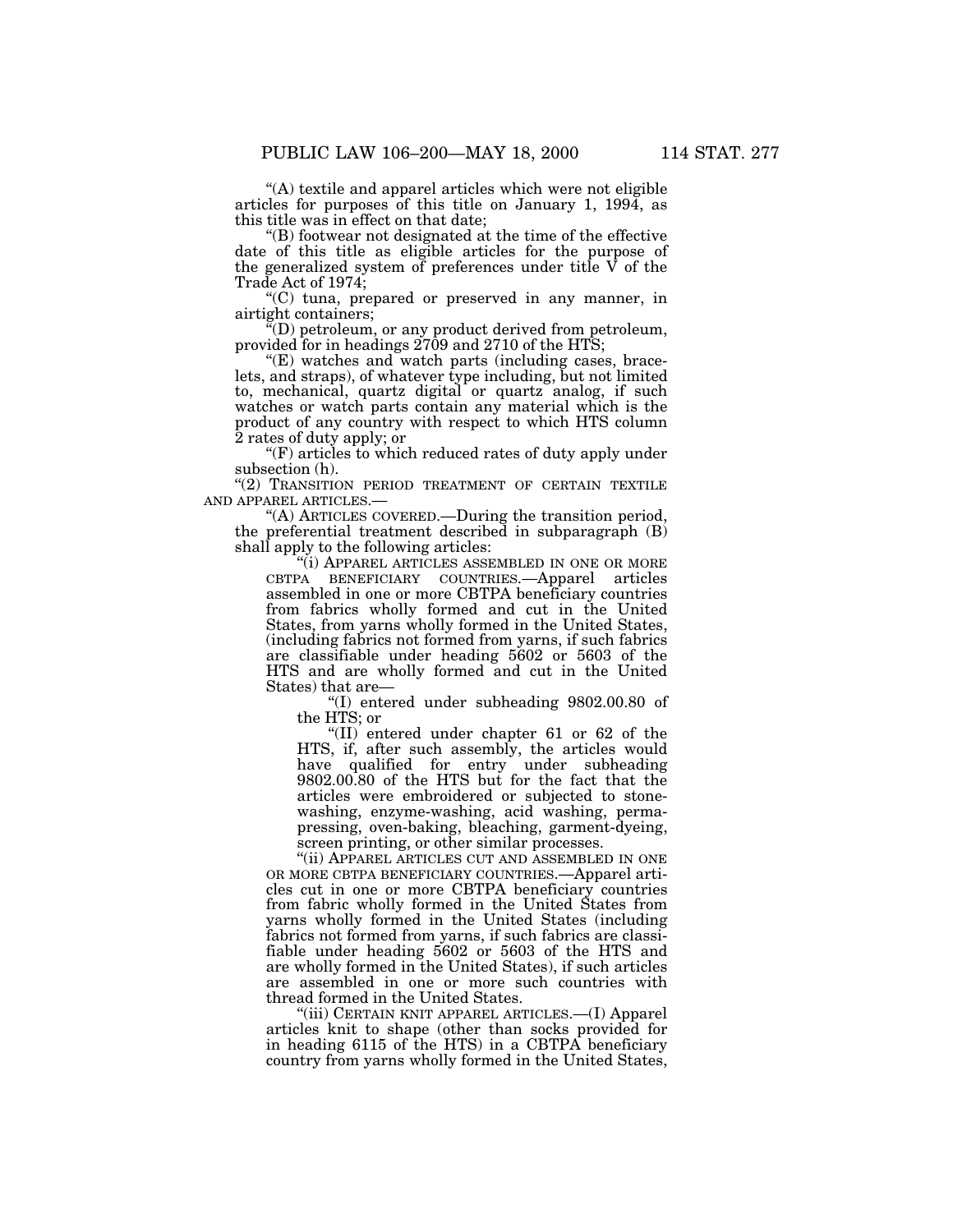and knit apparel articles (other than t-shirts described in subclause (III)) cut and wholly assembled in one or more CBTPA beneficiary countries from fabric formed in one or more CBTPA beneficiary countries or the United States from yarns wholly formed in the United States (including fabrics not formed from yarns, if such fabrics are classifiable under heading 5602 or 5603 of the HTS and are formed in one or more CBTPA beneficiary countries), in an amount not exceeding the amount set forth in subclause (II).

"(II) The amount referred to in subclause  $(I)$  is—

''(aa) 250,000,000 square meter equivalents during the 1-year period beginning on October 1, 2000, increased by 16 percent, compounded annually, in each succeeding 1-year period through September 30, 2004; and

''(bb) in each 1-year period thereafter through September 30, 2008, the amount in effect for the 1-year period ending on September 30, 2004, or such other amount as may be provided by law. ''(III) T-shirts, other than underwear, classifiable

under subheadings 6109.10.00 and 6109.90.10 of the HTS, made in one or more CBTPA beneficiary countries from fabric formed in one or more CBTPA beneficiary countries from yarns wholly formed in the United States, in an amount not exceeding the amount set forth in subclause (IV).

" $(IV)$  the amount referred to in subclause  $(III)$ is—

''(aa) 4,200,000 dozen during the 1-year period beginning on October 1, 2000, increased by 16 percent, compounded annually, in each succeeding 1-year period through September 30, 2004; and

" $(b\bar{b})$  in each 1-year period thereafter, the amount in effect for the 1-year period ending on September 30, 2004, or such other amount as may be provided by law.

"(V) It is the sense of the Congress that the Congress should determine, based on the record of expansion of exports from the United States as a result of the preferential treatment of articles under this clause, the percentage by which the amount provided in subclauses (II) and (IV) should be compounded for the 1-year periods occurring after the 1-year period ending on September 30, 2004.

''(iv) CERTAIN OTHER APPAREL ARTICLES.—(I) Subject to subclause (II), any apparel article classifiable under subheading 6212.10 of the HTS, if the article is both cut and sewn or otherwise assembled in the United States, or one or more of the CBTPA beneficiary countries, or both.

''(II) During the 1-year period beginning on October 1, 2001, and during each of the six succeeding 1-year periods, apparel articles described in subclause (I) of a producer or an entity controlling production shall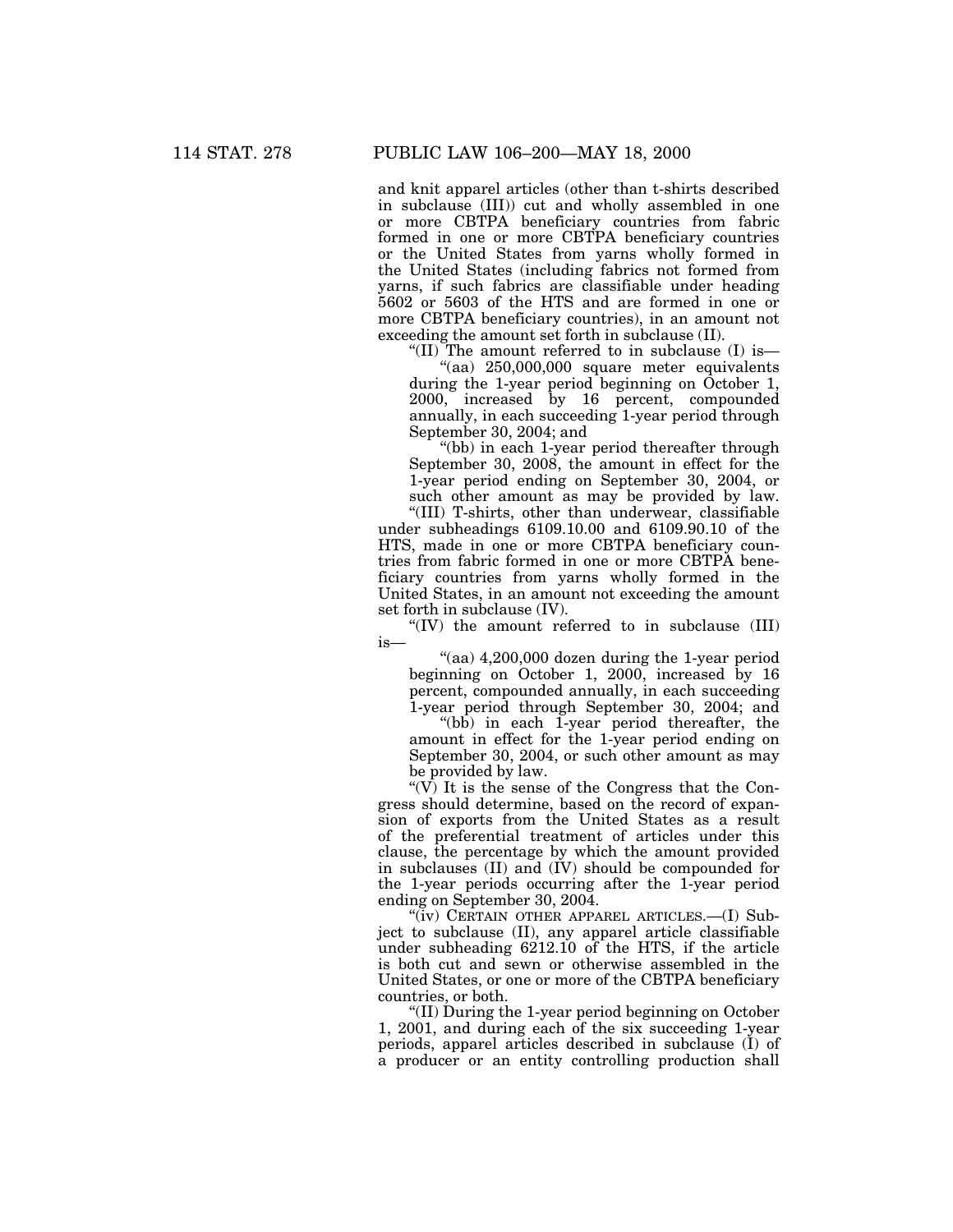be eligible for preferential treatment under subparagraph (B) only if the aggregate cost of fabric components formed in the United States that are used in the production of all such articles of that producer or entity during the preceding 1-year period is at least 75 percent of the aggregate declared customs value of the fabric contained in all such articles of that producer or entity that are entered during the preceding 1-year period.

''(III) The United States Customs Service shall develop and implement methods and procedures to ensure ongoing compliance with the requirement set forth in subclause (II). If the Customs Service finds that a producer or an entity controlling production has not satisfied such requirement in a 1-year period, then apparel articles described in subclause (I) of that producer or entity shall be ineligible for preferential treatment under subparagraph (B) during any succeeding 1-year period until the aggregate cost of fabric components formed in the United States used in the production of such articles of that producer or entity in the preceding 1-year period is at least 85 percent of the aggregate declared customs value of the fabric contained in all such articles of that producer or entity that are entered during the preceding 1-year period.

''(v) APPAREL ARTICLES ASSEMBLED FROM FABRICS OR YARN NOT WIDELY AVAILABLE IN COMMERCIAL QUAN-TITIES.—(I) Apparel articles that are both cut (or knitto-shape) and sewn or otherwise assembled in one or more CBTPA beneficiary countries, from fabrics or yarn that is not formed in the United States or in one or more CBTPA beneficiary countries, to the extent that apparel articles of such fabrics or yarn would be eligible for preferential treatment, without regard to the source of the fabrics or yarn, under Annex 401 of the NAFTA.

''(II) At the request of any interested party, the President is authorized to proclaim additional fabrics and yarn as eligible for preferential treatment under subclause (I) if—

''(aa) the President determines that such fabrics or yarn cannot be supplied by the domestic industry in commercial quantities in a timely manner;

''(bb) the President has obtained advice regarding the proposed action from the appropriate advisory committee established under section 135 of the Trade Act of 1974 (19 U.S.C. 2155) and the United States International Trade Commission;

"(cc) within 60 days after the request, the President has submitted a report to the Committee on Ways and Means of the House of Representatives and the Committee on Finance of the Senate that sets forth the action proposed to be proclaimed and the reasons for such actions, and the advice obtained under division (bb);

Deadline. Reports.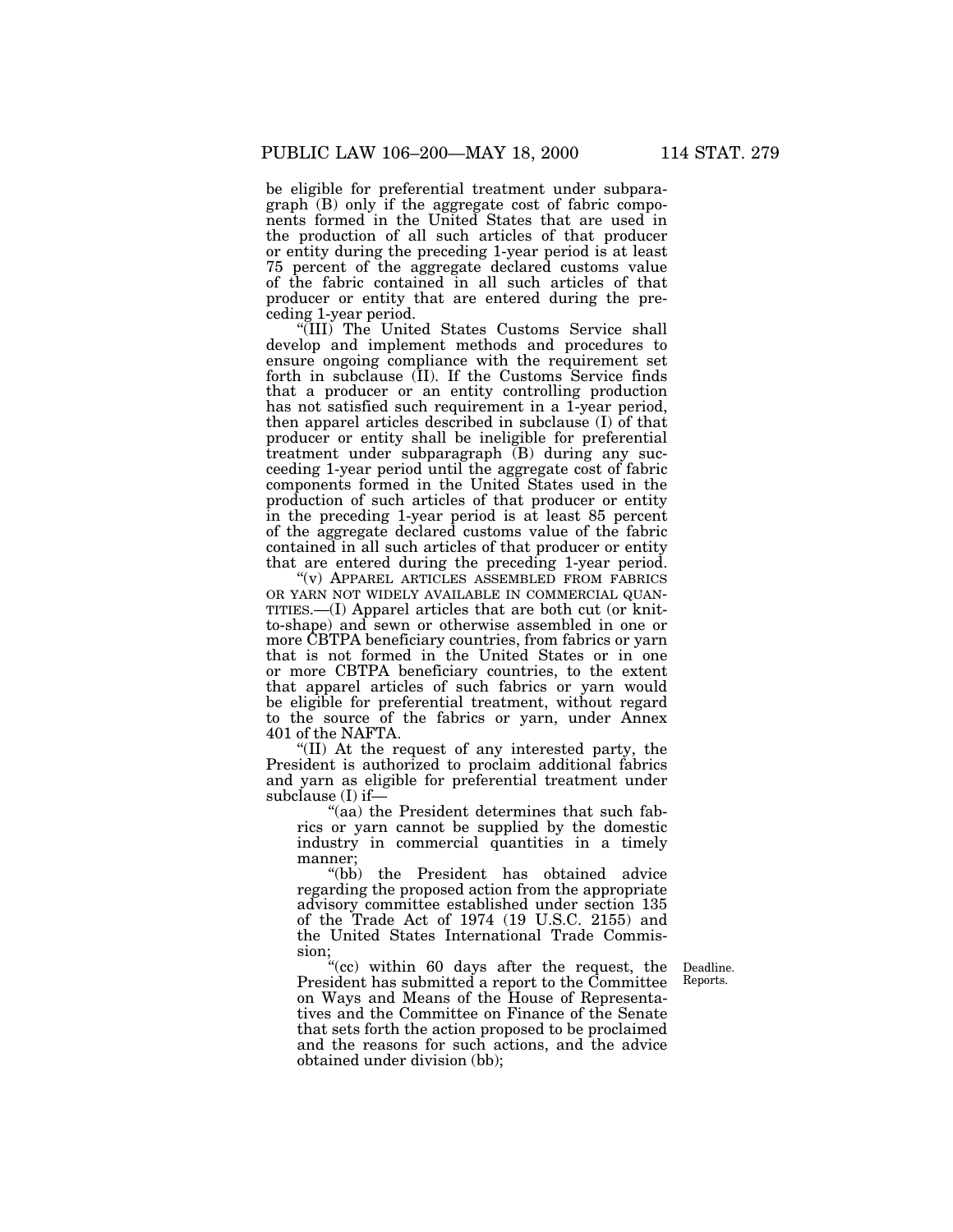''(dd) a period of 60 calendar days, beginning with the first day on which the President has met the requirements of division (cc), has expired; and

''(ee) the President has consulted with such committees regarding the proposed action during the period referred to in division (cc).

"(vi) HANDLOOMED, HANDMADE, AND FOLKLORE ARTICLES.—A handloomed, handmade, or folklore article of a CBTPA beneficiary country identified under subparagraph (C) that is certified as such by the competent authority of such beneficiary country.

''(vii) SPECIAL RULES.—

''(I) EXCEPTION FOR FINDINGS AND TRIM-MINGS.—(aa) An article otherwise eligible for preferential treatment under this paragraph shall not be ineligible for such treatment because the article contains findings or trimmings of foreign origin, if such findings and trimmings do not exceed 25 percent of the cost of the components of the assembled product. Examples of findings and trimmings are sewing thread, hooks and eyes, snaps, buttons, 'bow buds', decorative lace, trim, elastic strips, zippers, including zipper tapes and labels, and other similar products. Elastic strips are considered findings or trimmings only if they are each less than 1 inch in width and are used in the production of brassieres.

''(bb) In the case of an article described in clause (ii) of this subparagraph, sewing thread shall not be treated as findings or trimmings under this subclause.

''(II) CERTAIN INTERLINING.—(aa) An article otherwise eligible for preferential treatment under this paragraph shall not be ineligible for such treatment because the article contains certain interlinings of foreign origin, if the value of such interlinings (and any findings and trimmings) does not exceed 25 percent of the cost of the components of the assembled article.

''(bb) Interlinings eligible for the treatment described in division (aa) include only a chest type plate, 'hymo' piece, or 'sleeve header', of woven or weft-inserted warp knit construction and of coarse animal hair or man-made filaments.

"(cc) The treatment described in this subclause shall terminate if the President makes a determination that United States manufacturers are producing such interlinings in the United States in commercial quantities.

''(III) DE MINIMIS RULE.—An article that would otherwise be ineligible for preferential treatment under this paragraph because the article contains fibers or yarns not wholly formed in the United States or in one or more CBTPA beneficiary countries shall not be ineligible for such treatment if the total weight of all such fibers or yarns is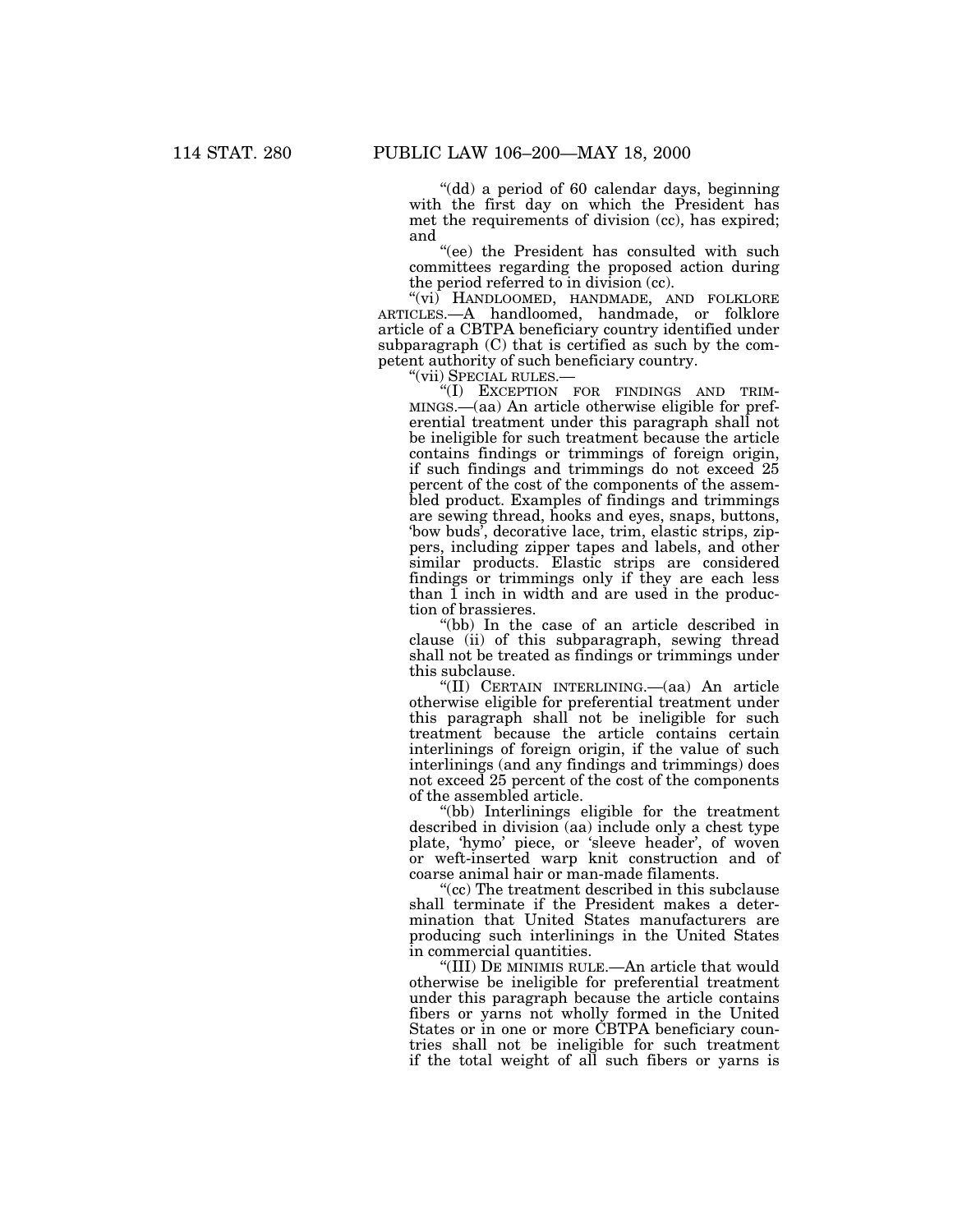not more than 7 percent of the total weight of the good. Notwithstanding the preceding sentence, an apparel article containing elastomeric yarns shall be eligible for preferential treatment under this paragraph only if such yarns are wholly formed in the United States.

''(IV) SPECIAL ORIGIN RULE.—An article otherwise eligible for preferential treatment under clause  $(i)$  or  $(ii)$  of this subparagraph shall not be ineligible for such treatment because the article contains nylon filament yarn (other than elastomeric yarn) that is classifiable under subheading 5402.10.30, 5402.10.60, 5402.31.30, 5402.31.60, 5402.32.30, 5402.32.60, 5402.41.10, 5402.41.90, 5402.51.00, or 5402.61.00 of the HTS duty-free from a country that is a party to an agreement with the United States establishing a free trade area, which entered into force before January 1, 1995.

''(viii) TEXTILE LUGGAGE.—Textile luggage—

''(I) assembled in a CBTPA beneficiary country from fabric wholly formed and cut in the United States, from yarns wholly formed in the United States, that is entered under subheading 9802.00.80 of the HTS; or

''(II) assembled from fabric cut in a CBTPA beneficiary country from fabric wholly formed in the United States from yarns wholly formed in the United States.

''(B) PREFERENTIAL TREATMENT.—Except as provided in subparagraph (E), during the transition period, the articles to which this subparagraph applies shall enter the United States free of duty and free of any quantitative restrictions, limitations, or consultation levels.

''(C) HANDLOOMED, HANDMADE, AND FOLKLORE ARTI- $CLES.$ -For purposes of subparagraph  $(A)(vi)$ , the President shall consult with representatives of the CBTPA beneficiary countries concerned for the purpose of identifying particular textile and apparel goods that are mutually agreed upon as being handloomed, handmade, or folklore goods of a kind described in section  $2.3(a)$ , (b), or (c) of the Annex or Appendix 3.1.B.11 of the Annex.

''(D) PENALTIES FOR TRANSSHIPMENTS.—

''(i) PENALTIES FOR EXPORTERS.—If the President determines, based on sufficient evidence, that an exporter has engaged in transshipment with respect to textile or apparel articles from a CBTPA beneficiary country, then the President shall deny all benefits under this title to such exporter, and any successor of such exporter, for a period of 2 years.

President.

''(ii) PENALTIES FOR COUNTRIES.—Whenever the President finds, based on sufficient evidence, that transshipment has occurred, the President shall request that the CBTPA beneficiary country or countries through whose territory the transshipment has occurred take all necessary and appropriate actions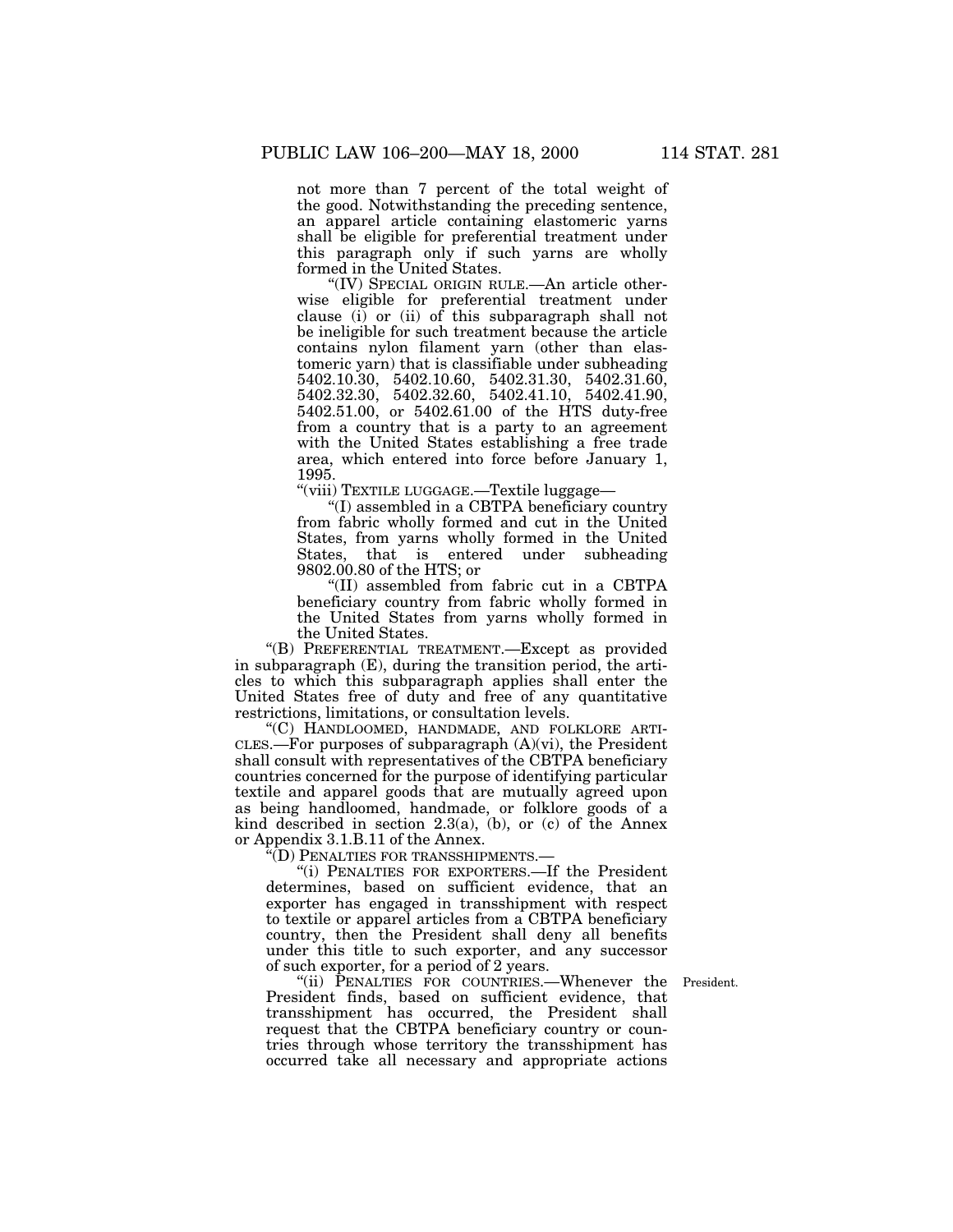to prevent such transshipment. If the President determines that a country is not taking such actions, the President shall reduce the quantities of textile and apparel articles that may be imported into the United States from such country by the quantity of the transshipped articles multiplied by 3, to the extent consistent with the obligations of the United States under the WTO.

''(iii) TRANSSHIPMENT DESCRIBED.—Transshipment within the meaning of this subparagraph has occurred when preferential treatment under subparagraph (B) has been claimed for a textile or apparel article on the basis of material false information concerning the country of origin, manufacture, processing, or assembly of the article or any of its components. For purposes of this clause, false information is material if disclosure of the true information would mean or would have meant that the article is or was ineligible for preferential treatment under subparagraph  $(\mathbf{\bar{B}})$ .

''(E) BILATERAL EMERGENCY ACTIONS.—

''(i) IN GENERAL.—The President may take bilateral emergency tariff actions of a kind described in section 4 of the Annex with respect to any apparel article imported from a CBTPA beneficiary country if the application of tariff treatment under subparagraph (B) to such article results in conditions that would be cause for the taking of such actions under such section 4 with respect to a like article described in the same 8-digit subheading of the HTS that is imported from Mexico.

"(ii) RULES RELATING TO BILATERAL EMERGENCY ACTION.—For purposes of applying bilateral emergency action under this subparagraph—

"(I) the requirements of paragraph  $(5)$  of section 4 of the Annex (relating to providing compensation) shall not apply;

''(II) the term 'transition period' in section 4 of the Annex shall have the meaning given that term in paragraph  $(5)(D)$  of this subsection; and

''(III) the requirements to consult specified in section 4 of the Annex shall be treated as satisfied if the President requests consultations with the CBTPA beneficiary country in question and the country does not agree to consult within the time period specified under section 4.

''(3) TRANSITION PERIOD TREATMENT OF CERTAIN OTHER ARTICLES ORIGINATING IN BENEFICIARY COUNTRIES.—

"(A) EQUIVALENT TARIFF TREATMENT.-

''(i) IN GENERAL.—Subject to clause (ii), the tariff treatment accorded at any time during the transition period to any article referred to in any of subparagraphs  $(B)$  through  $(F)$  of paragraph  $(1)$  that is a CBTPA originating good shall be identical to the tariff treatment that is accorded at such time under Annex 302.2 of the NAFTA to an article described in the same 8-digit subheading of the HTS that is a good of Mexico and is imported into the United States.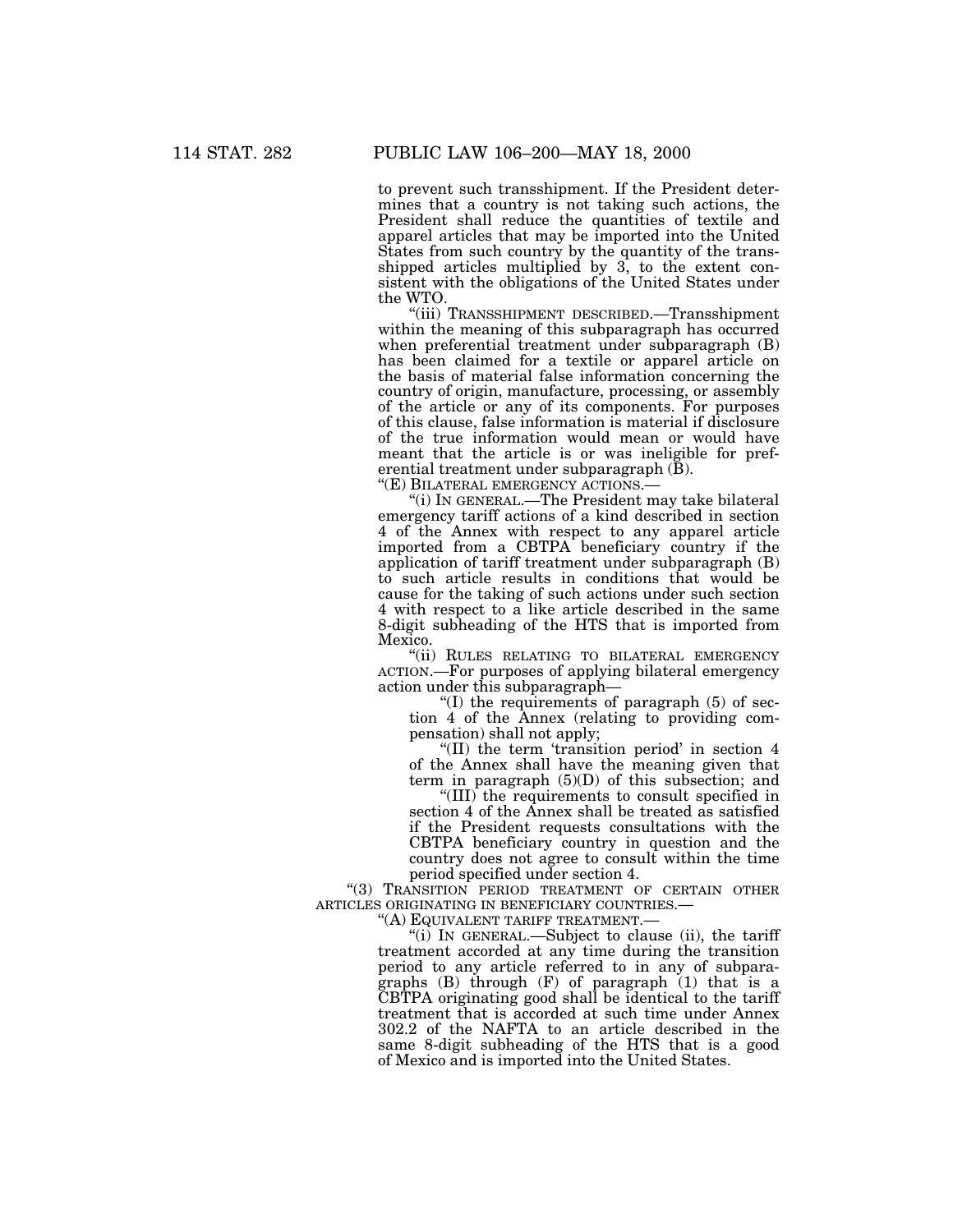''(ii) EXCEPTION.—Clause (i) does not apply to any article accorded duty-free treatment under U.S. Note 2(b) to subchapter II of chapter 98 of the HTS.

''(B) RELATIONSHIP TO SUBSECTION (h) DUTY REDUC-TIONS.—If at any time during the transition period the rate of duty that would (but for action taken under subparagraph  $(A)(i)$  in regard to such period) apply with respect to any article under subsection (h) is a rate of duty that is lower than the rate of duty resulting from such action, then such lower rate of duty shall be applied for the purposes of implementing such action.

''(4) CUSTOMS PROCEDURES.—

''(A) IN GENERAL.—

''(i) REGULATIONS.—Any importer that claims preferential treatment under paragraph (2) or (3) shall comply with customs procedures similar in all material respects to the requirements of Article 502(1) of the NAFTA as implemented pursuant to United States law, in accordance with regulations promulgated by the Secretary of the Treasury.

''(ii) DETERMINATION.—

President.

''(I) IN GENERAL.—In order to qualify for the preferential treatment under paragraph (2) or (3) and for a Certificate of Origin to be valid with respect to any article for which such treatment is claimed, there shall be in effect a determination by the President that each country described in subclause (II)—

''(aa) has implemented and follows; or

''(bb) is making substantial progress toward implementing and following,

procedures and requirements similar in all material respects to the relevant procedures and requirements under chapter 5 of the NAFTA.

''(II) COUNTRY DESCRIBED.—A country is described in this subclause if it is a CBTPA beneficiary country—

"(aa) from which the article is exported; or

"(bb) in which materials used in the production of the article originate or in which the article or such materials undergo production that contributes to a claim that the article is eligible for preferential treatment under paragraph  $(2)$  or  $(3)$ .

''(B) CERTIFICATE OF ORIGIN.—The Certificate of Origin that otherwise would be required pursuant to the provisions of subparagraph (A) shall not be required in the case of an article imported under paragraph (2) or (3) if such Certificate of Origin would not be required under Article 503 of the NAFTA (as implemented pursuant to United States law), if the article were imported from Mexico.

"(C) REPORT BY USTR ON COOPERATION OF OTHER COUN-TRIES CONCERNING CIRCUMVENTION.—The United States Commissioner of Customs shall conduct a study analyzing the extent to which each CBTPA beneficiary country—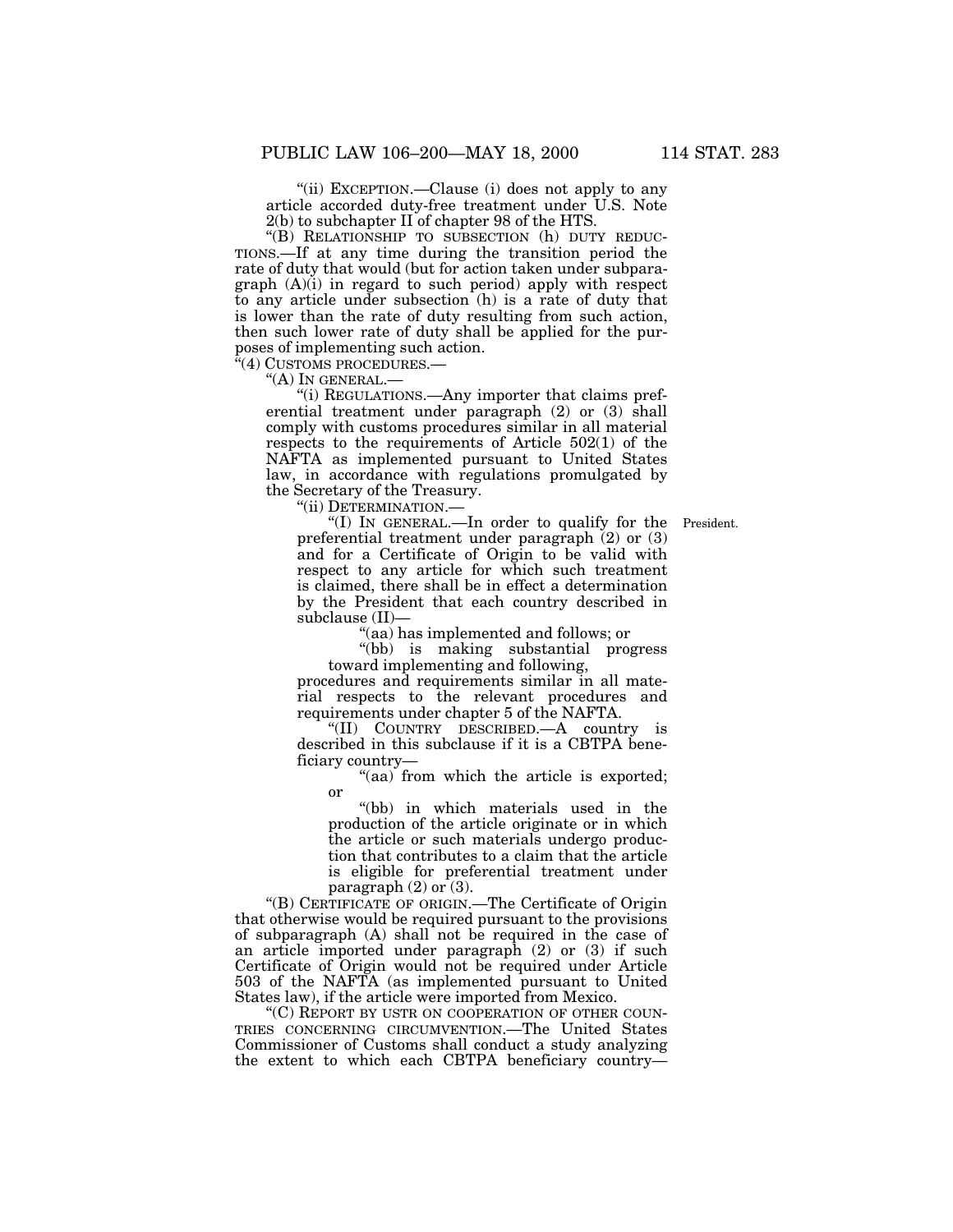''(i) has cooperated fully with the United States, consistent with its domestic laws and procedures, in instances of circumvention or alleged circumvention of existing quotas on imports of textile and apparel goods, to establish necessary relevant facts in the places of import, export, and, where applicable, transshipment, including investigation of circumvention practices, exchanges of documents, correspondence, reports, and other relevant information, to the extent such information is available;

''(ii) has taken appropriate measures, consistent with its domestic laws and procedures, against exporters and importers involved in instances of false declaration concerning fiber content, quantities, description, classification, or origin of textile and apparel goods; and

"(iii) has penalized the individuals and entities involved in any such circumvention, consistent with its domestic laws and procedures, and has worked closely to seek the cooperation of any third country to prevent such circumvention from taking place in that third country.

The Trade Representative shall submit to Congress, not later than October 1, 2001, a report on the study conducted under this subparagraph.

''(5) DEFINITIONS AND SPECIAL RULES.—For purposes of this subsection—

''(A) ANNEX.—The term 'the Annex' means Annex 300– B of the NAFTA.

''(B) CBTPA BENEFICIARY COUNTRY.—The term 'CBTPA beneficiary country' means any 'beneficiary country', as defined in section 212(a)(1)(A) of this title, which the President designates as a CBTPA beneficiary country, taking into account the criteria contained in subsections (b) and (c) of section 212 and other appropriate criteria, including the following:

"(i) Whether the beneficiary country has demonstrated a commitment to—

''(I) undertake its obligations under the WTO, including those agreements listed in section 101(d) of the Uruguay Round Agreements Act, on or ahead of schedule; and

''(II) participate in negotiations toward the completion of the FTAA or another free trade agreement.

''(ii) The extent to which the country provides protection of intellectual property rights consistent with or greater than the protection afforded under the Agreement on Trade-Related Aspects of Intellectual Property Rights described in section 101(d)(15) of the Uruguay Round Agreements Act.

 $\tilde{f}$ (iii) The extent to which the country provides internationally recognized worker rights, including—

''(I) the right of association;

''(II) the right to organize and bargain collectively;

Deadline. Reports.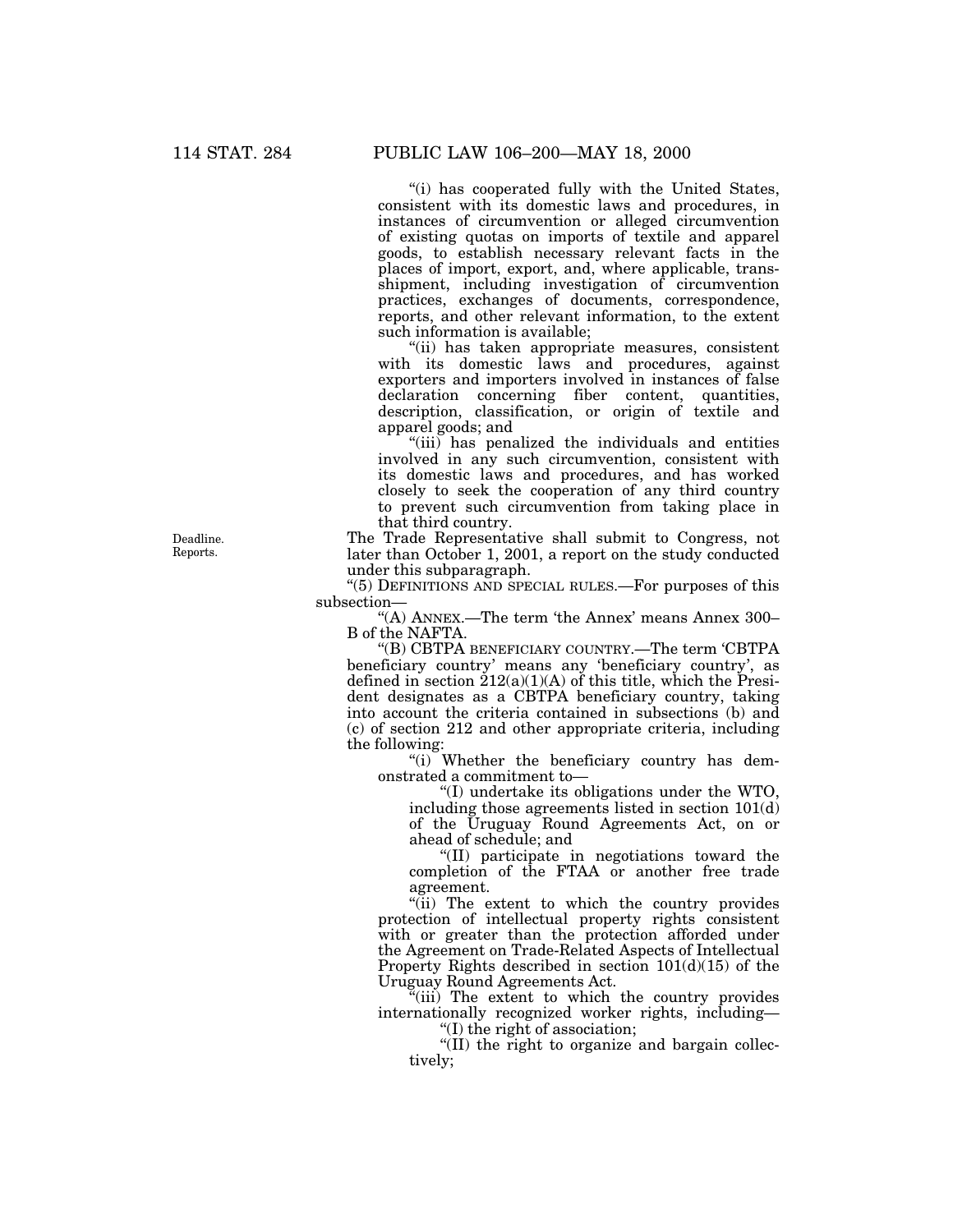''(III) a prohibition on the use of any form of forced or compulsory labor;

''(IV) a minimum age for the employment of children; and

"(V) acceptable conditions of work with respect to minimum wages, hours of work, and occupational safety and health;

"(iv) Whether the country has implemented its commitments to eliminate the worst forms of child labor, as defined in section 507(6) of the Trade Act of 1974.

''(v) The extent to which the country has met the counter-narcotics certification criteria set forth in section 490 of the Foreign Assistance Act of 1961 (22 U.S.C. 2291j) for eligibility for United States assistance.

"(vi) The extent to which the country has taken steps to become a party to and implements the Inter-American Convention Against Corruption.

''(vii) The extent to which the country—

''(I) applies transparent, nondiscriminatory, and competitive procedures in government procurement equivalent to those contained in the Agreement on Government Procurement described in section  $101(d)(17)$  of the Uruguay Round Agreements Act; and

''(II) contributes to efforts in international fora to develop and implement international rules in transparency in government procurement.

''(C) CBTPA ORIGINATING GOOD.—

''(i) IN GENERAL.—The term 'CBTPA originating good' means a good that meets the rules of origin for a good set forth in chapter 4 of the NAFTA as implemented pursuant to United States law.

"(ii) APPLICATION OF CHAPTER 4.—In applying chapter 4 of the NAFTA with respect to a CBTPA beneficiary country for purposes of this subsection—

''(I) no country other than the United States and a CBTPA beneficiary country may be treated as being a party to the NAFTA;

''(II) any reference to trade between the United States and Mexico shall be deemed to refer to trade between the United States and a CBTPA beneficiary country;

''(III) any reference to a party shall be deemed to refer to a CBTPA beneficiary country or the United States; and

''(IV) any reference to parties shall be deemed to refer to any combination of CBTPA beneficiary countries or to the United States and one or more CBTPA beneficiary countries (or any combination thereof ).

''(D) TRANSITION PERIOD.—The term 'transition period' means, with respect to a CBTPA beneficiary country, the period that begins on October 1, 2000, and ends on the earlier of—

''(i) September 30, 2008; or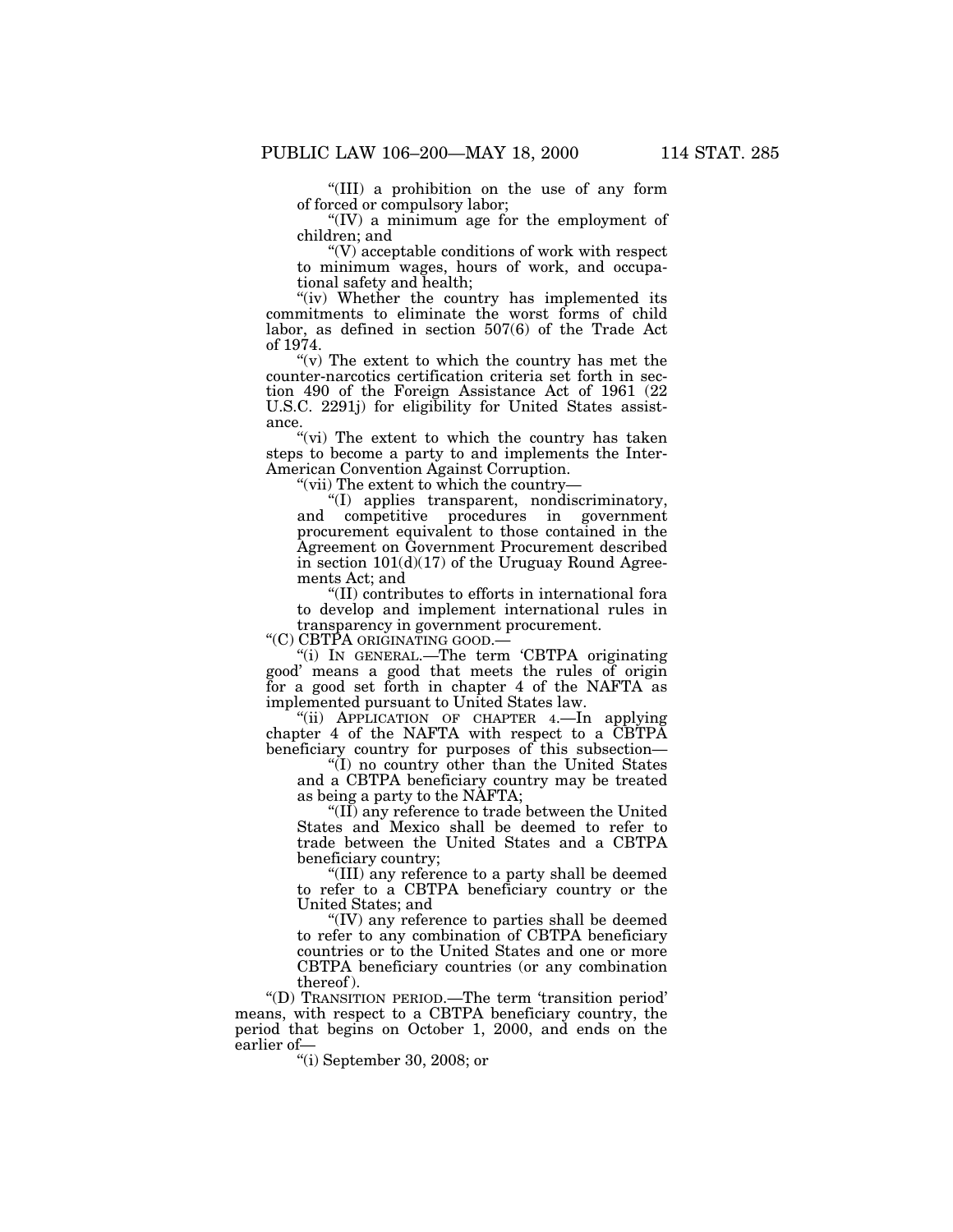"(ii) the date on which the FTAA or another free trade agreement that makes substantial progress in achieving the negotiating objectives set forth in 108(b)(5) of Public Law 103–182 (19 U.S.C. 3317(b)(5)) enters into force with respect to the United States and the CBTPA beneficiary country.

''(E) CBTPA.—The term 'CBTPA' means the United States-Caribbean Basin Trade Partnership Act.

''(F) FTAA.—The term 'FTAA' means the Free Trade Area of the Americas.''.

(b) DETERMINATION REGARDING RETENTION OF DESIGNATION.— Section 212(e) of the Caribbean Basin Economic Recovery Act (19 U.S.C.  $2702(e)$  is amended—

 $(1)$  in paragraph  $(1)$ —

(A) by redesignating subparagraphs (A) and (B) as clauses (i) and (ii), respectively;

(B) by inserting " $(A)$ " after " $(1)$ "; and

(C) by adding at the end the following:

''(B) The President may, after the requirements of subsection  $(a)(2)$  and paragraph  $(2)$  have been met-

''(i) withdraw or suspend the designation of any country as a CBTPA beneficiary country; or

"(ii) withdraw, suspend, or limit the application of preferential treatment under section  $213(b)(2)$  and  $(3)$  to any article of any country,

if, after such designation, the President determines that, as a result of changed circumstances, the performance of such country is not satisfactory under the criteria set forth in section  $213(b)(5)(B)$ ."; and

(2) by adding after paragraph (2) the following new paragraph:

"(3) If preferential treatment under section  $213(b)(2)$  and  $(3)$ is withdrawn, suspended, or limited with respect to a CBTPA beneficiary country, such country shall not be deemed to be a 'party' for the purposes of applying section  $213(b)(5)(C)$  to imports of articles for which preferential treatment has been withdrawn, suspended, or limited with respect to such country.''.

(c) REPORTING REQUIREMENTS.—

 $(1)$  Section 212(f) of the Caribbean Basin Economic Recovery Act (19 U.S.C. 2702(f )) is amended to read as follows: ''(f ) REPORTING REQUIREMENTS.—

''(1) IN GENERAL.—Not later than December 31, 2001, and every 2 years thereafter during the period this title is in effect, the United States Trade Representative shall submit to Congress a report regarding the operation of this title, including—

"(A) with respect to subsections (b) and (c), the results of a general review of beneficiary countries based on the considerations described in such subsections; and

''(B) the performance of each beneficiary country or CBTPA beneficiary country, as the case may be, under the criteria set forth in section  $213(b)(5)(B)$ .

''(2) PUBLIC COMMENT.—Before submitting the report described in paragraph (1), the United States Trade Representative shall publish a notice in the Federal Register requesting public comments on whether beneficiary countries are meeting the criteria listed in section  $213(b)(5)(B)$ .".

Deadline.

Federal Register, publication.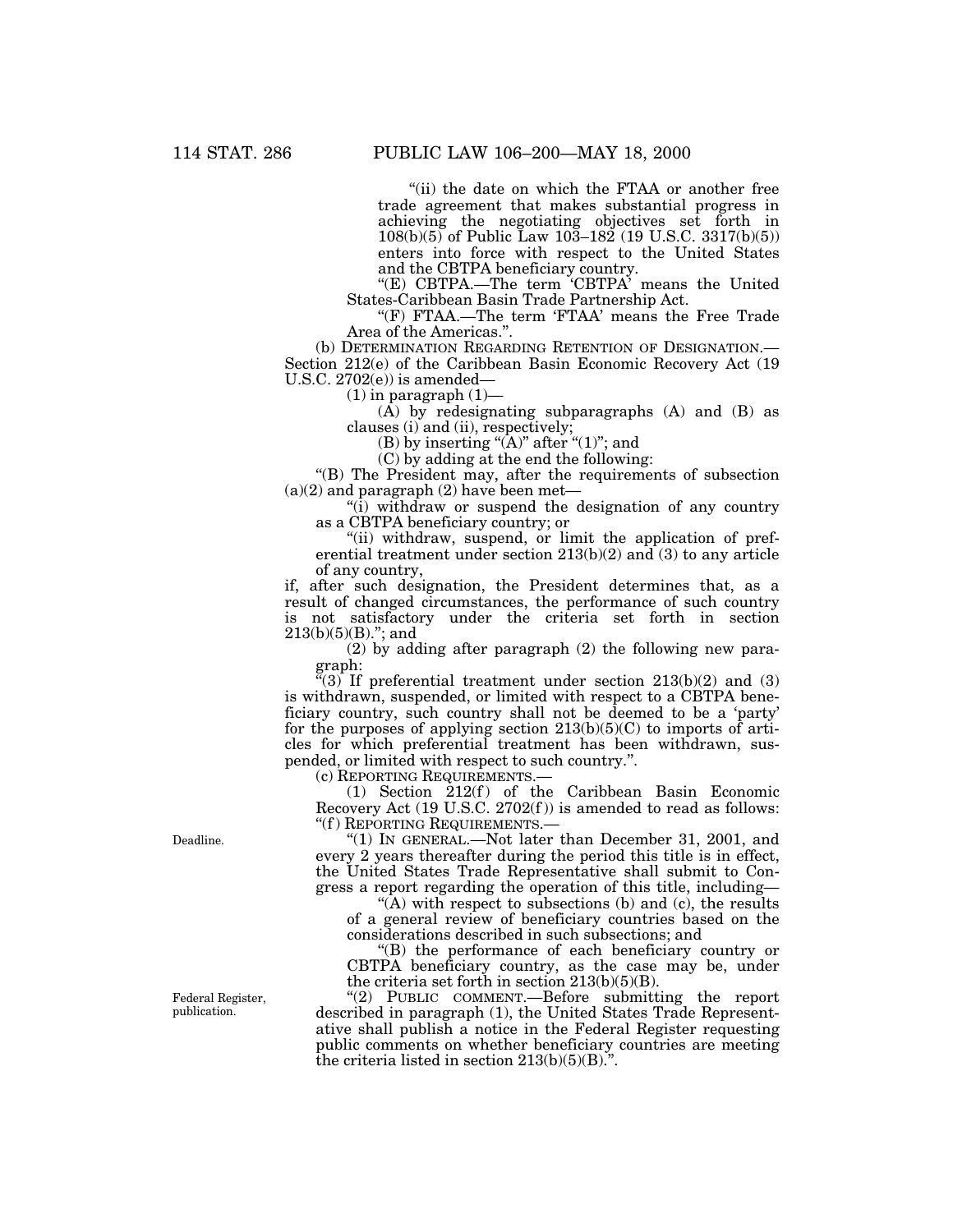(2) Section 203(f) of the Andean Trade Preference Act  $(19 \text{ U.S.C. } 3202(f))$  is amended—

(A) by striking ''TRIENNIAL REPORT'' in the heading and inserting ''REPORT''; and

(B) by striking ''On or before'' and all that follows through ''enactment of this title'' and inserting ''Not later than January 31, 2001''.

(d) INTERNATIONAL TRADE COMMISSION REPORTS.—

(1) Section 215(a) of the Caribbean Basin Economic Recovery Act (19 U.S.C. 2704(a)) is amended to read as follows: ''(a) REPORTING REQUIREMENT.—

''(1) IN GENERAL.—The United States International Trade Commission (in this section referred to as the 'Commission') shall submit to Congress and the President biennial reports regarding the economic impact of this title on United States industries and consumers and on the economy of the beneficiary countries.

"(2) FIRST REPORT.—The first report shall be submitted Deadline. not later than September 30, 2001.

''(3) TREATMENT OF PUERTO RICO, ETC.—For purposes of this section, industries in the Commonwealth of Puerto Rico and the insular possessions of the United States are considered to be United States industries.''.

(2) Section 206(a) of the Andean Trade Preference Act  $(19$  U.S.C.  $3204(a)$  is amended to read as follows:

''(a) REPORTING REQUIREMENTS.—

''(1) IN GENERAL.—The United States International Trade Commission (in this section referred to as the 'Commission') shall submit to Congress and the President biennial reports regarding the economic impact of this title on United States industries and consumers, and, in conjunction with other agencies, the effectiveness of this title in promoting drug-related crop eradication and crop substitution efforts of the beneficiary countries.

"(2) SUBMISSION.—During the period that this title is in effect, the report required by paragraph (1) shall be submitted on December 31 of each year that the report required by section 215 of the Caribbean Basin Economic Recovery Act is not submitted.

"(3) TREATMENT OF PUERTO RICO, ETC.—For purposes of this section, industries in the Commonwealth of Puerto Rico and the insular possessions of the United States are considered to be United States industries.''.

(e) TECHNICAL AND CONFORMING AMENDMENTS.—

(1) IN GENERAL.—

(A) Section 211 of the Caribbean Basin Economic Recovery Act (19 U.S.C. 2701) is amended by inserting ''(or other preferential treatment)'' after ''treatment''.

(B) Section 213(a)(1) of the Caribbean Basin Economic Recovery Act  $(19 \text{ U.S.C. } 2703(a)(1))$  is amended by inserting "and except as provided in subsection  $(b)(2)$  and  $(3)$ ," after ''Tax Reform Act of 1986,''.

(2) DEFINITIONS.—Section  $212(a)(1)$  of the Caribbean Basin Economic Recovery Act  $(19 \text{ U.S.C. } 2702(a)(1))$  is amended by adding at the end the following new subparagraphs: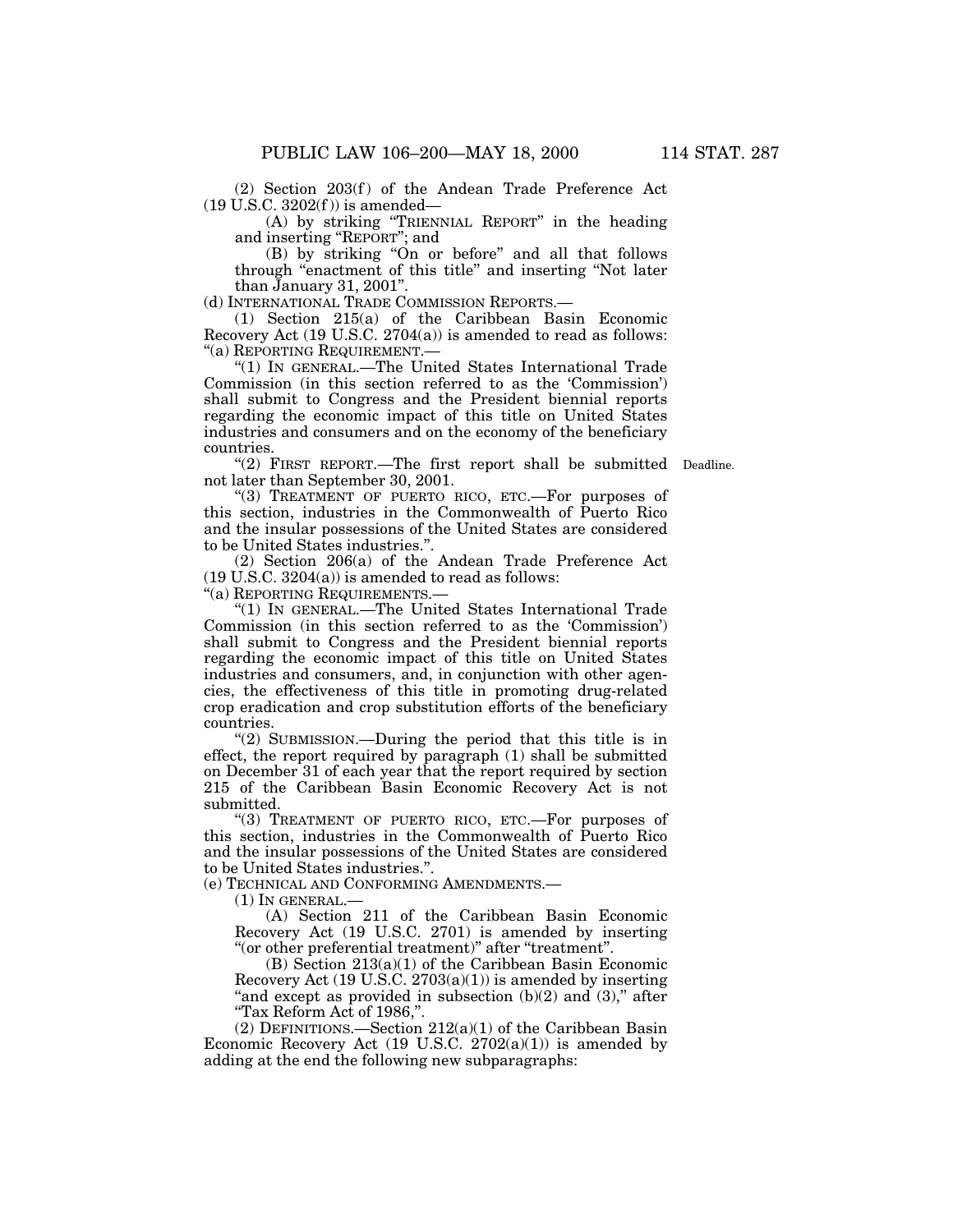''(D) The term 'NAFTA' means the North American Free Trade Agreement entered into between the United States, Mexico, and Canada on December 17, 1992.

" $(E)$  The terms 'WTO' and 'WTO member' have the meanings given those terms in section 2 of the Uruguay Round Agreements Act (19 U.S.C. 3501).''.

## **SEC. 212. DUTY-FREE TREATMENT FOR CERTAIN BEVERAGES MADE WITH CARIBBEAN RUM.**

Section 213(a) of the Caribbean Basin Economic Recovery Act  $(19$  U.S.C.  $2703(a)$  is amended—

(1) in paragraph (5), by striking ''chapter'' and inserting "title"; and

(2) by adding at the end the following new paragraph: ''(6) Notwithstanding paragraph (1), the duty-free treatment provided under this title shall apply to liqueurs and spirituous beverages produced in the territory of Canada from rum if-

"(A) such rum is the growth, product, or manufacture of a beneficiary country or of the Virgin Islands of the United States;

''(B) such rum is imported directly from a beneficiary country or the Virgin Islands of the United States into the territory of Canada, and such liqueurs and spirituous beverages are imported directly from the territory of Canada into the customs territory of the United States;

''(C) when imported into the customs territory of the United States, such liqueurs and spirituous beverages are classified in subheading 2208.90 or 2208.40 of the HTS; and

''(D) such rum accounts for at least 90 percent by volume of the alcoholic content of such liqueurs and spirituous beverages.''.

## **SEC. 213. MEETINGS OF TRADE MINISTERS AND USTR.**

(a) SCHEDULE OF MEETINGS.—The President shall take the necessary steps to convene a meeting with the trade ministers of the CBTPA beneficiary countries in order to establish a schedule of regular meetings, to commence as soon as is practicable, of the trade ministers and the Trade Representative, for the purpose set forth in subsection (b).

(b) PURPOSE.—The purpose of the meetings scheduled under subsection (a) is to reach agreement between the United States and CBTPA beneficiary countries on the likely timing and procedures for initiating negotiations for CBTPA beneficiary countries to enter into mutually advantageous free trade agreements with the United States that contain provisions comparable to those in the NAFTA and would make substantial progress in achieving the negotiating objectives set forth in section 108(b)(5) of Public Law  $103-182$  (19 U.S.C. 3317(b)(5)).

(c) DEFINITION.—In this section, the term ''CBTPA beneficiary country" has the meaning given that term in section  $213(b)(5)(B)$ of the Caribbean Basin Economic Recovery Act.

## **TITLE III—NORMAL TRADE RELATIONS**

19 USC 2434 note.

**SEC. 301. NORMAL TRADE RELATIONS FOR ALBANIA.**

(a) FINDINGS.—Congress makes the following findings:

President. 19 USC 2701 note.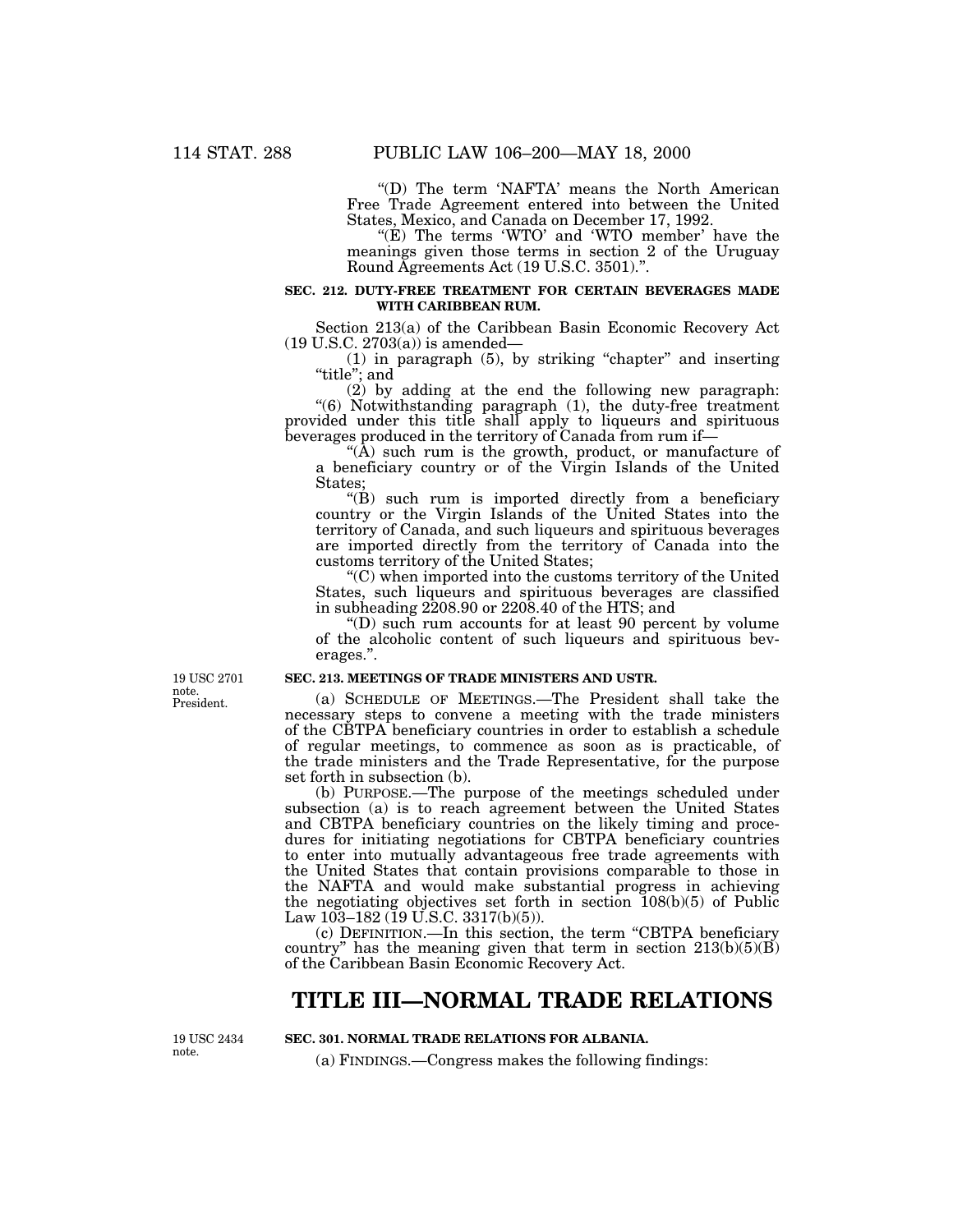(1) Albania has been found to be in full compliance with the freedom of emigration requirements under title IV of the Trade Act of 1974.

(2) Since its emergence from communism, Albania has made progress toward democratic rule and the creation of a free-market economy.

(3) Albania has concluded a bilateral investment treaty with the United States.

(4) Albania has demonstrated a strong desire to build a friendly relationship with the United States and has been very cooperative with NATO and the international community during and after the Kosova crisis.

(5) The extension of unconditional normal trade relations treatment to the products of Albania will enable the United States to avail itself of all rights under the World Trade Organization with respect to Albania when that country becomes a member of the World Trade Organization.

(b) TERMINATION OF APPLICATION OF TITLE IV OF THE TRADE ACT OF 1974 TO ALBANIA.

(1) PRESIDENTIAL DETERMINATIONS AND EXTENSIONS OF NONDISCRIMINATORY TREATMENT.—Notwithstanding any provision of title IV of the Trade Act of 1974 (19 U.S.C. 2431 et seq.), the President may—

(A) determine that such title should no longer apply to Albania; and

(B) after making a determination under subparagraph (A) with respect to Albania, proclaim the extension of nondiscriminatory treatment (normal trade relations treatment) to the products of that country.

(2) TERMINATION OF APPLICATION OF TITLE IV.—On or after the effective date of the extension under paragraph (1)(B) of nondiscriminatory treatment to the products of Albania, title IV of the Trade Act of 1974 shall cease to apply to that country.

### **SEC. 302. NORMAL TRADE RELATIONS FOR KYRGYZSTAN.**

19 USC 2434 note.

(a) FINDINGS.—Congress makes the following findings:

(1) Kyrgyzstan has been found to be in full compliance with the freedom of emigration requirements under title IV of the Trade Act of 1974.

(2) Since its independence from the Soviet Union in 1991, Kyrgyzstan has made great progress toward democratic rule and toward creating a free-market economic system.

(3) Kyrgyzstan concluded a bilateral investment treaty with the United States in 1994.

(4) Kyrgyzstan has demonstrated a strong desire to build a friendly and cooperative relationship with the United States.

(5) The extension of unconditional normal trade relations treatment to the products of Kyrgyzstan will enable the United States to avail itself of all rights under the World Trade Organization with respect to Kyrgyzstan.

(b) TERMINATION OF APPLICATION OF TITLE IV OF THE TRADE ACT OF 1974 TO KYRGYZSTAN.

(1) PRESIDENTIAL DETERMINATIONS AND EXTENSIONS OF NONDISCRIMINATORY TREATMENT.—Notwithstanding any provision of title IV of the Trade Act of 1974 (19 U.S.C. 2431 et seq.), the President may—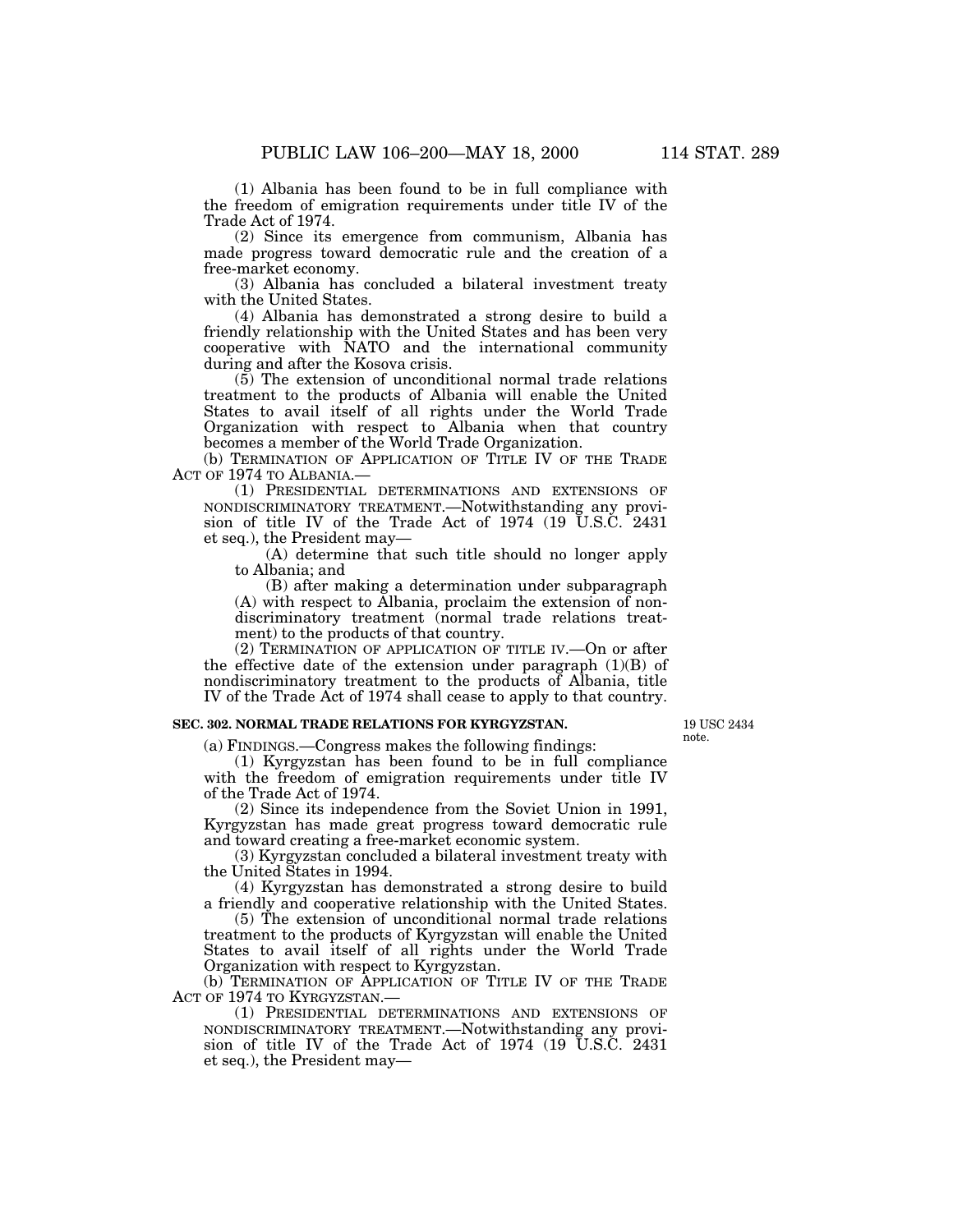(A) determine that such title should no longer apply to Kyrgyzstan; and

(B) after making a determination under subparagraph (A) with respect to Kyrgyzstan, proclaim the extension of nondiscriminatory treatment (normal trade relations treatment) to the products of that country.

(2) TERMINATION OF APPLICATION OF TITLE IV.—On or after the effective date of the extension under paragraph  $(1)(B)$  of nondiscriminatory treatment to the products of Kyrgyzstan, title IV of the Trade Act of 1974 shall cease to apply to that country.

# **TITLE IV—OTHER TRADE PROVISIONS**

### **SEC. 401. REPORT ON EMPLOYMENT AND TRADE ADJUSTMENT ASSIST-ANCE.**

Deadline.

(a) IN GENERAL.—Not later than 9 months after the date of the enactment of this section, the Comptroller General of the United States shall submit to Congress a report regarding the efficiency and effectiveness of Federal and State coordination of employment and retraining activities associated with the following programs and legislation:

(1) Trade adjustment assistance (including NAFTA trade adjustment assistance) provided for under title II of the Trade Act of 1974.

(2) The Job Training Partnership Act.

(3) The Workforce Investment Act of 1998.

(4) Unemployment insurance.

(b) PERIOD COVERED.—The report shall cover the activities involved in the programs and legislation listed in subsection (a) from January 1, 1994, to December 31, 1999.

(c) DATA AND RECOMMENDATIONS.—The report shall at a minimum include specific data and recommendations regarding—

(1) the compatibility of program requirements related to the employment and retraining of dislocated workers in the United States, with particular emphasis on the trade adjustment assistance programs provided for under title II of the Trade Act of 1974;

(2) the compatibility of application procedures related to the employment and retraining of dislocated workers in the United States;

(3) the capacity of the programs in addressing foreign trade and the transfer of production to other countries on workers in the United States measured in terms of loss of employment and wages;

(4) the capacity of the programs in addressing foreign trade and the transfer of production to other countries on secondary workers in the United States measured in terms of loss of employment and wages;

(5) how the impact of foreign trade and the transfer of production to other countries would have changed the number of beneficiaries covered under the trade adjustment assistance program if the trade adjustment assistance program covered secondary workers in the United States; and

(6) the effectiveness of the programs described in subsection (a) in achieving reemployment of United States workers and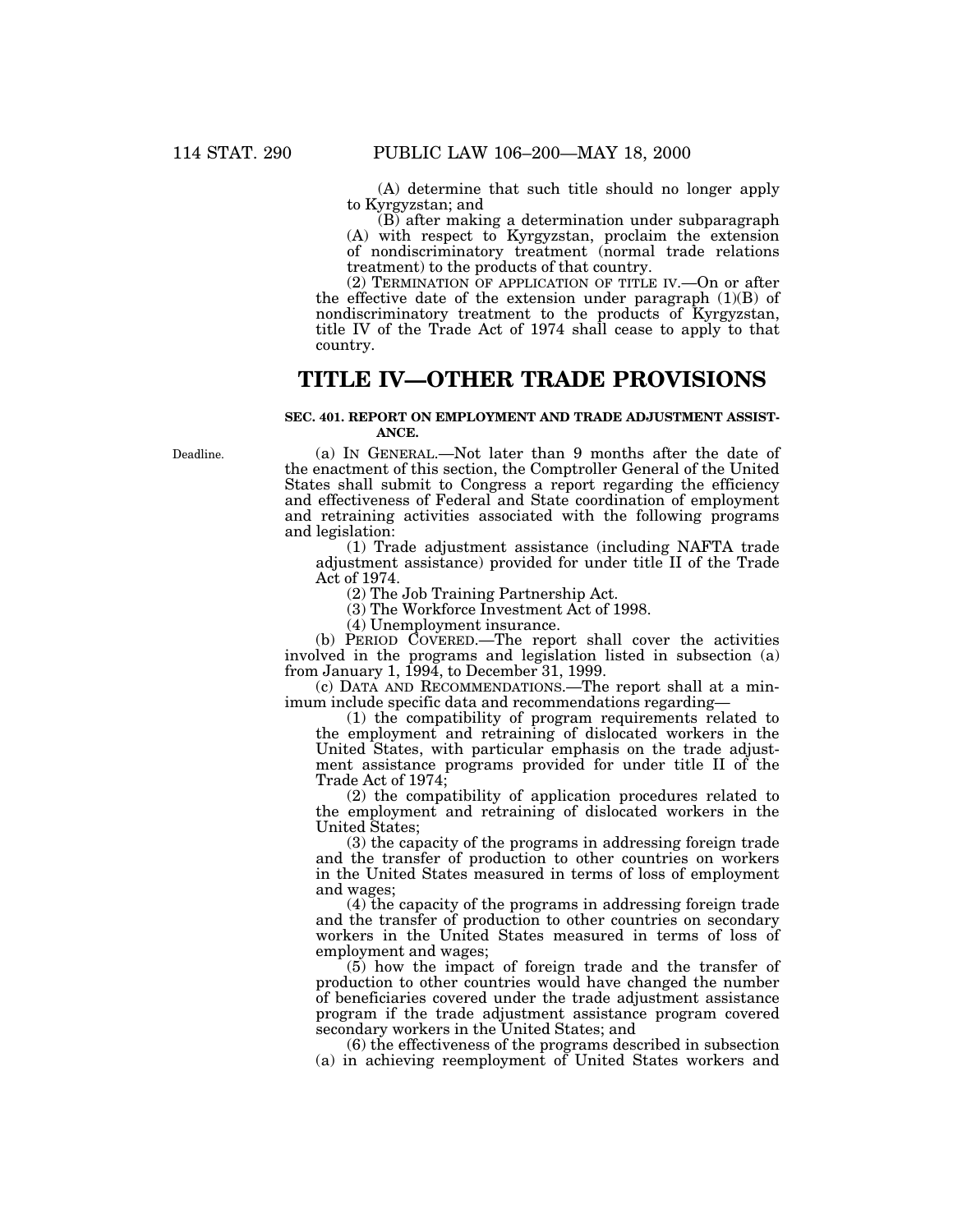maintaining wage levels of United States workers who have been dislocated as a result of foreign trade and the transfer of production to other countries.

#### **SEC. 402. TRADE ADJUSTMENT ASSISTANCE.**

(a) CERTIFICATION OF ELIGIBILITY FOR WORKERS REQUIRED FOR DECOMMISSIONING OR CLOSURE OF FACILITY.—

(1) IN GENERAL.—Notwithstanding any other provision of law or any decision by the Secretary of Labor denying certification or eligibility for certification for adjustment assistance under title II of the Trade Act of 1974, a qualified worker described in paragraph (2) shall be certified by the Secretary as eligible to apply for adjustment assistance under such title II.

(2) QUALIFIED WORKER.—For purposes of this subsection, a "qualified worker" means a worker who-

(A) was determined to be covered under Trade Adjustment Assistance Certification TA–W–28,438; and

(B) was necessary for the decommissioning or closure of a nuclear power facility.

(b) EFFECTIVE DATE.—The amendment made by this section shall take effect on the date of the enactment of this Act.

### **SEC. 403. RELIQUIDATION OF CERTAIN NUCLEAR FUEL ASSEMBLIES.**

Deadline.

(a) IN GENERAL.—Notwithstanding section 514 of the Tariff Act of 1930 (19 U.S.C. 1514) or any other provision of law, upon proper request filed with the Secretary of the Treasury not later than 90 days after the date of the enactment of this Act, the Secretary shall—

(1) reliquidate as free of duty the entries listed in subsection (b); and

(2) refund any duties paid with respect to such entries as shown on Customs Service Collection Receipt Number 527006753.

(b) ENTRIES.—The entries referred to in subsection (a) are as follows:

| Entry number | Date of entry     |
|--------------|-------------------|
|              | January 16, 1996  |
|              | February 13, 1996 |
|              | November 25, 1996 |
|              | December 2, 1996  |
|              | January 21, 1997. |
|              |                   |

### **SEC. 404. REPORTS TO THE FINANCE AND WAYS AND MEANS COMMIT-TEES.**

(a) REPORTS REGARDING INITIATIVES TO UPDATE THE INTER-NATIONAL MONETARY FUND.—Section 607 of the Foreign Operations, Export Financing, and Related Appropriations Act, 1999 (as contained in section 101(d) of division A of the Omnibus Consolidated and Emergency Supplemental Appropriations Act, 1999) (Public Law 105–277; 112 Stat. 2681–224), relating to international financial programs and reform, is amended—

22 USC 262r note.

(1) by inserting "Finance," after "Foreign Relations,"; and

(2) by inserting '', Ways and Means,'' before ''and Banking and Financial Services''.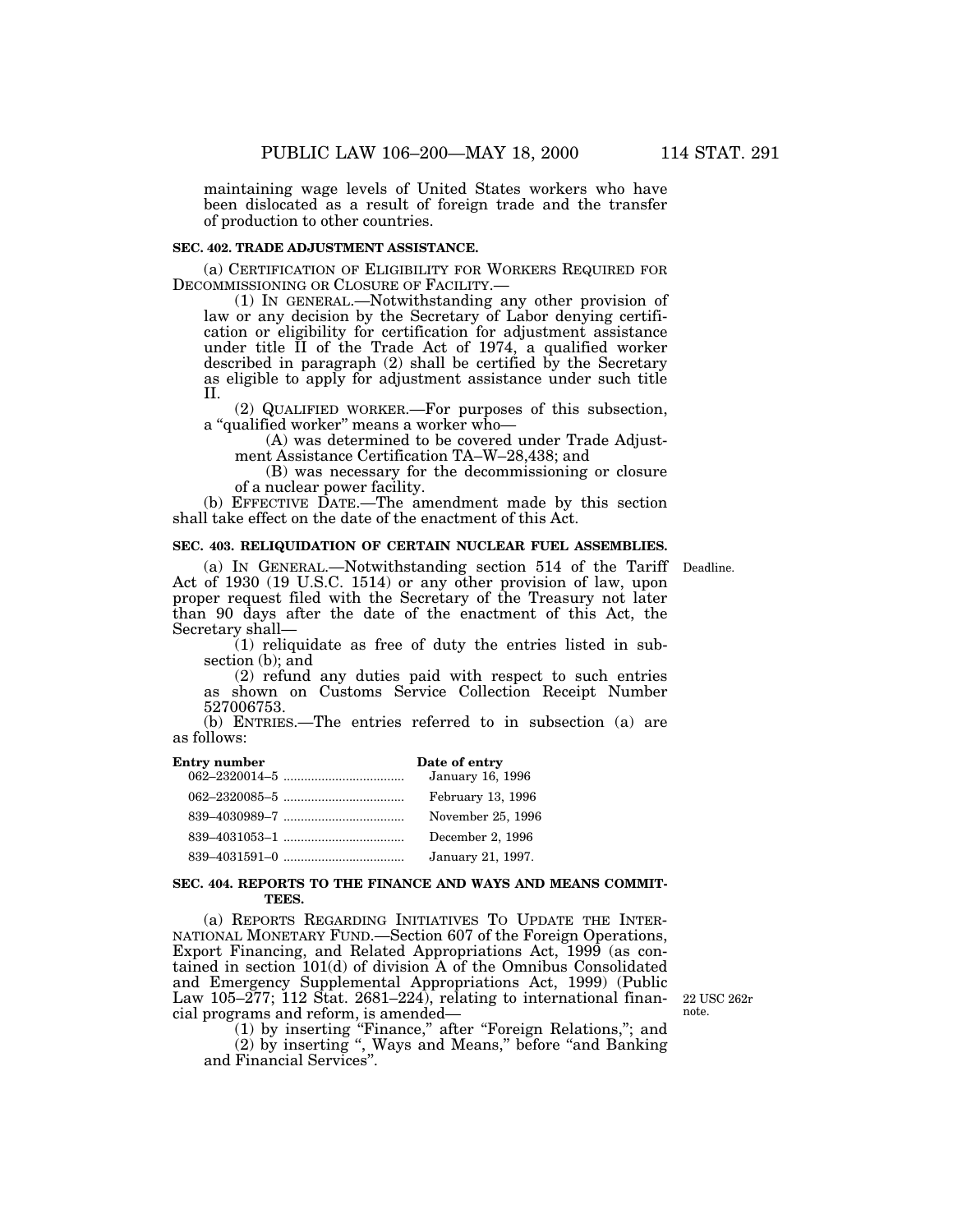(b) REPORTS ON FINANCIAL STABILIZATION PROGRAMS.—Section 1704(b) of the International Financial Institutions Act (22 U.S.C. 262r–3(b)) is amended to read as follows:

''(b) TIMING.—Not later than March 15, 1999, and semiannually thereafter, the Secretary of the Treasury shall submit to the Committees on Banking and Financial Services, Ways and Means, and International Relations of the House of Representatives and the Committees on Finance, Foreign Relations, and Banking, Housing, and Urban Affairs of the Senate a report on the matters described in subsection (a).''.

(c) ANNUAL REPORT ON THE STATE OF THE INTERNATIONAL FINANCIAL SYSTEM, IMF REFORM, AND COMPLIANCE WITH IMF AGREEMENTS.—Section 1705(a) of the International Financial Institutions Act  $(22 \text{ U.S.C. } 262r-4(a))$  is amended by striking "Committee on Banking and Financial Services of the House of Representatives and the Committee on Foreign Relations of the Senate'' and inserting ''Committees on Banking and Financial Services and on Ways and Means of the House of Representatives and the Committees on Finance and on Foreign Relations of the Senate''.

(d) AUDITS OF THE IMF.—Section 1706(a) of the International Financial Institutions Act (22 U.S.C. 262r–5(a)) is amended by striking "Committee on Banking and Financial Services of the House of Representatives and the Committee on Foreign Relations of the Senate'' and inserting ''Committees on Banking and Financial Services and on Ways and Means of the House of Representatives and the Committees on Finance and on Foreign Relations of the Senate''.

(e) REPORT ON PROTECTION OF BORDERS AGAINST DRUG TRAFFIC.—Section 629 of the Treasury and General Government Appropriations Act, 1999 (as contained in section 101(h) of division A of the Omnibus Consolidated and Emergency Supplemental Appropriations Act, 1999) (Public Law 105–277; 112 Stat. 2681– 522), relating to general provisions, is amended by adding at the end the following new paragraph:

"(3) For purposes of paragraph (1), the term 'appropriate congressional committees' includes the Committee on Finance of the Senate and the Committee on Ways and Means of the House of Representatives.''.

### **SEC. 405. CLARIFICATION OF SECTION 334 OF THE URUGUAY ROUND AGREEMENTS ACT.**

(a) IN GENERAL.—Section 334(b)(2) of the Uruguay Round Agreements Act (19 U.S.C. 3592(b)(2)) is amended—

(1) by redesignating subparagraphs (A) and (B) as clauses (i) and (ii), respectively;

(2) in the matter preceding clause (i) (as redesignated), by striking ''Notwithstanding paragraph (1)(D)'' and inserting "(A) Notwithstanding paragraph  $(1)(D)$  and except as provided in subparagraphs (B) and (C)''; and

(3) by adding at the end the following:

''(B) Notwithstanding paragraph (1)(C), fabric classified under the HTS as of silk, cotton, man-made fiber, or vegetable fiber shall be considered to originate in, and be the growth, product, or manufacture of, the country, territory, or possession in which the fabric is both dyed and printed when accompanied by two or more of the following finishing operations: bleaching,

Deadline.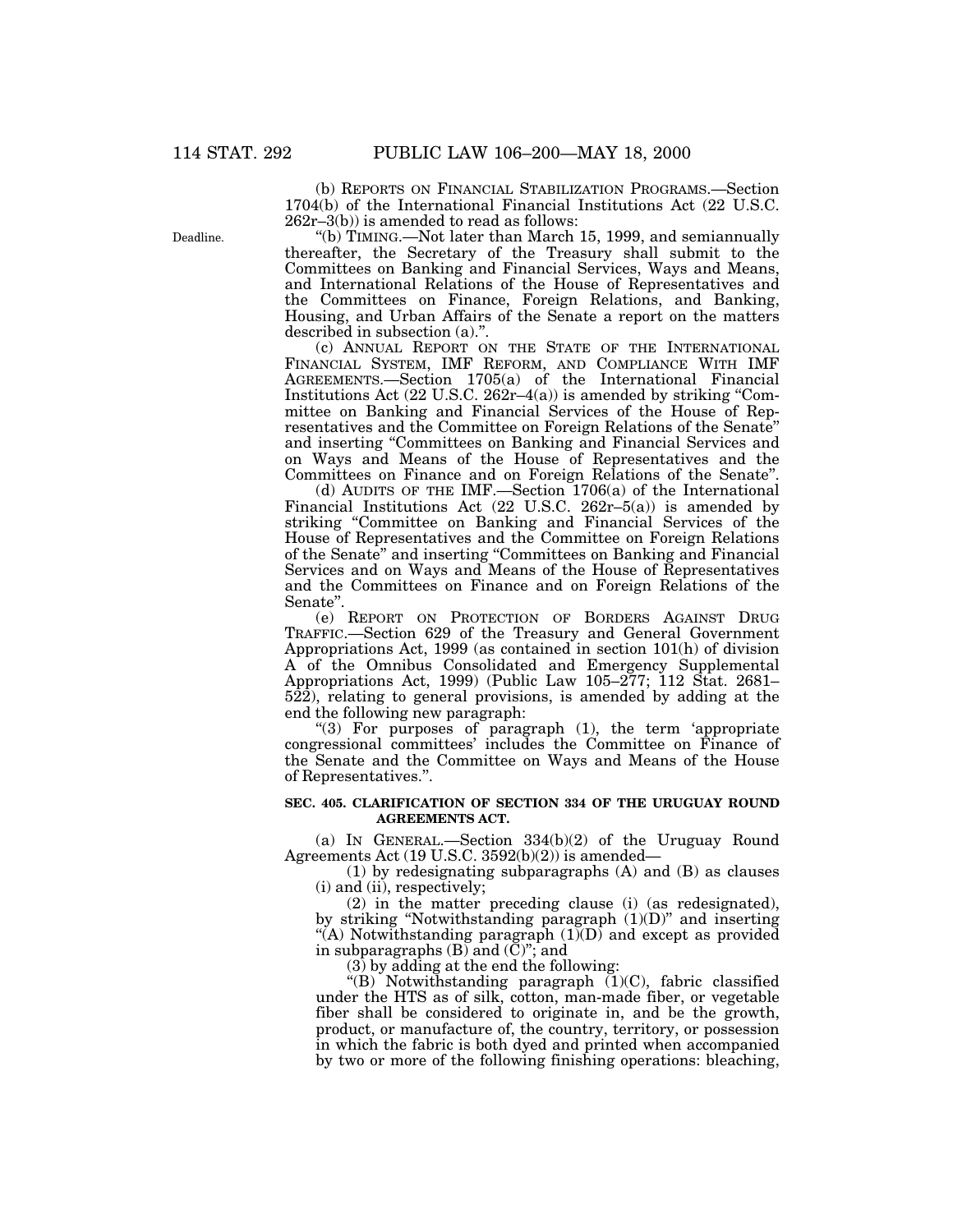shrinking, fulling, napping, decating, permanent stiffening, weighting, permanent embossing, or moireing.

''(C) Notwithstanding paragraph (1)(D), goods classified under HTS heading 6117.10, 6213.00, 6214.00, 6302.22, 6302.29, 6302.52, 6302.53, 6302.59, 6302.92, 6302.93, 6302.99, 6303.92, 6303.99, 6304.19, 6304.93, 6304.99, 9404.90.85, or 9404.90.95, except for goods classified under such headings as of cotton or of wool or consisting of fiber blends containing 16 percent or more by weight of cotton, shall be considered to originate in, and be the growth, product, or manufacture of, the country, territory, or possession in which the fabric is both dyed and printed when accompanied by two or more of the following finishing operations: bleaching, shrinking, fulling, napping, decating, permanent stiffening, weighting, permanent embossing, or moireing.''.

(b) EFFECTIVE DATE.—The amendments made by this section apply to goods entered, or withdrawn from warehouse for consumption, on or after the date of the enactment of this Act.

**SEC. 406. CHIEF AGRICULTURAL NEGOTIATOR.**

Section 141 of the Trade Act of 1974 (19 U.S.C. 2171) is amended—

 $(1)$  by amending subsection  $(b)(2)$  to read as follows:

"(2) There shall be in the Office three Deputy United States Trade Representatives and one Chief Agricultural Negotiator who shall be appointed by the President, by and with the advice and consent of the Senate. As an exercise of the rulemaking power of the Senate, any nomination of a Deputy United States Trade Representative or the Chief Agricultural Negotiator submitted to the Senate for its advice and consent, and referred to a committee, shall be referred to the Committee on Finance. Each Deputy United States Trade Representative and the Chief Agricultural Negotiator shall hold office at the pleasure of the President and shall have the rank of Ambassador.''; and

(2) in subsection (c), by adding at the end the following new paragraph:

''(5) The principal function of the Chief Agricultural Negotiator shall be to conduct trade negotiations and to enforce trade agreements relating to United States agricultural products and services. The Chief Agricultural Negotiator shall be a vigorous advocate on behalf of United States agricultural interests. The Chief Agricultural Negotiator shall perform such other functions as the United States Trade Representative may direct.".

### **SEC. 407. REVISION OF RETALIATION LIST OR OTHER REMEDIAL ACTION.**

Section 306(b)(2) of the Trade Act of 1974 (19 U.S.C. 2416(b)(2)) is amended—

(1) by striking ''If the'' and inserting the following:

''(A) FAILURE TO IMPLEMENT RECOMMENDATION.—If the''; and

(2) by adding at the end the following:

''(B) REVISION OF RETALIATION LIST AND ACTION.—

''(i) IN GENERAL.—Except as provided in clause (ii), in the event that the United States initiates a retaliation list or takes any other action described in

President.

Applicability. 19 USC 3592 note.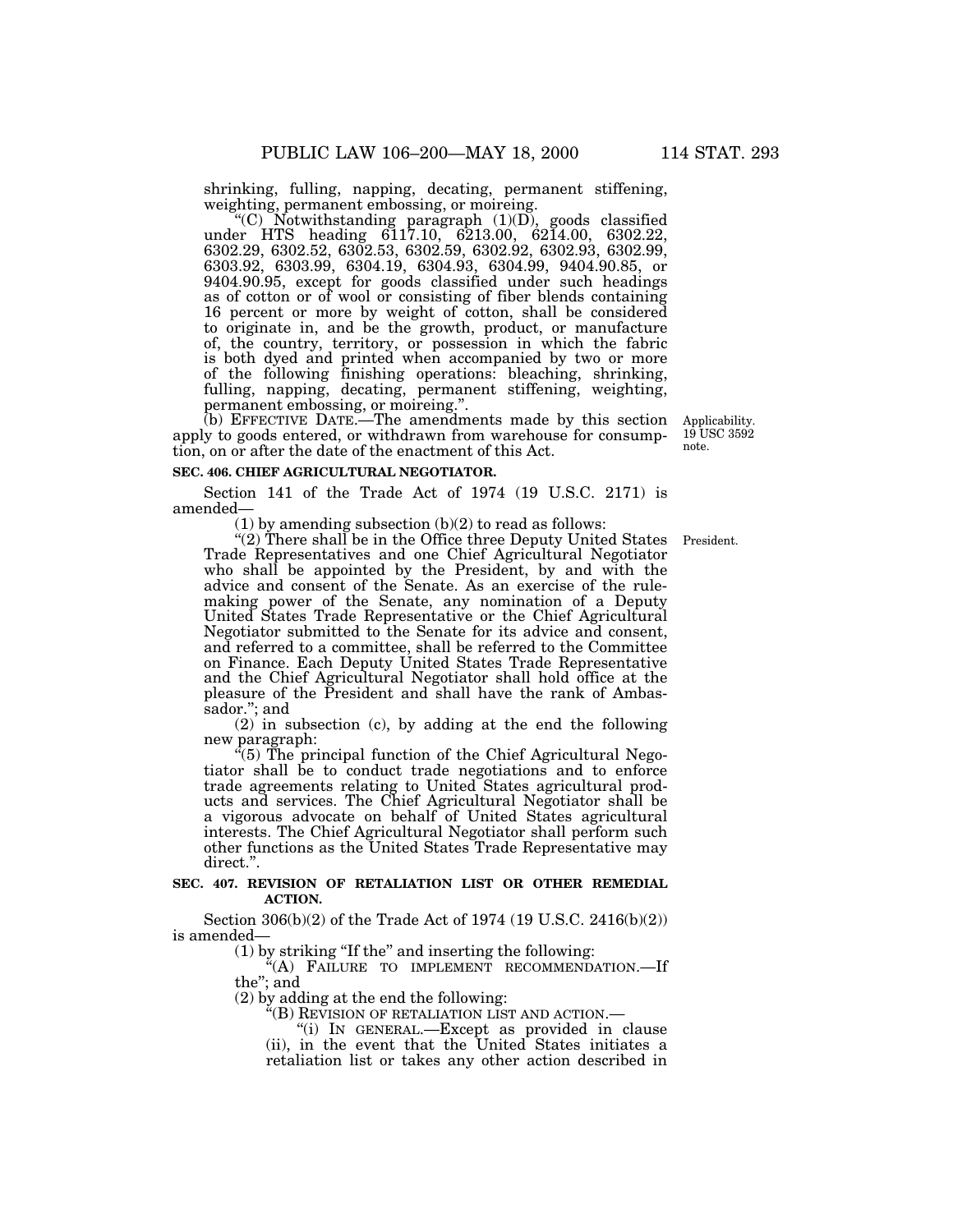section  $301(c)(1)(A)$  or (B) against the goods of a foreign country or countries because of the failure of such country or countries to implement the recommendation made pursuant to a dispute settlement proceeding under the World Trade Organization, the Trade Representative shall periodically revise the list or action to affect other goods of the country or countries that have failed to implement the recommendation.

''(ii) EXCEPTION.—The Trade Representative is not required to revise the retaliation list or the action described in clause (i) with respect to a country, if—

''(I) the Trade Representative determines that implementation of a recommendation made pursuant to a dispute settlement proceeding described in clause (i) by the country is imminent; or

''(II) the Trade Representative together with the petitioner involved in the initial investigation under this chapter (or if no petition was filed, the affected United States industry) agree that it is unnecessary to revise the retaliation list.

''(C) SCHEDULE FOR REVISING LIST OR ACTION.—The Trade Representative shall, 120 days after the date the retaliation list or other section 301(a) action is first taken, and every 180 days thereafter, review the list or action taken and revise, in whole or in part, the list or action to affect other goods of the subject country or countries.

''(D) STANDARDS FOR REVISING LIST OR ACTION.—In revising any list or action against a country or countries under this subsection, the Trade Representative shall act in a manner that is most likely to result in the country or countries implementing the recommendations adopted in the dispute settlement proceeding or in achieving a mutually satisfactory solution to the issue that gave rise to the dispute settlement proceeding. The Trade Representative shall consult with the petitioner, if any, involved in the initial investigation under this chapter.

''(E) RETALIATION LIST.—The term 'retaliation list' means the list of products of a foreign country or countries that have failed to comply with the report of the panel or Appellate Body of the WTO and with respect to which the Trade Representative is imposing duties above the level that would otherwise be imposed under the Harmonized Tariff Schedule of the United States.

"(F) REQUIREMENT TO INCLUDE RECIPROCAL GOODS ON RETALIATION LIST.—The Trade Representative shall include on the retaliation list, and on any revised lists, reciprocal goods of the industries affected by the failure of the foreign country or countries to implement the recommendation made pursuant to a dispute settlement proceeding under the World Trade Organization, except in cases where existing retaliation and its corresponding preliminary retaliation list do not already meet this requirement."

#### **SEC. 408. REPORT ON TRADE ADJUSTMENT ASSISTANCE FOR AGRICUL-TURAL COMMODITY PRODUCERS.**

(a) IN GENERAL.—Not later than 4 months after the date of the enactment of this Act, the Secretary of Labor, in consultation

Deadline.

Deadline.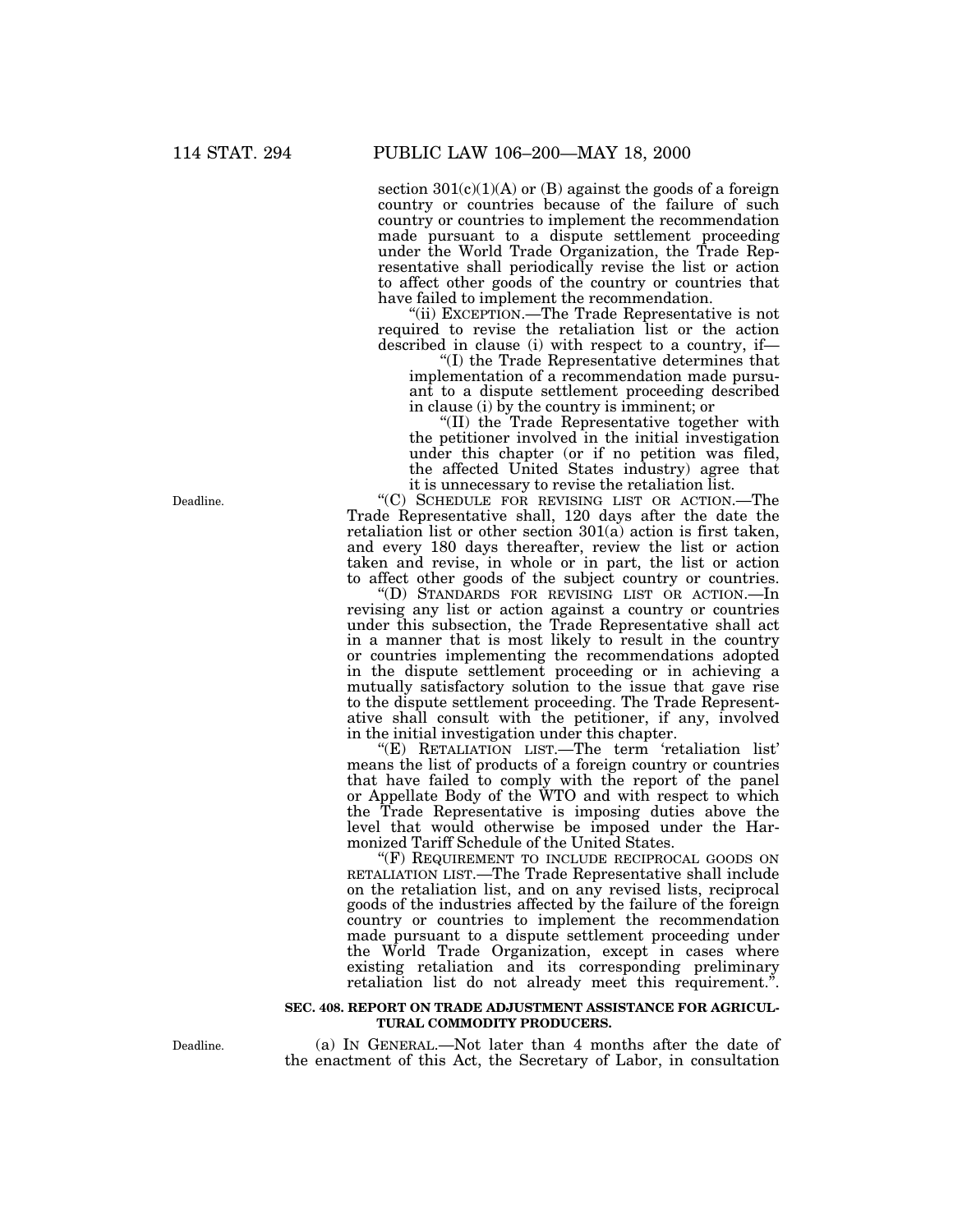with the Secretary of Agriculture and the Secretary of Commerce, shall submit to the Committee on Ways and Means of the House of Representatives and the Committee on Finance of the Senate a report that—

(1) examines the applicability to agricultural commodity producers of trade adjustment assistance programs established under title II of the Trade Act of 1974; and

(2) sets forth recommendations to improve the operation of those programs as the programs apply to agricultural commodity producers or to establish a new trade adjustment assistance program for agricultural commodity producers.

(b) CONTENTS.—In preparing the report required by subsection (a), the Secretary of Labor shall—

(1) assess the degree to which the existing trade adjustment assistance programs address the adverse effects on agricultural commodity producers due to price suppression caused by increased imports of like or directly competitive agricultural commodities; and

(2) examine the effectiveness of the program benefits authorized under subchapter B of chapter 2 and chapter 3 of title II of the Trade Act of 1974 in remedying the adverse effects, including price suppression, caused by increased imports of like or directly competitive agricultural commodities.

(c) DEFINITIONS.—In this section:

(1) AGRICULTURAL COMMODITY.—The term ''agricultural commodity'' means any agricultural commodity, including livestock, fish or harvested seafood in its raw or natural state.

(2) AGRICULTURAL COMMODITY PRODUCER.—The term ''agricultural commodity producer'' means any person who is engaged in the production and sale of an agricultural commodity in the United States and who owns or shares the ownership and risk of loss of the agricultural commodity.

#### **SEC. 409. AGRICULTURAL TRADE NEGOTIATING OBJECTIVES AND CON-**7 USC 1736r **SULTATIONS WITH CONGRESS.**

note.

(a) FINDINGS.—Congress finds that—

(1) United States agriculture contributes positively to the United States balance of trade and United States agricultural exports support in excess of 1,000,000 United States jobs;

(2) United States agriculture competes successfully worldwide despite the fact that United States producers are at a competitive disadvantage because of the trade distorting support and subsidy practices of other countries and despite the fact that significant tariff and nontariff barriers exist to United States exports; and

(3) a successful conclusion of the current World Trade Organization agricultural negotiations is critically important to the United States agricultural sector.

(b) OBJECTIVES.—The agricultural trade negotiating objectives of the United States with respect to the current World Trade Organization agricultural negotiations include as matters of the highest priority—

(1) the expeditious elimination of all export subsidies worldwide while maintaining bona fide food aid and preserving United States market development and export credit programs that allow the United States to compete with other foreign export promotion efforts;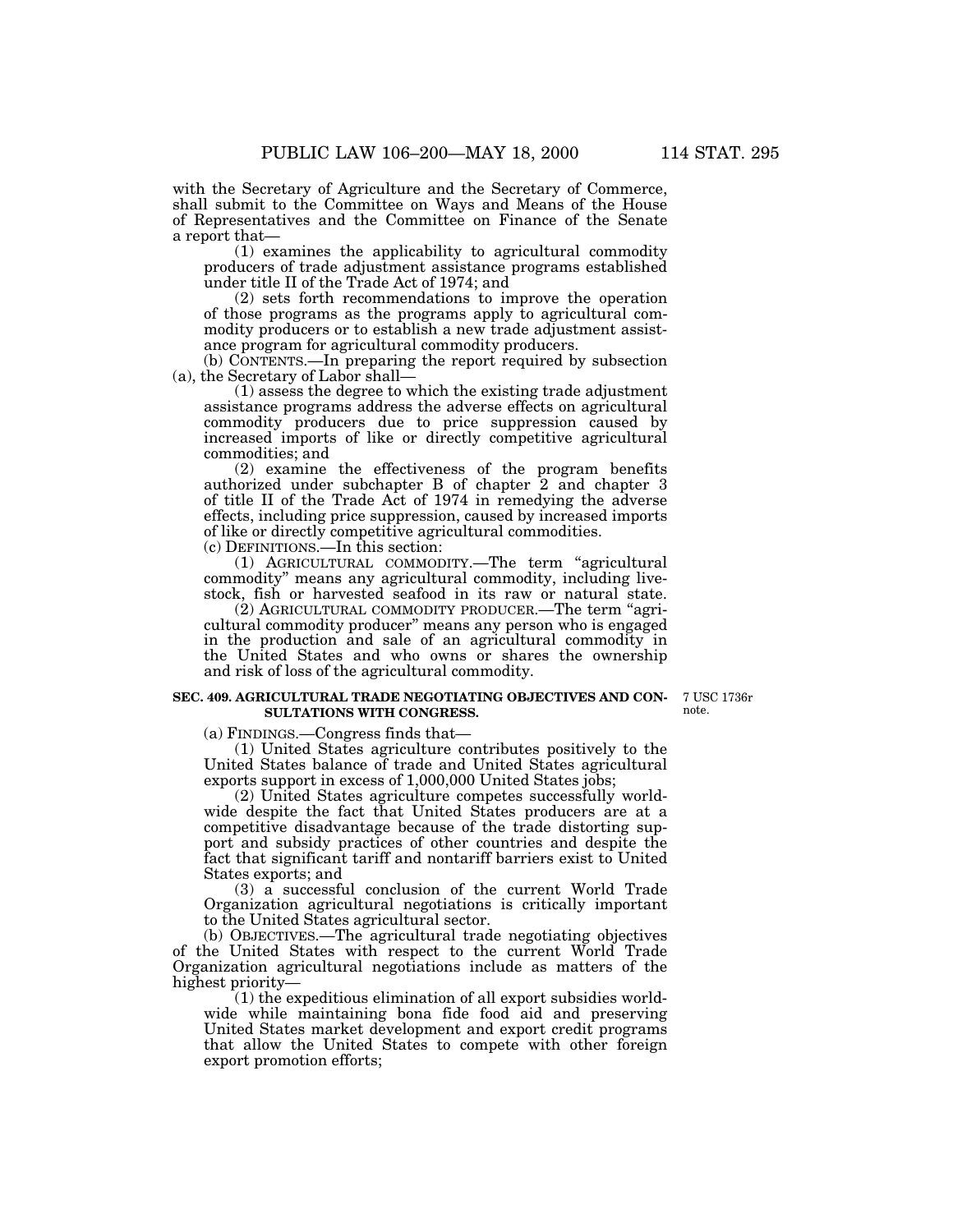(2) leveling the playing field for United States producers of agricultural products by eliminating blue box subsidies and disciplining domestic supports in a way that forces producers to face world prices on all production in excess of domestic food security needs while allowing the preservation of nontrade distorting programs to support family farms and rural communities;

(3) the elimination of state trading enterprises or the adoption of rigorous disciplines that ensure operational transparency, competition, and the end of discriminatory pricing practices, including policies supporting cross-subsidization and price undercutting in export markets;

(4) affirming that the World Trade Organization Agreement on the Application of Sanitary and Phytosanitary Measures applies to new technologies, including biotechnology, and that labeling requirements to allow consumers to make choices regarding biotechnology products or other regulatory requirements may not be used as disguised barriers to trade;

(5) increasing opportunities for United States exports of agricultural products by reducing tariffs to the same levels that exist in the United States or to lower levels and by eliminating all nontariff barriers, including—

(A) restrictive or trade distorting practices, including those that adversely impact perishable or cyclical products;

(B) restrictive rules in the administration of tariffrate quotas; and

(C) other barriers to agriculture trade, including unjustified restrictions or commercial requirements affecting new technologies, including biotechnology;

(6) eliminating government policies that create pricedepressing surpluses; and

(7) strengthening dispute settlement procedures to ensure prompt compliance by foreign governments with their World Trade Organization obligations including commitments not to maintain unjustified restrictions on United States exports. (c) CONSULTATION WITH CONGRESSIONAL COMMITTEES.—

(1) CONSULTATION BEFORE OFFER MADE.—In developing and before submitting an initial or revised negotiating proposal that would reduce United States tariffs on agricultural products or require a change in United States agricultural law, the United States Trade Representative shall consult with the Committee on Agriculture, Nutrition, and Forestry and the Committee on Finance of the Senate and the Committee on Agriculture and the Committee on Ways and Means of the House of Representatives.

(2) CONSULTATION WITH CONGRESSIONAL TRADE ADVISERS.— Prior to and during the course of current negotiations on agricultural trade, the United States Trade Representative shall consult closely with the congressional trade advisers.

(3) CONSULTATION BEFORE AGREEMENT INITIALED.—Not less than 48 hours before initialing an agreement reached as part of current World Trade Organization agricultural negotiations, the United States Trade Representative shall consult closely with the committees referred to in paragraph (1) regarding-

(A) the details of the agreement;

(B) the potential impact of the agreement on United States agricultural producers; and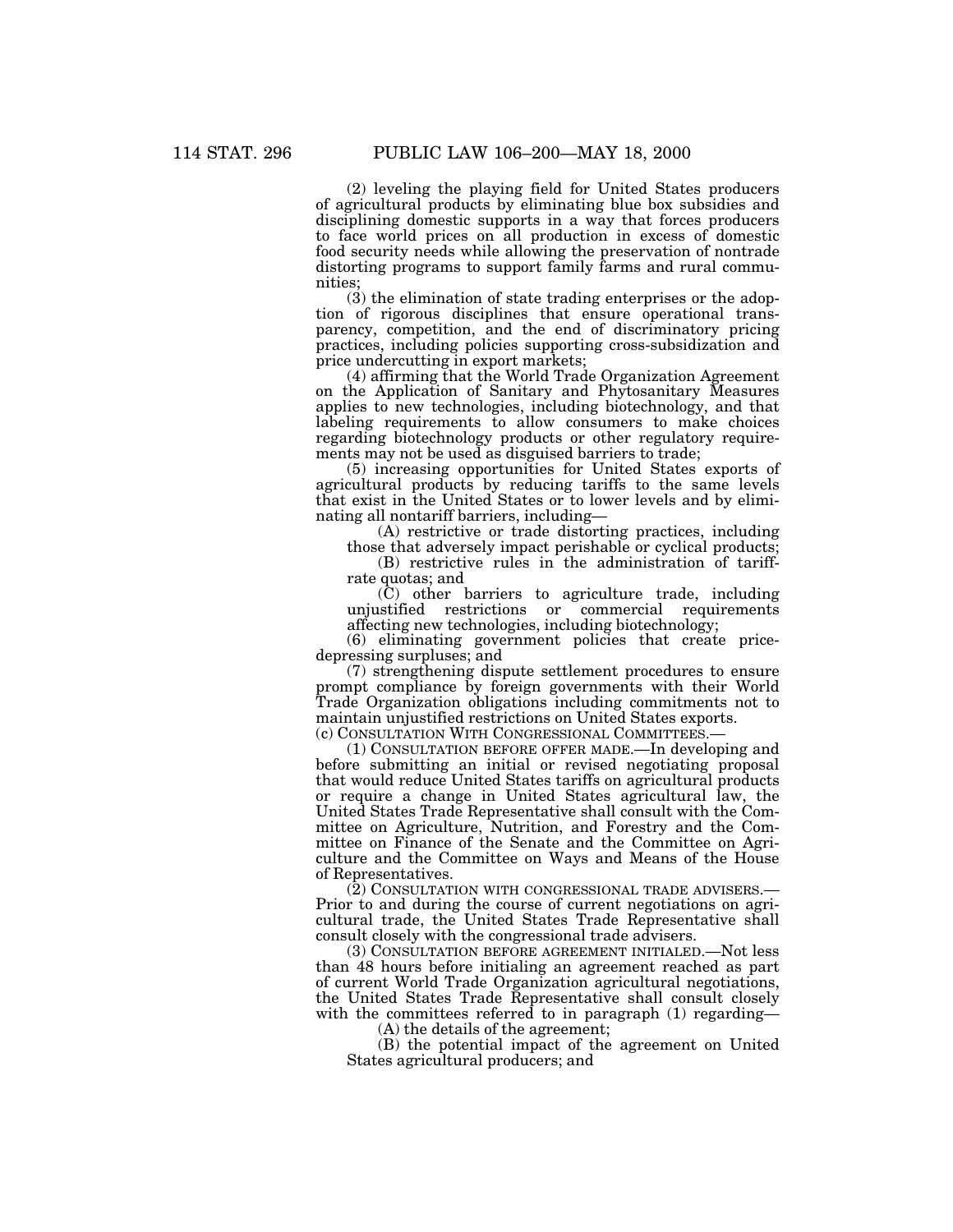(C) any changes in United States law necessary to implement the agreement.

(4) DISCLOSURE OF COMMITMENTS.—Any agreement or other understanding addressing agricultural trade with a foreign government or governments (whether oral or in writing) that relates to a trade agreement with respect to which Congress must enact implementing legislation and that is not disclosed to Congress before legislation implementing that agreement is introduced in either House of Congress shall not be considered to be part of the agreement approved by Congress and shall have no force and effect under United States law or in any dispute settlement body.

(d) SENSE OF THE CONGRESS.—It is the sense of the Congress that—

(1) granting the President trade negotiating authority is essential to the successful conclusion of the new round of World Trade Organization agricultural negotiations;

(2) reaching a successful agreement on agriculture should be the top priority of United States negotiators; and

(3) if by the conclusion of the negotiations, the primary agricultural competitors of the United States do not agree to reduce their trade distorting domestic supports and eliminate export subsidies in accordance with the negotiating objectives expressed in this section, the United States should take steps to increase the leverage of United States negotiators and level the playing field for United States producers.

#### **SEC. 410. ENTRY PROCEDURES FOR FOREIGN TRADE ZONE OPER-ATIONS.**

(a) IN GENERAL.—Section 484 of the Tariff Act of 1930 (19 U.S.C. 1484) is amended by adding at the end the following new subsection:

''(i) SPECIAL RULE FOR FOREIGN TRADE ZONE OPERATIONS.— ''(1) IN GENERAL.—Notwithstanding any other provision of law and except as provided in paragraph (3), all merchandise (including merchandise of different classes, types, and categories), withdrawn from a foreign trade zone during any 7 day period, shall, at the option of the operator or user of the zone, be the subject of a single estimated entry or release filed on or before the first day of the 7-day period in which the merchandise is to be withdrawn from the zone. The estimated entry or release shall be treated as a single entry and a single release of merchandise for purposes of section  $13031(a)(9)(A)$  of the Consolidated Omnibus Budget Reconciliation Act of 1985 (19 U.S.C.  $58c(a)(9)(A)$ ) and all fee exclusions and limitations of such section 13031 shall apply, including the maximum and minimum fee amounts provided for under subsection  $(b)(8)(A)(i)$  of such section. The entry summary for the estimated entry or release shall cover only the merchandise actually withdrawn from the foreign trade zone during the 7-day period.

 $\mathcal{L}^2(\hat{2})$  Other requirements.—The Secretary of the Treasury may require that the operator or user of the zone—

''(A) use an electronic data interchange approved by the Customs Service—

"(i) to file the entries described in paragraph  $(1)$ ; and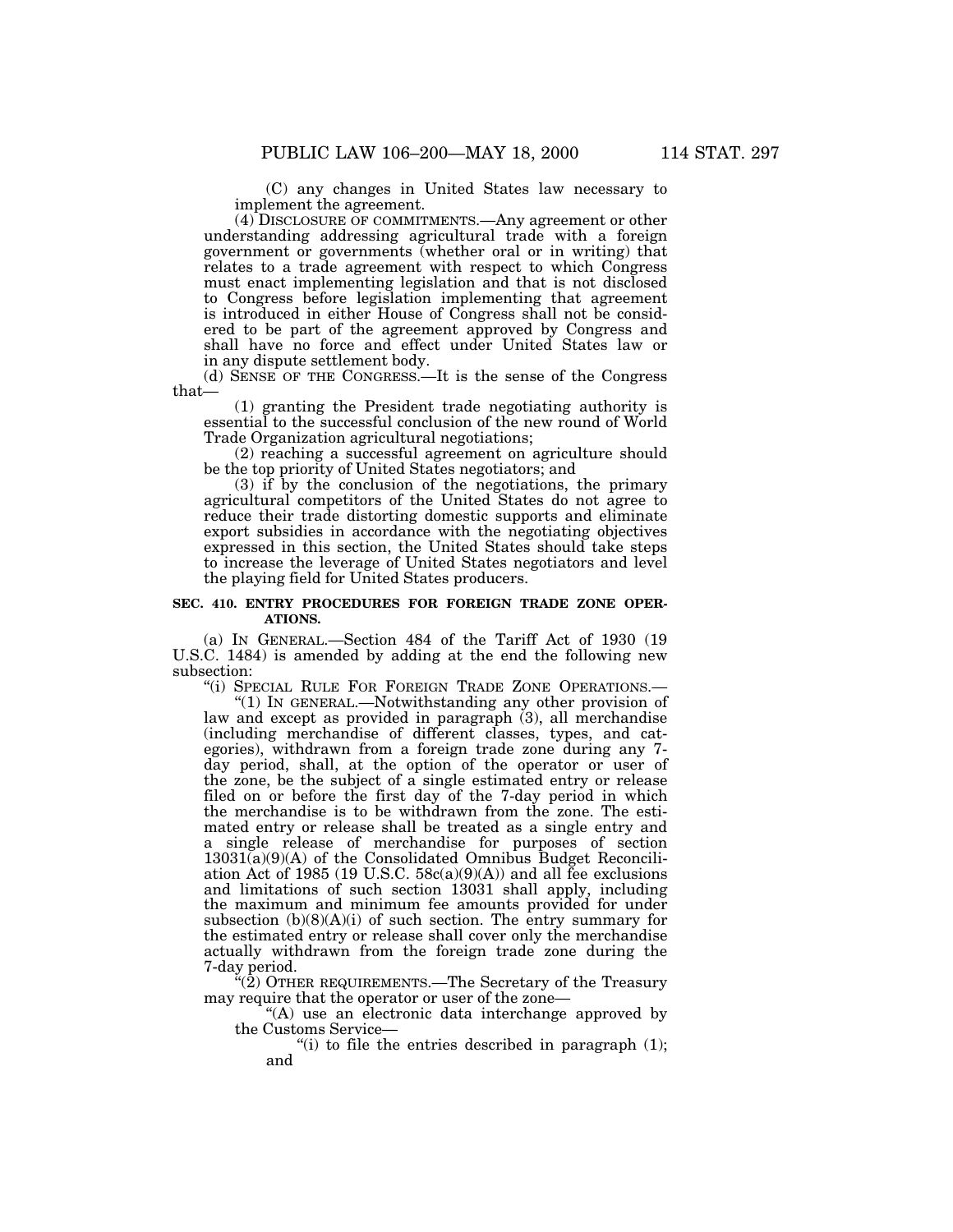''(ii) to pay the applicable duties, fees, and taxes with respect to the entries; and

''(B) satisfy the Customs Service that accounting, transportation, and other controls over the merchandise are adequate to protect the revenue and meet the requirements of other Federal agencies.

''(3) EXCEPTION.—The provisions of paragraph (1) shall not apply to merchandise the entry of which is prohibited by law or merchandise for which the filing of an entry summary is required before the merchandise is released from customs custody.

"(4) FOREIGN TRADE ZONE; ZONE.—In this subsection, the terms 'foreign trade zone' and 'zone' mean a zone established pursuant to the Act of June 18, 1934, commonly known as the Foreign Trade Zones Act (19 U.S.C. 81a et seq.).''.

(b) EFFECTIVE DATE.—The amendment made by this section shall take effect on the date that is 60 days after the date of the enactment of this Act.

## **SEC. 411. GOODS MADE WITH FORCED OR INDENTURED CHILD LABOR.**

(a) IN GENERAL.—Section 307 of the Tariff Act of 1930 (19 U.S.C. 1307) is amended by adding at the end the following new sentence: "For purposes of this section, the term 'forced labor or/ and indentured labor' includes forced or indentured child labor.''.

(b) EFFECTIVE DATE.—The amendment made by this section shall take effect on the date of the enactment of this Act.

## **SEC. 412. WORST FORMS OF CHILD LABOR.**

(a) IN GENERAL.—Section  $502(b)(2)$  of the Trade Act of 1974  $(19 \text{ U.S.C. } 2462(b)(2))$  is amended—

(1) by inserting after subparagraph (G) the following new subparagraph:

"(H) Such country has not implemented its commitments to eliminate the worst forms of child labor.''; and

(2) in the flush paragraph at the end, by striking ''and (G)'' and inserting ''(G), and (H) (to the extent described in section 507(6)(D))'

(b) DEFINITION OF WORST FORMS OF CHILD LABOR.—Section 507 of the Trade Act of 1974 (19 U.S.C. 2467) is amended by adding at the end the following new paragraph:

''(6) WORST FORMS OF CHILD LABOR.—The term 'worst forms of child labor' means—

''(A) all forms of slavery or practices similar to slavery, such as the sale or trafficking of children, debt bondage and serfdom, or forced or compulsory labor, including forced or compulsory recruitment of children for use in armed conflict;

 $'(B)$  the use, procuring, or offering of a child for prostitution, for the production of pornography or for pornographic purposes;

 $(C)$  the use, procuring, or offering of a child for illicit activities in particular for the production and trafficking of drugs; and

 $\mathrm{``(D)}$  work which, by its nature or the circumstances in which it is carried out, is likely to harm the health, safety, or morals of children.

19 USC 1484 note.

19 USC 1307 note.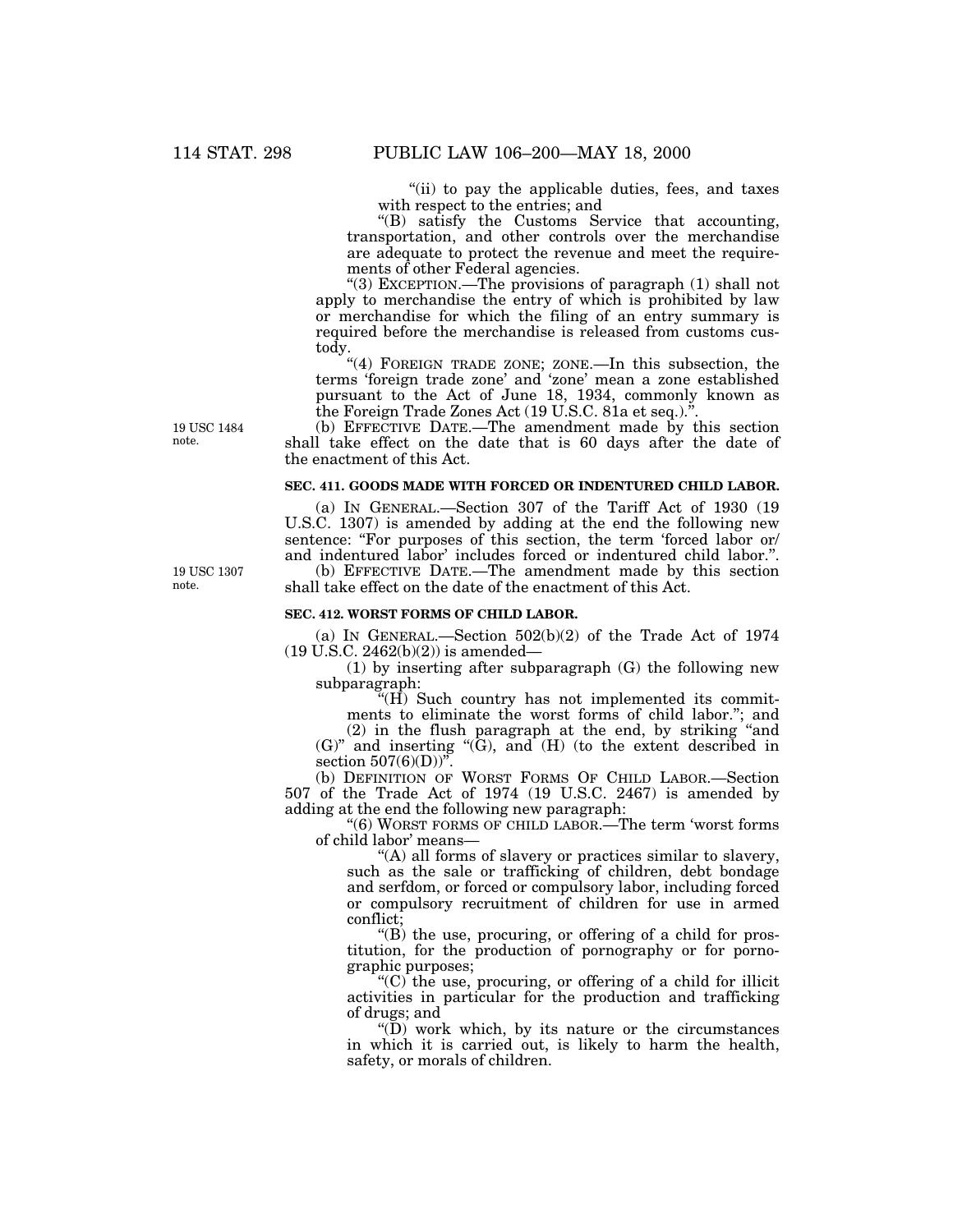The work referred to in subparagraph (D) shall be determined by the laws, regulations, or competent authority of the beneficiary developing country involved.''.

(c) ANNUAL REPORT.—Section 504 of the Trade Act of 1974 (19 U.S.C. 2464) is amended by inserting '', including the findings of the Secretary of Labor with respect to the beneficiary country's implementation of its international commitments to eliminate the worst forms of child labor'' before the end period.

# **TITLE V—IMPORTS OF CERTAIN WOOL ARTICLES**

### **SEC. 501. TEMPORARY DUTY REDUCTIONS.**

(a) CERTAIN WORSTED WOOL FABRICS WITH AVERAGE FIBER DIAMETERS GREATER THAN 18.5 MICRON.—

(1) IN GENERAL.—Subchapter II of chapter 99 of the Harmonized Tariff Schedule of the United States is amended by inserting in numerical sequence the following new heading:

| $\epsilon$ | 9902.51.11 | Fabrics, of worsted wool,<br>with average fiber diame-<br>ters greater than 18.5 mi-<br>cron, all the foregoing<br>certified by the importer<br>as suitable for use in<br>making suits, suit-type<br>jackets, or trousers (pro-<br>vided for in subheading<br>5111.11.70, 5111.19.60,<br>5112.11.20, or 5112.19.90) | 19.3% | No change | No change | On or before |   |
|------------|------------|---------------------------------------------------------------------------------------------------------------------------------------------------------------------------------------------------------------------------------------------------------------------------------------------------------------------|-------|-----------|-----------|--------------|---|
|            |            |                                                                                                                                                                                                                                                                                                                     |       |           |           | 12/31/2003   | " |

(2) STAGED RATE REDUCTIONS.—Any staged rate reduction Applicability. of a rate of duty set forth in subheading 6203.31.00 of the Harmonized Tariff Schedule of the United States that is proclaimed by the President shall also apply to the corresponding rate of duty set forth in heading 9902.51.11 of such Schedule, as added by paragraph (1).

(b) CERTAIN WORSTED WOOL FABRICS WITH AVERAGE FIBER DIAMETERS OF 18.5 MICRON OR LESS.—

(1) IN GENERAL.—Subchapter II of chapter 99 of the Harmonized Tariff Schedule of the United States is amended by inserting in numerical sequence the following new heading:

| $\epsilon$ | 9902.51.12 | Fabrics, of worsted wool,<br>with average fiber diame-<br>ters of 18.5 micron or<br>less, all the foregoing cer-<br>tified by the importer as<br>suitable for use in mak-<br>ing suits, suit-type jack-<br>ets, or trousers (provided<br>for in subheading<br>5111.11.70, 5111.19.60, |    |           |           |                            |  |
|------------|------------|---------------------------------------------------------------------------------------------------------------------------------------------------------------------------------------------------------------------------------------------------------------------------------------|----|-----------|-----------|----------------------------|--|
|            |            | 5112.11.20, or 5112.19.90)                                                                                                                                                                                                                                                            | 6% | No change | No change | On or before<br>12/31/2003 |  |

(2) EQUALIZATION WITH CANADIAN DUTY RATES.—The President is authorized to proclaim a reduction in the rate of duty applicable to imports of worsted wool fabrics classified under subheading 9902.51.12 of the Harmonized Tariff Schedule of the United States, as added by paragraph (1), that is necessary to equalize such rate of duty with the most favored nation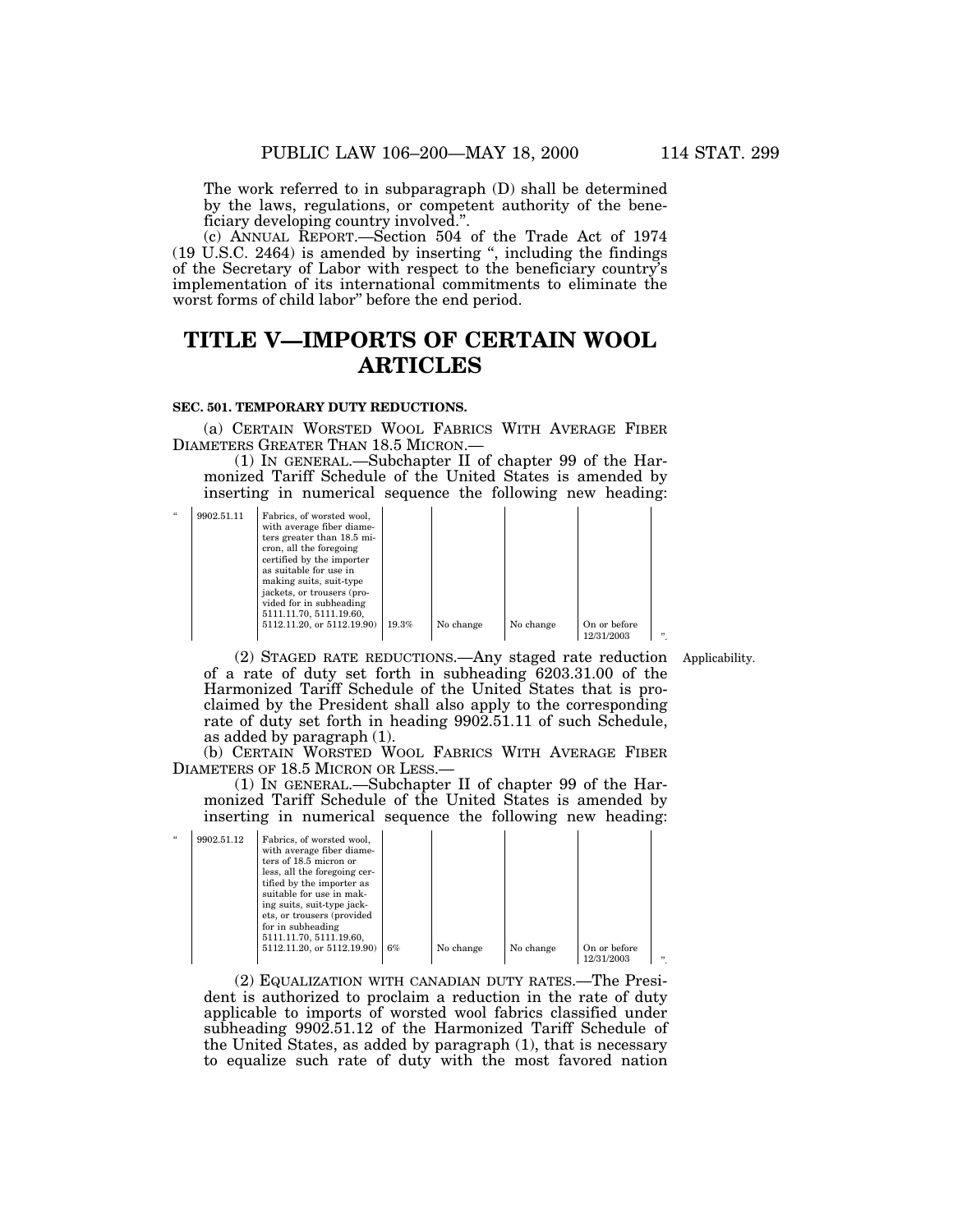rate of duty applicable to imports of worsted wool fabrics of the kind described in such subheading imported into Canada.

(c) DEFINITIONS.—The U.S. Notes to subchapter II of chapter 99 of the Harmonized Tariff Schedule of the United States are amended by adding at the end the following:

"13. For purposes of headings  $9902.51.11$  and  $9902.51.12$ , the term 'suit' has the meaning given such term under note 3(a) of chapter 62 for purposes of headings 6203 and 6204.

"14. For purposes of headings  $9902.51.11$  and  $9902.51.12$ , the term 'making' means cut and sewn in the United States."

(d) LIMITATION ON QUANTITY OF IMPORTS.—The U.S. Notes to subchapter II of chapter 99 of the Harmonized Tariff Schedule of the United States, as amended by subsection (c), are further amended by adding at the end the following:

''15. The aggregate quantity of worsted wool fabrics entered under heading 9902.51.11 from January 1 to December 31 of each year, inclusive, shall be limited to 2,500,000 square meter equivalents, or such other quantity proclaimed by the President pursuant to section 504(b)(3) of the Trade and Development Act of 2000.

"16. The aggregate quantity of worsted wool fabrics entered under subheading 9902.51.12 from January 1 to December 31 of each year, inclusive, shall be limited to  $1,500,000$  square meter equivalents, or such other quantity proclaimed by the President pursuant to section 504(b)(3) of the Trade and Development Act of 2000.''.

(e) ALLOCATION OF TARIFF-RATE QUOTAS.—In implementing the limitation on the quantity of imports of worsted wool fabrics under headings 9902.51.11 and 9902.51.12 of the Harmonized Tariff Schedule of the United States, as required by U.S. Notes 15 and 16 of subchapter II of chapter 99 of such Schedule, respectively, for the entry, or withdrawal from warehouse for consumption, the President, consistent with United States international obligations, shall take such action as determined appropriate by the President to ensure that such fabrics are fairly allocated to persons (including firms, corporations, or other legal entities) who cut and sew men's and boys' worsted wool suits and suit-like jackets and trousers in the United States and who apply for an allocation based on the amount of such suits cut and sewn during the prior calendar year.

(f) EFFECTIVE DATE.—The amendments made by this section apply with respect to goods entered, or withdrawn from warehouse for consumption, on or after January 1, 2001.

#### **SEC. 502. TEMPORARY DUTY SUSPENSIONS.**

(a) WOOL YARN WITH AVERAGE FIBER DIAMETERS OF 18.5 MICRON OR LESS.—Subchapter II of chapter 99 of the Harmonized Tariff Schedule of the United States is amended by inserting in numerical sequence the following new heading:<br> $\frac{1}{2}$   $\frac{1}{2}$   $\frac{1}{2}$   $\frac{1}{2}$   $\frac{1}{2}$   $\frac{1}{2}$   $\frac{1}{2}$   $\frac{1}{2}$   $\frac{1}{2}$   $\frac{1}{2}$ 

| $\epsilon$ | 9902.51.13 | Yarn, of combed wool, not<br>put up for retail sale, con-<br>taining 85 percent or<br>more by weight of wool,<br>formed with wool fibers<br>having diameters of 18.5<br>micron or less (provided |      |           |           |                            |   |
|------------|------------|--------------------------------------------------------------------------------------------------------------------------------------------------------------------------------------------------|------|-----------|-----------|----------------------------|---|
|            |            | for in subheading                                                                                                                                                                                | Free | No change | No change | On or before<br>12/31/2003 | " |

President.

Applicability.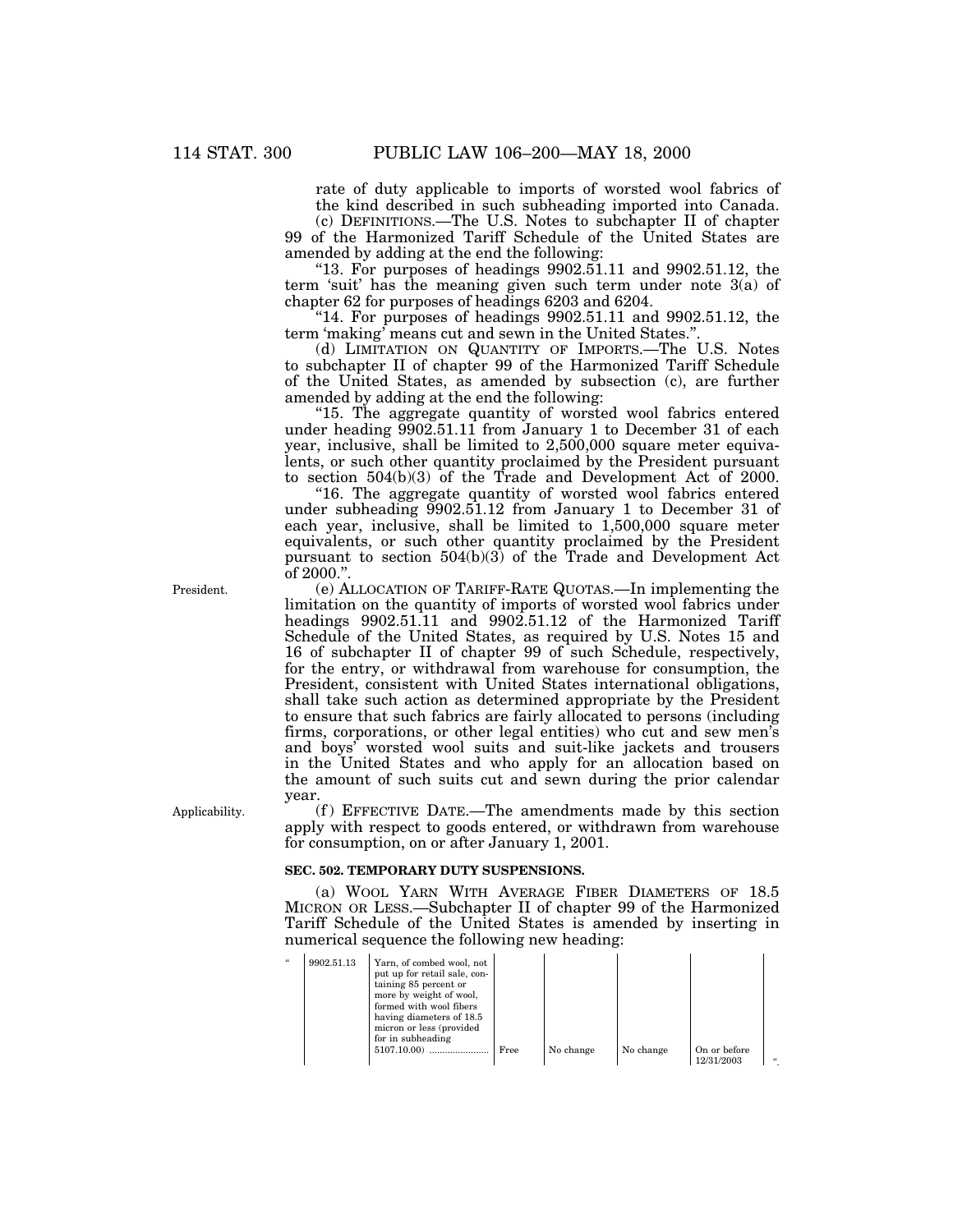(b) WOOL FIBER AND WOOL TOP WITH AVERAGE DIAMETERS OF 18.5 MICRON OR LESS.—Subchapter II of chapter 99 of the Harmonized Tariff Schedule of the United States is amended by inserting in numerical sequence the following new heading:

| $\epsilon$ | 9902.51.14 | Wool fiber, waste,         |      |           |           |              |   |
|------------|------------|----------------------------|------|-----------|-----------|--------------|---|
|            |            | garnetted stock, combed    |      |           |           |              |   |
|            |            | wool, or wool top, having  |      |           |           |              |   |
|            |            | average fiber diameters of |      |           |           |              |   |
|            |            | 18.5 micron or less (pro-  |      |           |           |              |   |
|            |            | vided for in subheading    |      |           |           |              |   |
|            |            | 5101.11, 5101.19,          |      |           |           |              |   |
|            |            | 5101.21, 5101.29,          |      |           |           |              |   |
|            |            | 5101.30, 5103.10,          |      |           |           |              |   |
|            |            | 5103.20, 5104.00,          |      |           |           |              |   |
|            |            | $5105.21$ , or $5105.29$   | Free | No change | No change | On or before |   |
|            |            |                            |      |           |           | 12/31/2003   | " |

(c) EFFECTIVE DATE.—The amendments made by this section Applicability. apply with respect to goods entered, or withdrawn from warehouse for consumption, on or after January 1, 2001.

#### **SEC. 503. SEPARATE TARIFF LINE TREATMENT FOR WOOL YARN AND** President. **MEN'S OR BOYS' SUITS AND SUIT-TYPE JACKETS AND TROUSERS OF WORSTED WOOL FABRIC.**

(a) SEPARATE TARIFF LINE TREATMENT.—The President shall proclaim 8-digit tariff categories, without changes in existing duty rates, in chapters 51 and 62 of the Harmonized Tariff Schedule of the United States in order to provide separate tariff treatment for—

(1) wool yarn made of wool fiber with an average fiber diameter of 18.5 micron or less, and wool fabrics made from yarns with an average fiber diameter of 18.5 micron or less; and

(2) men's or boys' suits, suit-type jackets, and trousers of worsted wool fabric, made of wool yarn having an average diameter of 18.5 micron or less.

(b) CONFORMING CHANGES.—The President is authorized to make conforming changes in headings 9902.51.11, 9902.51.12, 9902.51.13, and 9902.51.14 of the Harmonized Tariff Schedule of the United States to take into account the new permanent tariff categories proclaimed under subsection (a).

#### **SEC. 504. MONITORING OF MARKET CONDITIONS AND AUTHORITY TO MODIFY TARIFF REDUCTIONS.**

(a) MONITORING OF MARKET CONDITIONS.—Beginning on the date of the enactment of this Act, the President shall monitor market conditions in the United States, including domestic demand, domestic supply, and increases in domestic production, of worsted wool fabrics and their components in the market for—

(1) men's or boys' worsted wool suits, suit-type jackets, and trousers;

(2) worsted wool fabric and yarn used in the manufacture of such suits, jackets, and trousers; and

(3) wool used in the production of such fabrics and yarn. (b) AUTHORITY TO MODIFY LIMITATION ON QUANTITY OF WOR-STED WOOL FABRICS SUBJECT TO TARIFF REDUCTION.-

(1) IN GENERAL.—The President shall, on an annual basis, consider requests made by United States manufacturers of apparel products made of worsted wool fabrics described in subsection (a) to modify the limitation on the quantity of imports of worsted wool fabrics under headings 9902.51.11 and

President. Effective date.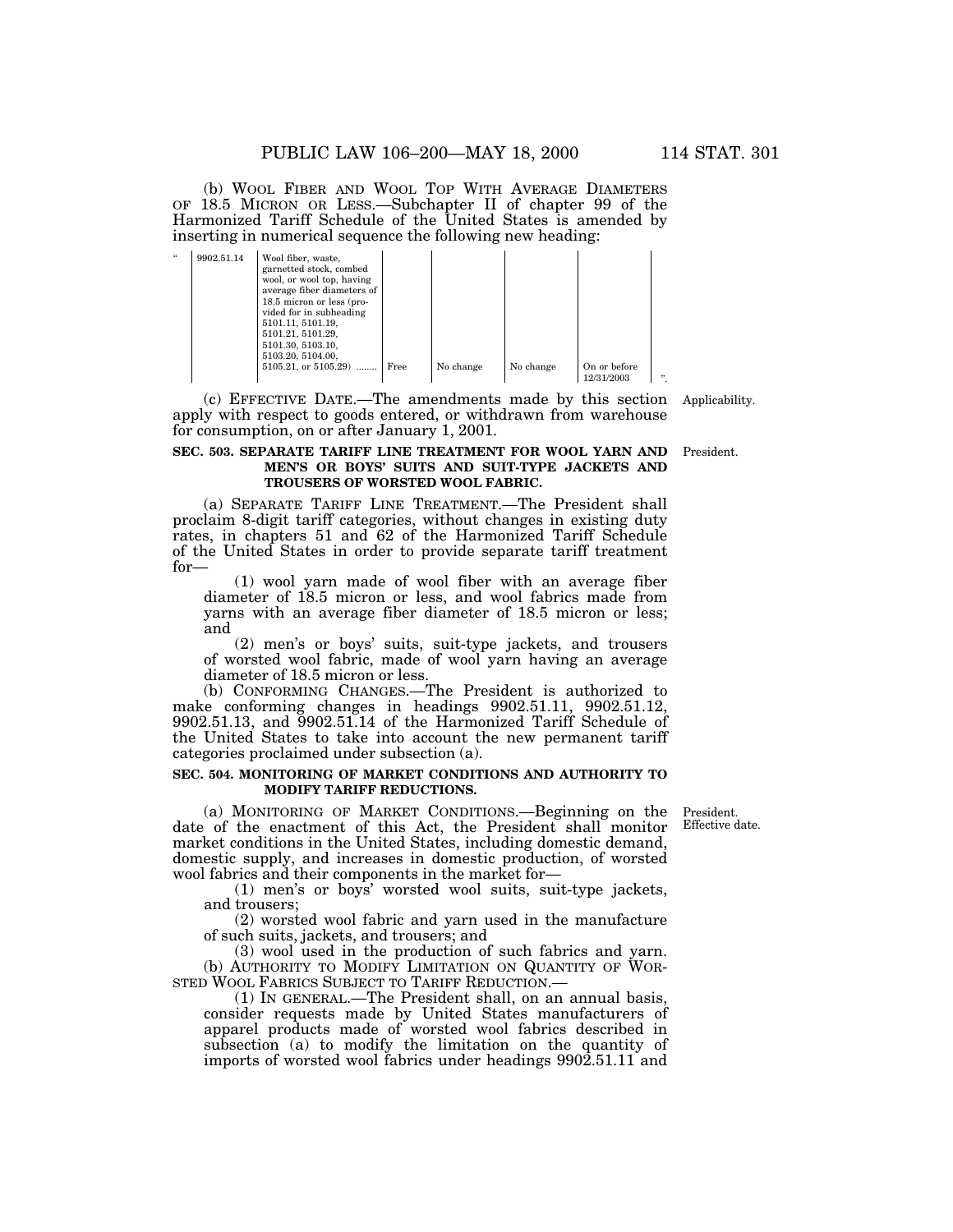9902.51.12 of the Harmonized Tariff Schedule of the United States, as required by U.S. Notes 15 and 16 of subchapter II of chapter 99 of such Schedule, respectively.

(2) CONSIDERATION OF CERTAIN MARKET CONDITIONS.—In determining whether to modify the limitation on the quantity of imports of worsted wool fabrics described in paragraph (1), the President shall consider the following United States market conditions:

(A) Increases or decreases in sales of the domesticallyproduced worsted wool fabrics described in subsection (a).

(B) Increases or decreases in domestic production of such fabrics.

(C) Increases or decreases in domestic production and consumption of the apparel items described in subsection (a).

(D) The ability of domestic producers of worsted wool fabrics described in subsection (a) to meet the needs of domestic manufacturers of the apparel items described in subsection (a) in terms of quantity and ability to meet market demands for the apparel items.

(E) Evidence that domestic manufacturers of worsted wool fabrics have lost sales due to the temporary duty reductions on certain worsted wool fabrics under headings 9902.51.11 and 9902.51.12 of the Harmonized Tariff Schedule of the United States (as added by subsections  $(a)$  and  $(b)$  of section 501).

(F) Evidence that domestic manufacturers of apparel items described in subsection (a) have lost sales due to the inability to purchase adequate supplies of worsted wool fabrics on a cost competitive basis.

(G) Price per square meter of imports and domestic sales of worsted wool fabrics.

(3) MODIFICATION OF LIMITATION ON QUANTITY OF FAB-RICS.—

(A) IN GENERAL.—If the President determines that the limitation on the quantity of imports of worsted wool fabrics under headings 9902.51.11 and 9902.51.12 of the Harmonized Tariff Schedule of the United States should be modified, the President shall proclaim such changes to U.S. Note 15 or 16 to subchapter II of chapter 99 of such Schedule (as added by section 501(d)), as the President determines to be appropriate.

(B) ADDITIONAL REQUIREMENT.—In any calendar year, any modification of the limitation on the quantity of imports of worsted wool fabrics under headings 9902.51.11 and 9902.51.12 of the Harmonized Tariff Schedule of the United States shall not exceed—

(i) 1,000,000 square meter equivalents for worsted wool fabrics under heading 9902.51.11; and

(ii) 1,000,000 square meter equivalents for worsted wool fabrics under heading 9902.51.12.

Regulations.

(c) IMPLEMENTATION.—The President shall issue regulations necessary to implement the provisions of this section.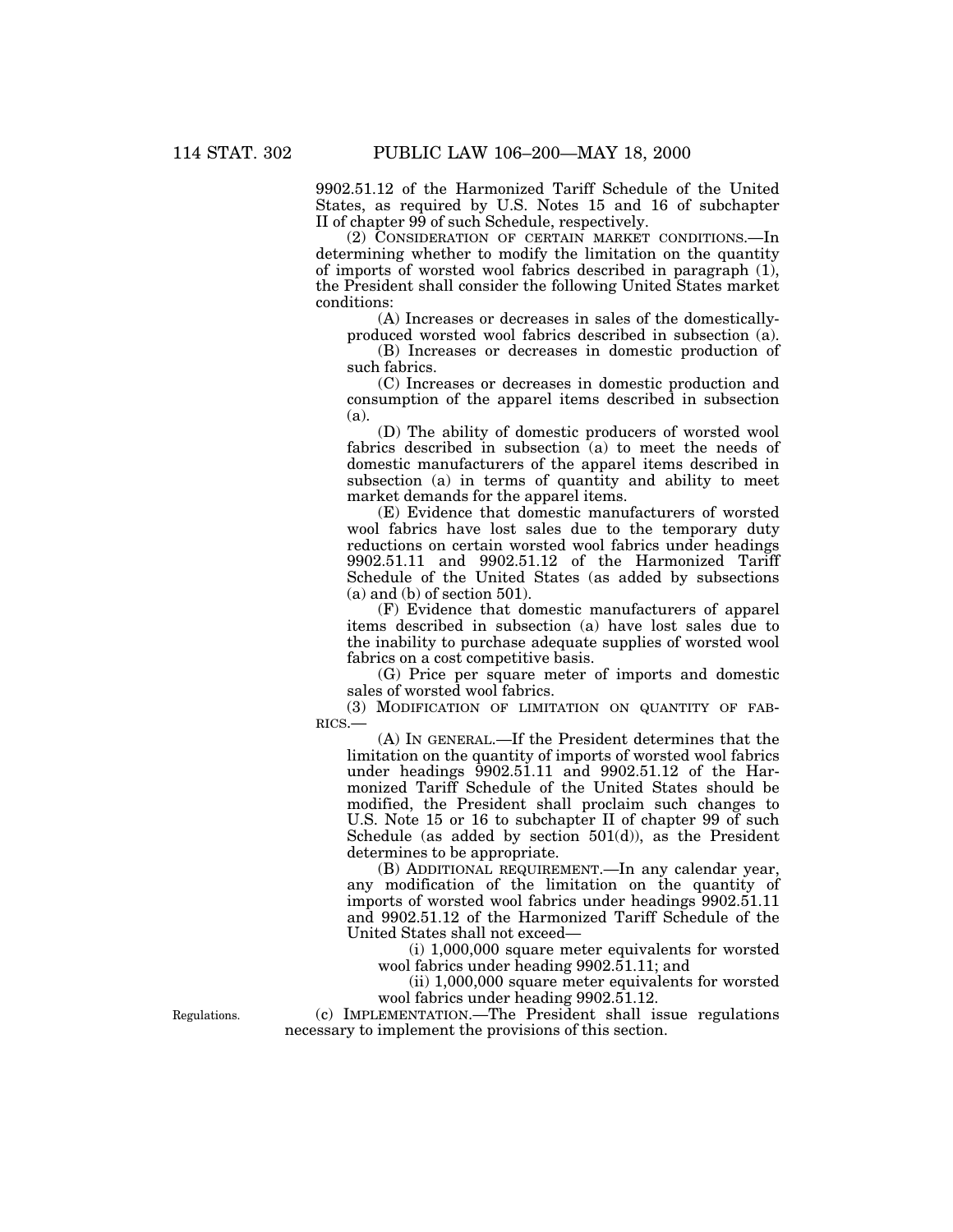### **SEC. 505. REFUND OF DUTIES PAID ON IMPORTS OF CERTAIN WOOL ARTICLES.**

(a) WORSTED WOOL FABRICS.—In each of the calendar years 2000, 2001, and 2002, a manufacturer of men's or boys' suits, suit-type jackets, or trousers (not a broker or other individual acting on behalf of the manufacturer to process the import) of imported worsted wool fabrics of the kind described in heading 9902.51.11 or 9902.51.12 of the Harmonized Tariff Schedule of the United States shall be eligible for a refund of duties paid on entries of such fabrics in each such calendar year in an amount equal to one-third of the amount of duties paid by the importer on such worsted wool fabrics (without regard to micron level) imported in calendar year 1999.

(b) WOOL YARN.—In each of the calendar years 2000, 2001, and 2002, a manufacturer of worsted wool fabrics who imports wool yarn of the kind described in heading 9902.51.13 of the Harmonized Tariff Schedule of the United States shall be eligible for a refund of duties paid on entries of such wool yarn in each such calendar year in an amount equal to one-third of the amount of duties paid by the manufacturer on such wool yarn (without regard to micron level) imported in calendar year 1999.

(c) WOOL FIBER AND WOOL TOP.—In each of the calendar years 2000, 2001, and 2002, a manufacturer of wool yarn or wool fabric who imports wool fiber or wool top of the kind described in heading 9902.51.14 of the Harmonized Tariff Schedule of the United States shall be eligible for a refund of duties paid on entries of such wool fiber in each such calendar year in an amount equal to onethird of the amount of duties paid by the manufacturer on such wool fiber (without regard to micron level) imported in calendar year 1999.

(d) PROPER IDENTIFICATION AND APPROPRIATE CLAIM.—Any person applying for a rebate under this section shall properly identify and make appropriate claim to the United States Customs Service for each entry involved.

#### **SEC. 506. WOOL RESEARCH, DEVELOPMENT, AND PROMOTION TRUST** 7 USC 7101 note. **FUND.**

(a) ESTABLISHMENT.—There is hereby established within the Treasury of the United States a trust fund to be known as the Wool Research, Development, and Promotion Trust Fund (hereafter in this section referred to as the "Trust Fund"), consisting of such amounts as may be transferred to the Trust Fund under subsection (b)(1) and any amounts as may be credited to the Trust Fund under subsection (c)(2).

(b) TRANSFER OF AMOUNTS.—

(1) IN GENERAL.—The Secretary of the Treasury shall transfer to the Trust Fund out of the general fund of the Treasury of the United States amounts determined by the Secretary of the Treasury to be equivalent to the amounts received into such general fund that are attributable to the duty received on articles under chapters 51 and 52 of the Harmonized Tariff Schedule of the United States, subject to the limitation in paragraph (2).

(2) LIMITATION.—The Secretary shall not transfer more than \$2,250,000 to the Trust Fund in any fiscal year.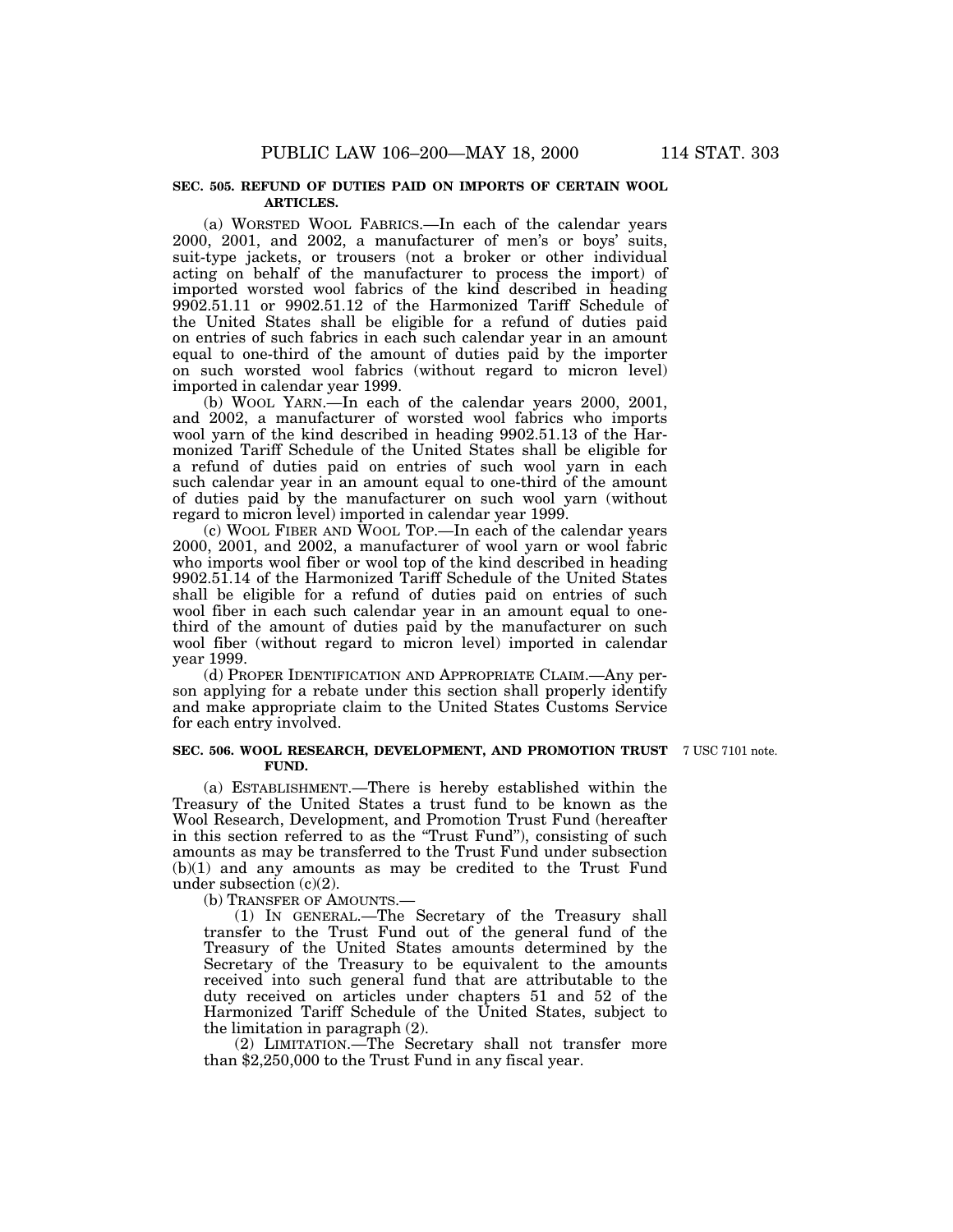(3) TRANSFERS BASED ON ESTIMATES.—The amounts required to be transferred under paragraph (1) shall be transferred at least quarterly from the general fund of the Treasury of the United States to the Trust Fund on the basis of estimates made by the Secretary of the Treasury of the amounts referred to in paragraph (1) that are received into the Treasury. Proper adjustments shall be made in the amounts subsequently transferred to the extent prior estimates were in excess of, or less than, the amounts required to be transferred.

(c) INVESTMENT OF TRUST FUND.—

(1) IN GENERAL.—It shall be the duty of the Secretary of the Treasury to invest such portion of the Trust Fund as is not, in the Secretary's judgment, required to meet current withdrawals. Such investments may be made only in interestbearing obligations of the United States or in obligations guaranteed as to both principal and interest by the United States. For such purpose, such obligations may be acquired on original issue at the issue price or by purchase of outstanding obligations at the market price. Any obligation acquired by the Trust Fund may be sold by the Secretary of the Treasury at the market price.

(2) INTEREST AND PROCEEDS FROM SALE OR REDEMPTION OF OBLIGATIONS.—The interest on, and the proceeds from the sale or redemption of, any obligations held in the Trust Fund shall be credited to and form a part of the Trust Fund.

(d) AVAILABILITY OF AMOUNTS FROM TRUST FUND.—From amounts available in the Trust Fund (including any amounts not obligated in previous fiscal years), the Secretary of Agriculture is authorized to provide grants to a nationally-recognized council established for the development of the United States wool market for the following purposes:

(1) Assist United States wool producers to improve the quality of wool produced in the United States, including to improve wool production methods.

(2) Disseminate information on improvements described in paragraph (1) to United States wool producers generally.

(3) Assist United States wool producers in the development and promotion of the wool market.

(e) REPORTS TO CONGRESS.—The Secretary of the Treasury, in consultation with the Secretary of Agriculture, shall prepare and submit to Congress an annual report on the financial condition and the results of the operations of the Trust Fund, including a description of the use of amounts of grants provided under subsection (d), during the preceding fiscal year and on its expected condition and operations during the next fiscal year.

 $(f)$  SUNSET PROVISION.—Effective January 1, 2004, the Trust Fund shall be abolished and all amounts in the Trust Fund on such date shall be transferred to the general fund of the Treasury of the United States.

Effective date.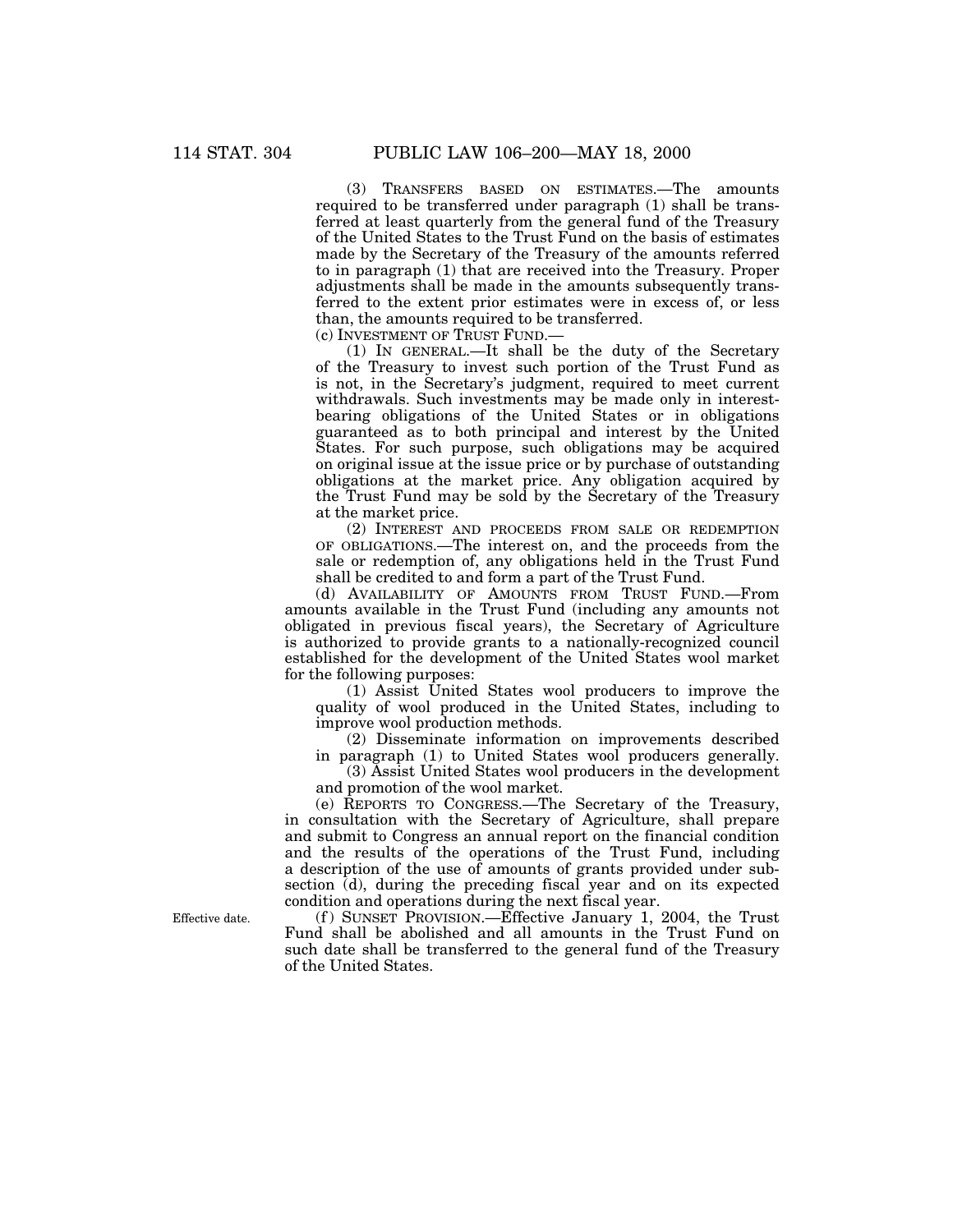## **TITLE VI—REVENUE PROVISIONS**

### **SEC. 601. APPLICATION OF DENIAL OF FOREIGN TAX CREDIT REGARDING TRADE AND INVESTMENT WITH RESPECT TO CERTAIN FOREIGN COUNTRIES.**

(a) IN GENERAL.—Section  $901(j)$  of the Internal Revenue Code of 1986 (relating to denial of foreign tax credit, etc., regarding 26 USC 901. trade and investment with respect to certain foreign countries) is amended by adding at the end the following new paragraph: "(5) WAIVER OF DENIAL.—

"(A) In GENERAL.—Paragraph (1) shall not apply with respect to taxes paid or accrued to a country if the President—

"(i) determines that a waiver of the application of such paragraph is in the national interest of the United States and will expand trade and investment opportunities for United States companies in such country; and

" $(i)$  reports such waiver under subparagraph  $(B)$ . ''(B) REPORT.—Not less than 30 days before the date Deadline. on which a waiver is granted under this paragraph, the President shall report to Congress—

''(i) the intention to grant such waiver; and

"(ii) the reason for the determination under subparagraph  $(A)(i)$ .".

(b) EFFECTIVE DATE.—The amendment made by this section shall apply on or after February 1, 2001.

### **SEC. 602. ACCELERATION OF COVER OVER PAYMENTS TO PUERTO RICO AND VIRGIN ISLANDS.**

(a) INITIAL PAYMENT.—Section 512(b) of the Ticket to Work and Work Incentives Improvement Act of 1999 is amended—

(1) by striking ''October 1, 2000,'' in the matter preceding paragraph (1) and inserting ''the first day of the month within which the date of the enactment of the Trade and Development Act of 2000 occurs,''; and note.

(2) by striking paragraph (2) and inserting the following new paragraph:

 $C^2(2)$  SECOND TRANSFER OF INCREMENTAL INCREASE IN COVER OVER ATTRIBUTABLE TO PERIODS BEFORE RESUMPTION OF REG-ULAR PAYMENTS.—The Secretary of the Treasury shall transfer on the first payment date after the date of the enactment of the Trade and Development Act of 2000 an amount equal to the excess of—

"(A) the amount of such increase otherwise required to be covered over after June 30, 1999, and before the first day of the month within which such date of enactment occurs, over

''(B) the amount of the transfer described in paragraph  $(1).$ ".

(b) CLARIFICATION OF DISPOSITION OF TAXES TO VIRGIN ISLANDS.—So much of paragraph (3) of section 7652(b) of the Internal Revenue Code of 1986 (relating to Virgin Islands) as precedes subparagraph (B) thereof is amended to read as follows:

''(3) DISPOSITION OF INTERNAL REVENUE COLLECTIONS.—The Secretary shall determine the amount of all taxes imposed

26 USC 7652.

26 USC 7652

Deadline. 26 USC 901 note.